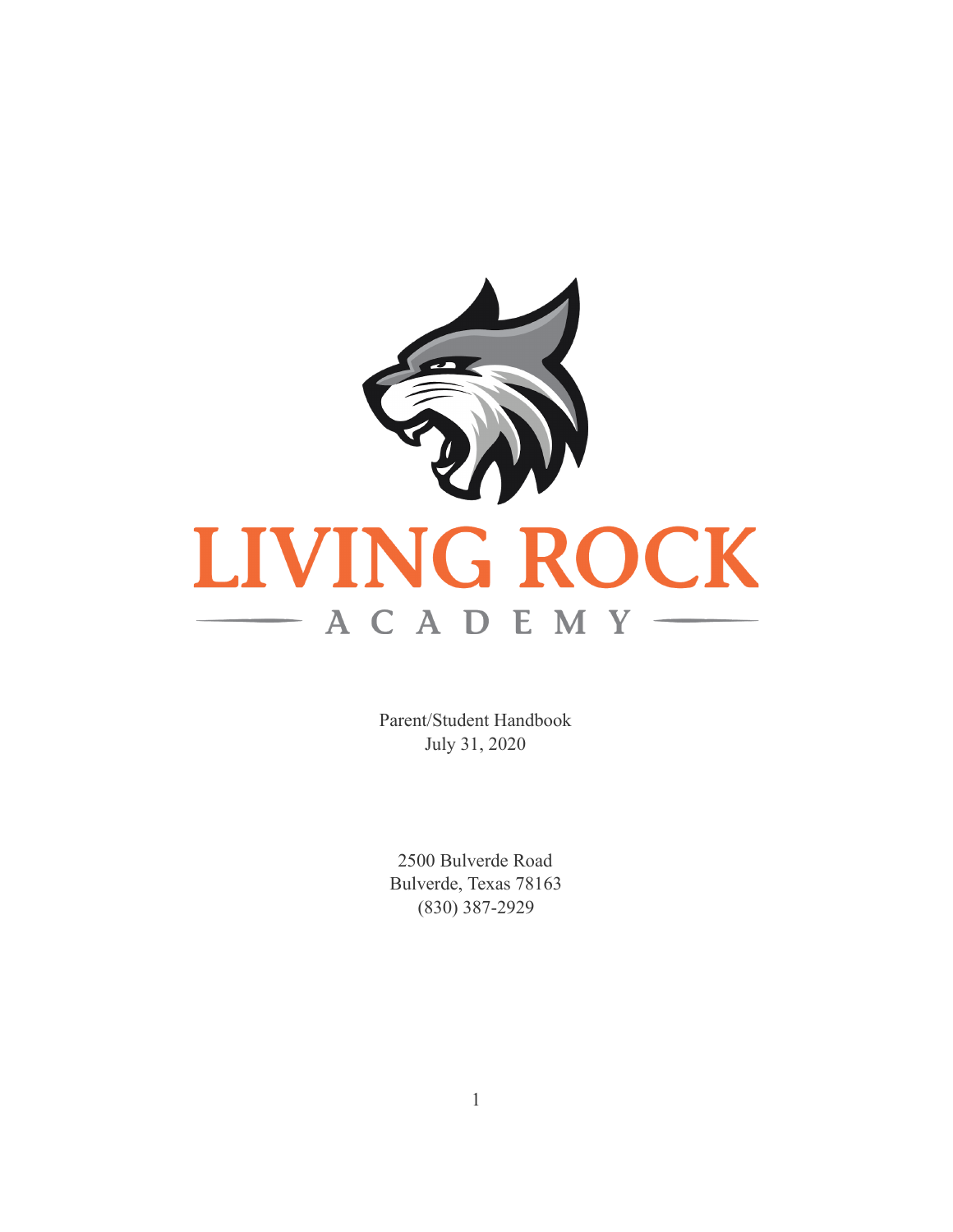### **Table of Contents**

#### **Section 1 - Introduction**

1.1 Letter from Head of School

### **Section 2 – Identity of LRA**

- 2.1 Mission Statement
- 2.2 Vision Statement
- 2.3 Purpose Statement
- 2.4 Statement of Faith
- 2.5 School History
- 2.6 School Organization
- 2.7 School Affiliations
- 2.8 Admission Philosophy, Policies and Procedures
- 2.9 Non-Discrimination Policy
- 2.10 Change to Policies and Procedures
- 2.11 School Expectations of Parents

#### **Section 3 – Medical Policies and Information**

- 3.1 Health Services
- 3.2 When to Stay Home
- 3.3 Emergencies and/or Illness
- 3.4 Medication Policy
- 3.5 Immunization Requirements
- 3.6 Communicable Disease Policy
- 3.7 Vision and Hearing Screening
- 3.8 Scoliosis Screening
- 3.9 Acanthosis Nigricans Screening

#### **Section 4 - General Policies and Procedures**

- 4 1 School Hours
- 4.2 Traffic Flow
- 4.3 Transportation Arrangements
- 4.4 Arrival at School
- 4.5 Dismissal and Pick-Up
- 4.6 After-School Care
- 4.7 Chapel
- 4.8 Lunch Program
- 4.9 Unauthorized Materials
- 4.10 Backpacks and Personal Items
- 4.11 Cell Phones/Electronic Devices
- 4.12 Lost and Found
- 4.13 Student Property
- 4.14 Emergency Drills
- 4.15 Emergency Closing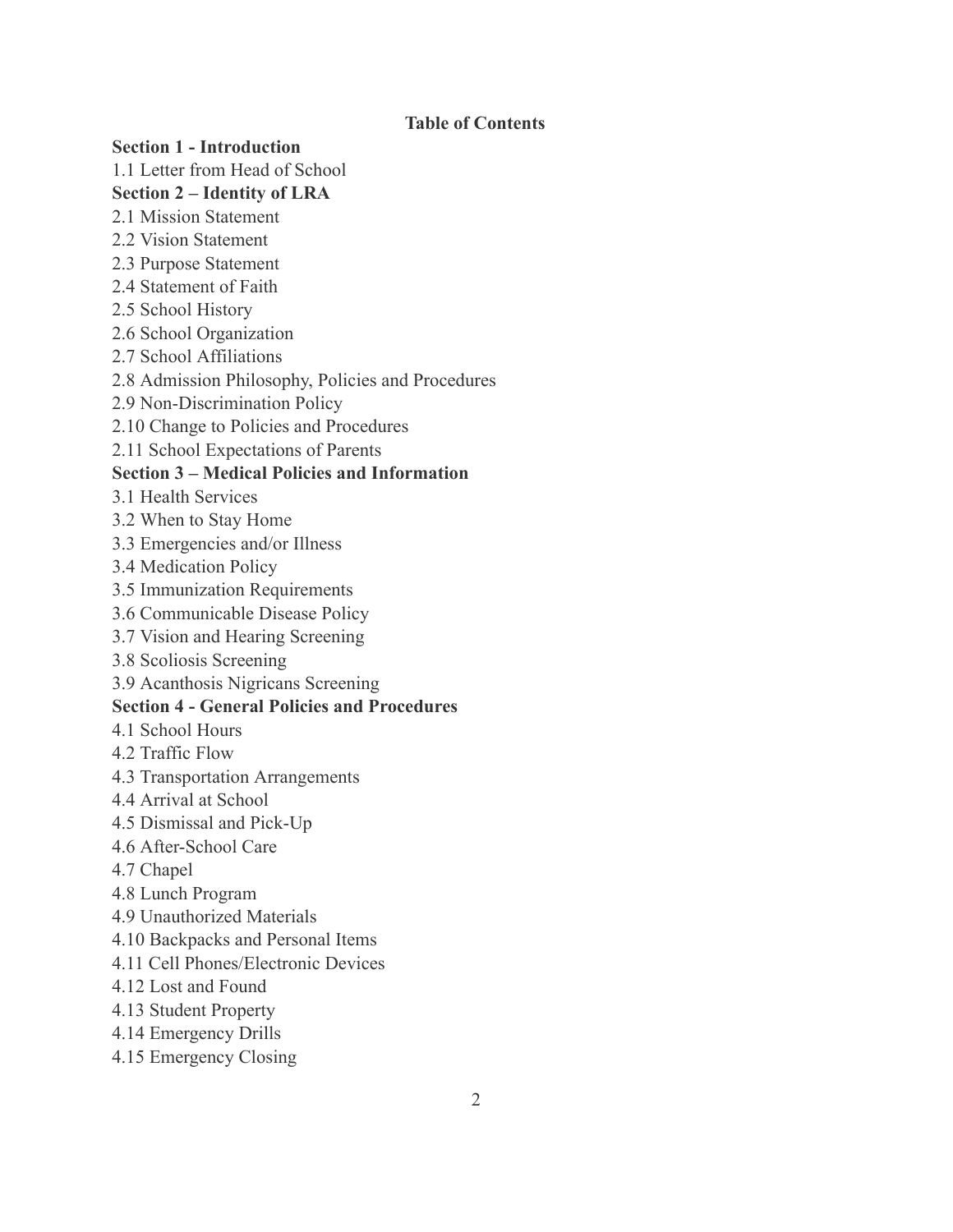- 4.16 Classroom Visitation
- 4.17 Campus Visitors / Security Guidelines
- 4.18 Parent/Teacher Conferences

# 4.19 Delivery of Messages or Other Student Items

- 4.20 Closed Campus Policy
- 4.21 Campus Care

# 4.22 Care of School Property

- 4.23 Financial Policies
- 4.24 Records and Transcripts
- 4.25 Re-enrollment of Current Students
- 4.26 Grievance Procedure
- 4.27 Child Protective Services
- 4.28 Network/Internet Acceptable Use Policy
- 4.29 Facilities Use Policy

# **Section 5 – General Attendance Information**

- 5.1 Attendance Requirements
- 5.2 Non-Essential and Discretionary Absences
- 5.3 Medical Appointments
- 5.4 Sign-In/Sign-Out Procedures

# **Section 6 - General Discipline Guidelines**

- 6.1 Philosophy and Guiding Principles of Student Conduct and Discipline
- 6.2 Discipline
- 6.3 Levels of Offense and Consequences
- 6.4 Conference with Student
- 6.5 New Student Conditional Status
- 6.6 Cheating
- 6.7 Public Display of Affection
- 6.8 Off-Campus and Online Conduct
- 6.9 Disciplinary Probation
- 6.10 Expulsion

# **Section 7 - Student Life**

- 7.1 Field Trips
- 7.2 Class Parties
- 7.3 Individual Parties (Outside of School)
- 7.4 Community Outreach

# **Section 8 - Parent Involvement Opportunities**

- 8.1 Parent Volunteers
- 8.2 Field Trip Chaperones
- 8.3 Booster Clubs (Athletic and Fine Arts)
- 8.4 Giving Opportunities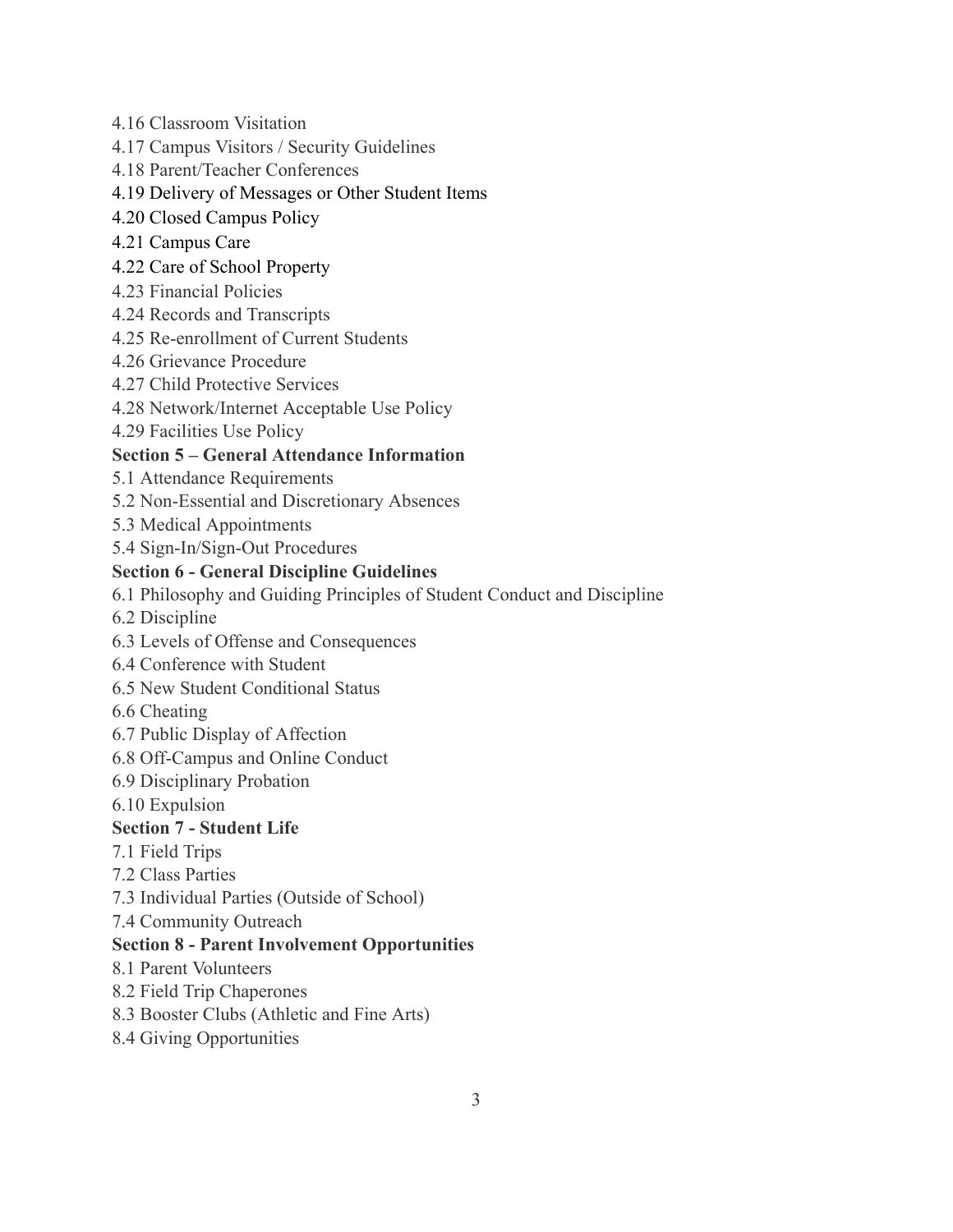NOTE: Secondary/Elementary level variances to the above general guidelines will be found in the specific level handbook.

# **Elementary Handbook**

## **Section 9 – Attendance Information**

9.1 Absence Policy 9.2 Absence Request Policy 9.3 Tardiness Section 10 - Student Conduct 10.1 Conduct Grading 10.2 Cell Phones Section  $11 -$ Academics 11.1 Academics 11.2 Curriculum 11.3 Promotion of Students 11.4 Homework 11.5 Late Assignments 11.6 Make-Up Work for Absences 11.7 Report Cards 11.8 Academic Grades 11.9 Principal's Honor Roll 11.10 Teacher's Honor Roll 11.11 Incomplete Grades 11.12 Standardized Testing (MAP) 11.13 Tutoring 11.14 Supplemental Learning Opportunities for Specialized Learning Needs 11.15 LRA Academic Support (ROCK program)

## **Section 12 - Student Dress Code**

12.1 Uniform Dress Code

# **Secondary Handbook**

# **Section 13 – Attendance Information**

- 13.1 Attendance Requirements for Students in Co-Curricular Activities
- 13.2 Absence Policy
- 13.3 College Visits

13.4 Tardiness

# **Section 14 – Academics**

- 14.1 Curriculum
- 14.2 Graduation Requirements (High School Grades  $9 12$ )
	- Endorsements
	- Enhancements
- 14.3 Honors and Advanced Placement Classes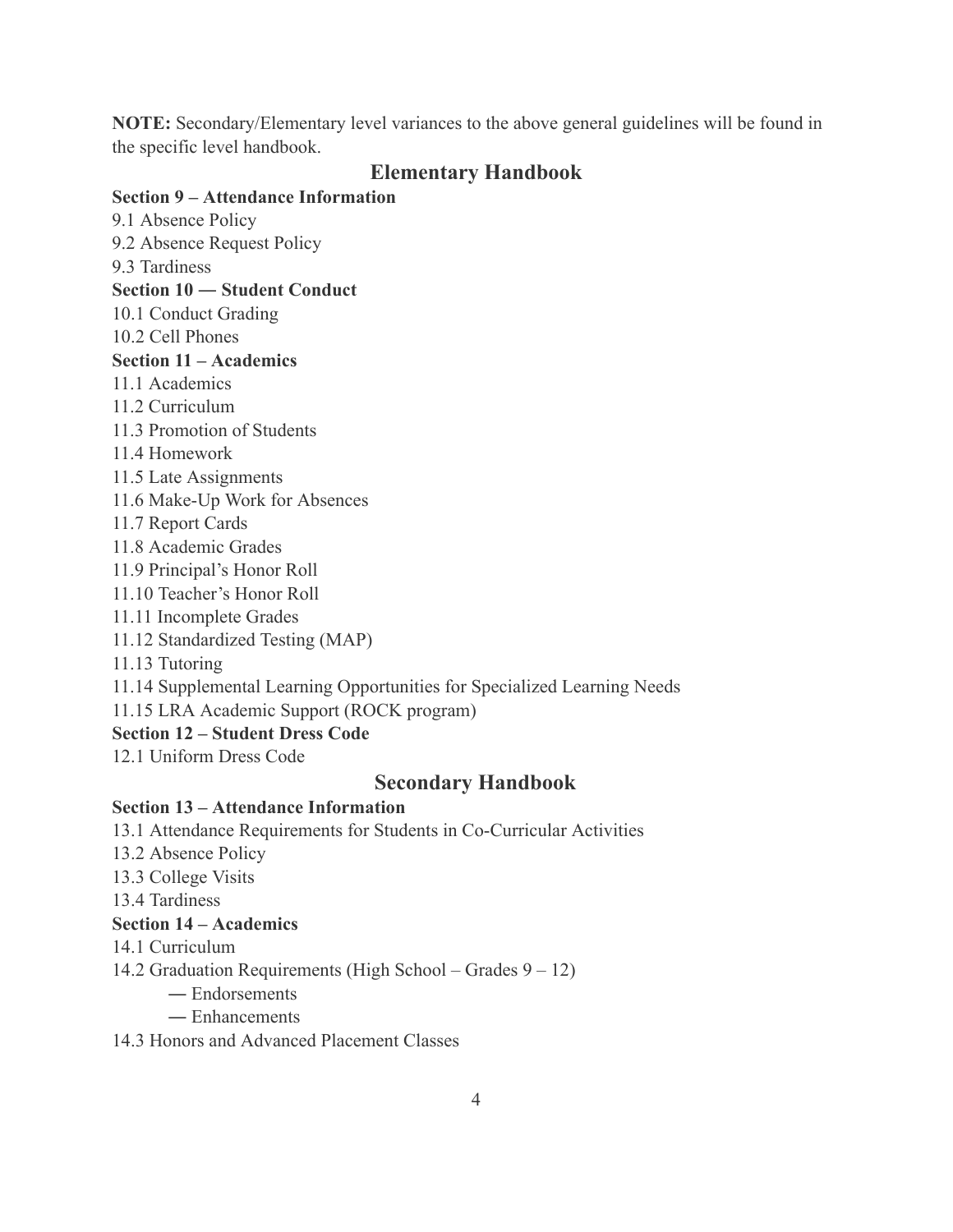14.4 College Credit Classes

- 14.5 Drop/Add Policy
- 14.6 Promotion of Students
- 14.7 Homework Policy
- 14.8 Late Assignments
- 14.9 Make-Up Work for Absences
- 14.10 Extra-Credit Work
- 14.11 Academic Grades
- 14.12 Report Cards
- 14.13 Principal's Honor Roll
- 14.14 Honor Roll
- 14.15 Incomplete Grades
- 14.16 Semester Exams
- 14.17 Transcripts and Grade Point Calculation
- 14.18 Valedictorian and Salutatorian
- 14.19 NCAA Guidelines
- 14.20 Requirements for Acceptability of Transfer Credits
- 14.21 Academic Probation
- 14.22 Progress Reports
- 14.23 Co-curricular Eligibility
- 14.24 Secondary Standardized Testing (MAP)
- 14.25 Tutoring and Academic Support
- 14.26 Supplemental Learning for Specialized Learning Needs
- 14.27 LRA Academic Support (ROCK program)
- 14.28 Cross-Curricular Academic Field Trips

### Section 15 – Student Privileges / Responsibilities

- 15.1 Student Drivers/Vehicles
- 15.2 Junior / Senior Off-Campus Lunch
- 15.3 Cell Phones

#### **Section 16 – Student Conduct**

- 16.1 Conduct Report
- 16.2 Saturday School/Detention
- 16.3 In-School Suspension (ISS)
- 16.4 Out-of-School Suspension (OSS)
- 16.5 Disciplinary Probation

#### **Section 17 – Student Dress Code**

17.1 Uniform Dress Code

#### **Section 18 - Student Life**

- 18.1 Cross-Curricular Field Trips
- 18.2 Athletic and Academic Activities
- 18.3 Community Outreach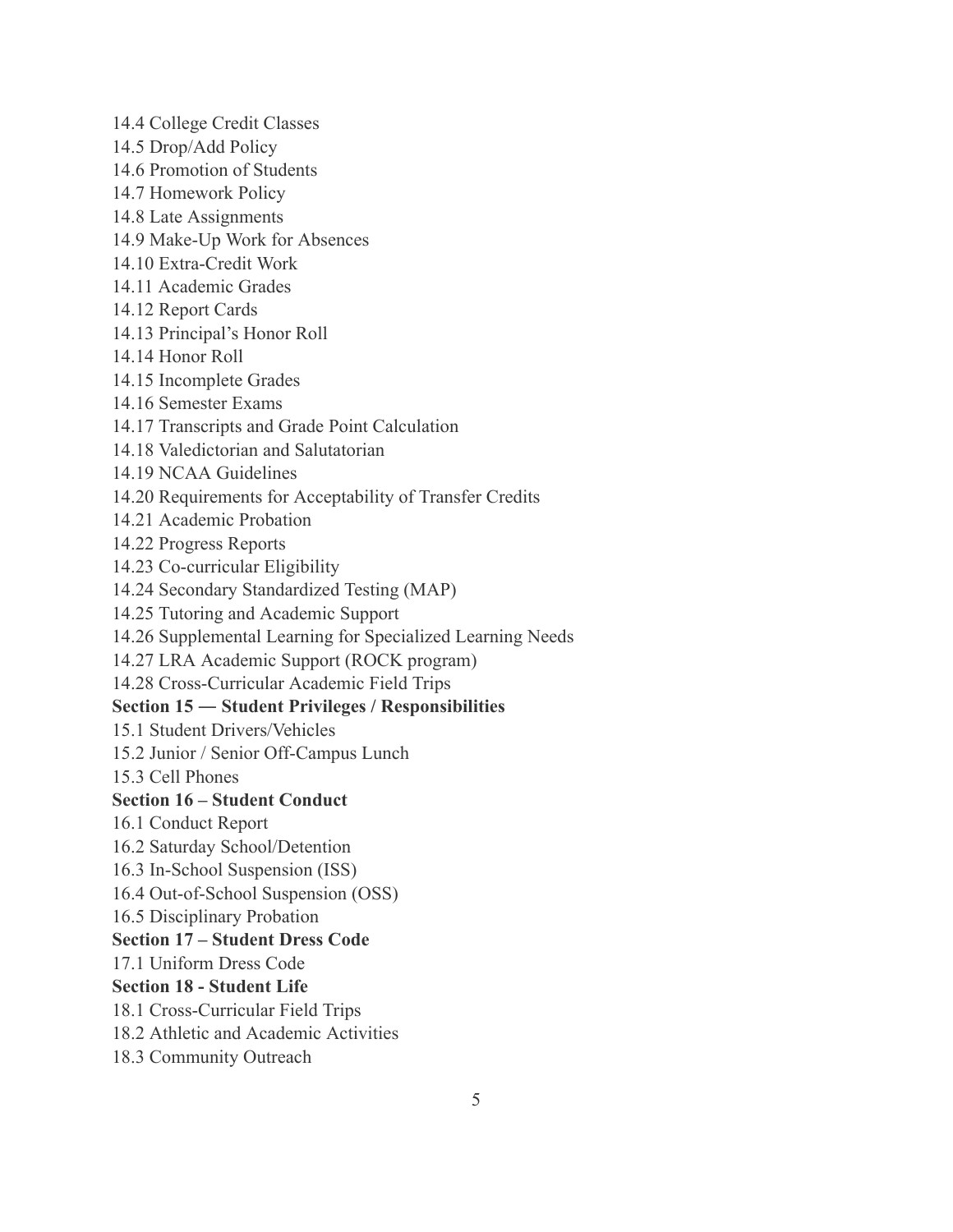### **Section 1 – Introduction**

### 1.1 Letter from Head of School

Dear LRA Family:

On behalf of the Board, administration, faculty and staff, I want to welcome you to LRA for this school year. We look forward to working together with you to provide your child a quality Christian education. A cooperative effort between home and school provides the best way to properly educate children with the values and beliefs found in God's Word. It is in this spirit of partnership with you that we present you with the Parent/Student Handbook.

The COVID pandemic has impacted many things we do. We understand this will be a temporary situation and have supplemented this handbook with a COVID best practices guide.

The policies in this handbook have the purpose of providing a safe, orderly, and Christian learning environment where students can learn and teachers can teach. We have tried to be as comprehensive as possible, without overwhelming, with the information provided. As you may understand, it is impossible to address every conceivable circumstance and activity in handbook format.

Our silence on a particular item does not mean it is permissible. It may mean that well-known biblical principles and common sense determine how it will be handled. Therefore, the administration reserves the right to make judgments based on the information available and the specific situation in question. The judgments will be based on biblical principles and on the professional judgment of the LRA administration. To the best of our ability, we will try to be equitable to all parties at all times. We appreciate your prayers for God's wisdom in these circumstances. (James 3:17)

Thank you for your commitment to Christian education. I understand the dedication that it takes and the investment families make to ensure their children have the opportunity to benefit from a Christian education. We will honor your commitment with our own commitment to honor the Lord Jesus Christ by emphasizing biblical values and providing the highest level of education possible for your children here at Living Rock Academy.

May God bless your family this year,

Glen Shaffer Interim Head of School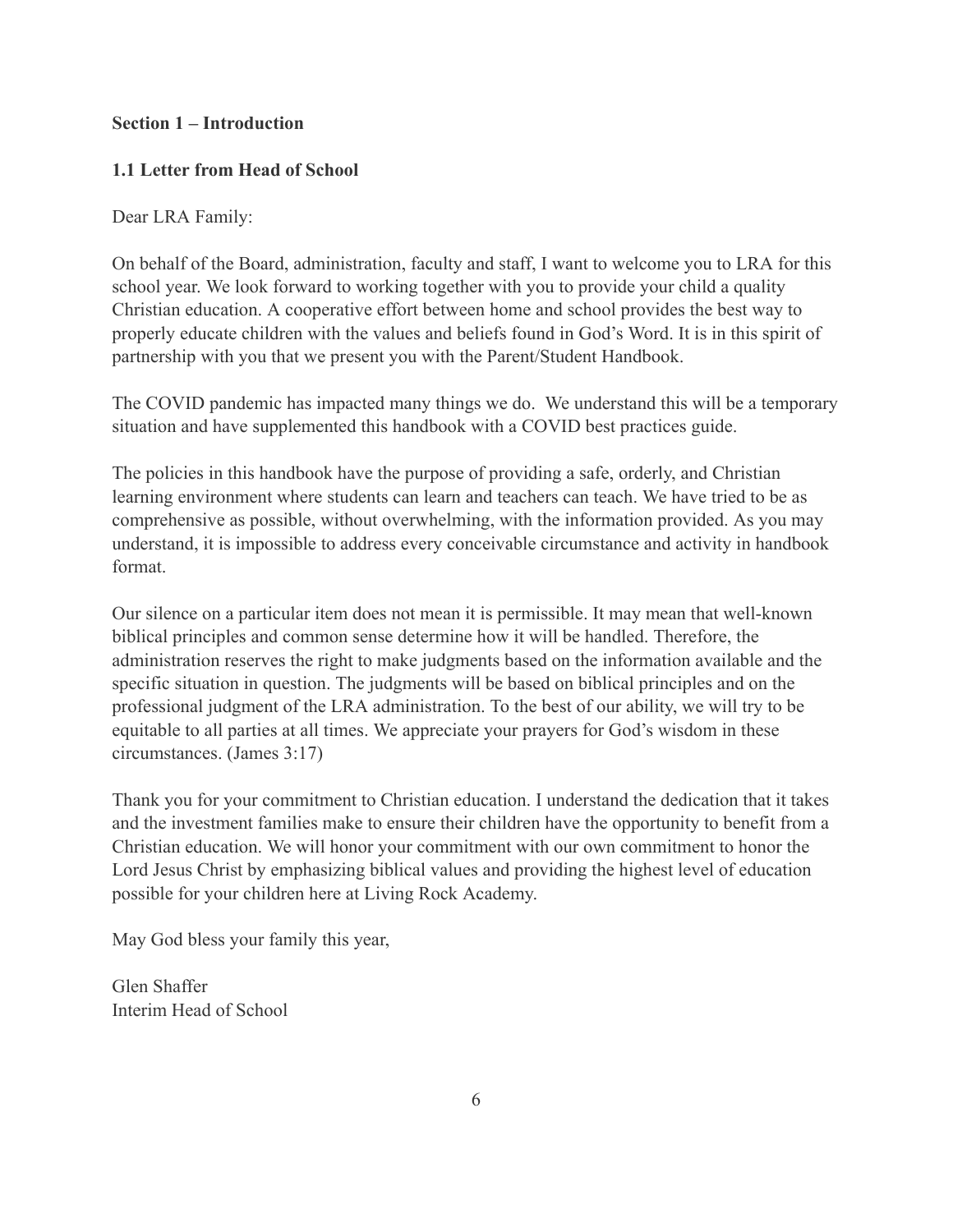## **Section 2 – Identity of Living Rock Academy (LRA)**

### **2.1 Mission Statement**

Living Rock Academy (LRA) seeks to provide students with a challenging, innovative and Christ-centered education with the goal of preparing LRA students for God's intended purpose.

### **2.2 Vision Statement**

Living Rock Academy will achieve this vision by:

- Instilling an understanding that both academic and spiritual growth are life-long processes that will continue beyond formal education.
- Teaching our students to grow spiritually and to produce fruit by practicing intimacy with God through prayer, worship, and the study of His Word.
- Loving others with the grace shown to us by Christ himself.
- Equipping our students with fearless faith for the purpose of serving and leading with excellence and to be the salt and light to the world.
- Using modern educational solutions in an innovative and dynamic way in our academic, spiritual, and extra-curricular programs that will prepare our students for years to come.
- Working toward the goal of providing our students and families the best possible educational and campus experience.

### **2.3 Purpose Statement**

Living Rock Academy (LRA) is a non-denominational, Covenant model school with the purpose of providing a biblically-based, Christ-centered, and academically challenging PreK-12 school experience. As a school, LRA desires to partner with Christian families to offer their children a well-rounded, academic program that incorporates creative and innovative learning opportunities in all of our classes. Learning should be both challenging and enjoyable for students. LRA seeks to instill an understanding that both academic and spiritual growth is a lifelong process and continues past formal education.

Campus ministry is an opportunity for LRA to celebrate and be thankful as one body, united in Christ. Ministry extends beyond the LRA campus. The educational mission of service to others is accomplished through community service projects, reaching out to families, children and organizations of Bulverde, San Antonio, and the surrounding Texas Hill Country.

Living Rock Academy admits students of any race, color, national, and ethnic origin to all the rights, privileges, programs, and activities generally accorded or made available to students at the school. It does not discriminate on the basis of race, color, national, and ethnic origin in administration of its educational policies, admission policies, scholarship and loan programs, and athletic and other school-administered programs.

LRA stands on the authority of God's Word using Matthew 22:36-40 as our mainstay.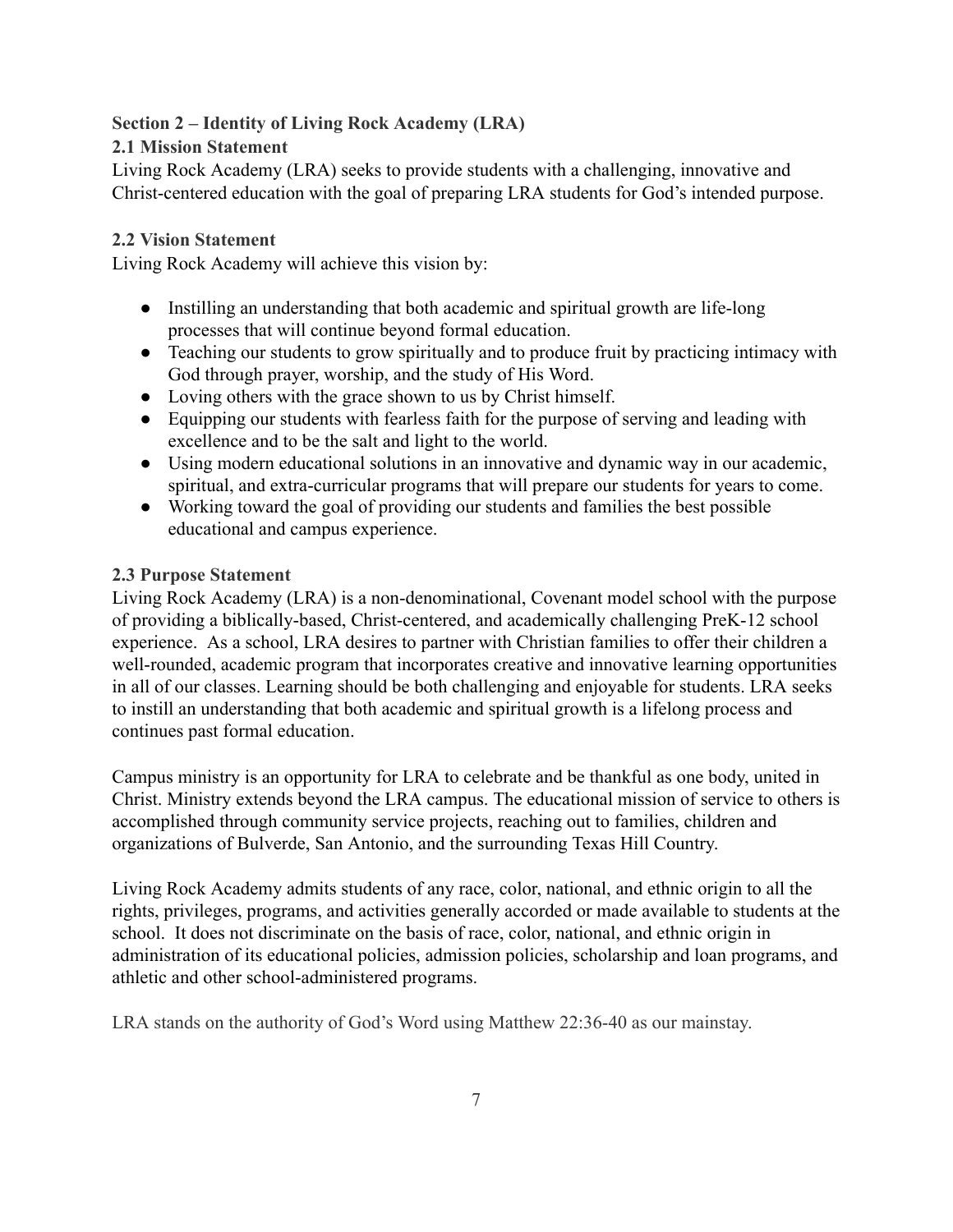"Teacher, which is the greatest commandment in the Law?" Jesus replied, "'Love the Lord your God with all your heart and with all your soul and with all your mind.' This is the first and greatest commandment. And the second is like it: 'Love your neighbor as yourself.' All the Law and the Prophets hang on these two commandments.

### **2.4 Statement of Faith**

We believe

- the Bible to be the inspired, the only infallible, authoritative word of God.
- there is one God, eternally existent in three persons: Father, Son, and Holy Spirit.
- in the deity of our Lord Jesus Christ, in His virgin birth, in His sinless life, in His miracles, in His vicarious and atoning death and through His shed blood, in His bodily resurrection, in His ascension to the right hand of the Father, and in His personal return in power and glory.
- that all men everywhere are lost and face the judgment of God, that Jesus Christ is the only way to salvation, and that for the salvation of lost and sinful man, repentance of sin and faith in Jesus Christ results in regeneration by the Holy Spirit.
- in the present ministry of the Holy Spirit by whose indwelling the Christian is enabled to live a godly life.
- in the spiritual unity of all believers in our Lord Jesus Christ.

#### 2.5 School History

In the spring of 2015, a group of concerned Christian parents from fundamental Bible-teaching churches met together with the goal of starting a K-12 Christian academy with the focus on technology integration and service leadership. Founded as a non-denominational covenant model school, the parents strived to establish and provide a biblically based, Christ-centered, and academically challenging school experience for families in north San Antonio and the greater Hill Country area.

While incorporating creative and innovative learning opportunities in the classroom, LRA was designed to teach the students how to take their education into the outside world to see God at work around them and to be the feet of Jesus in service to others.

Parents met in informational and interest gathering meetings for two months with the purpose of determining if enough community interest warranted a new Christian school in the area. As interest grew, an Interim Board was established on March 30, 2015. Glen Shaffer, Major General, USAF (retired) agreed to serve as LRA Interim Board President. On April 6, 2015, the following officers of the LRA Interim Board were voted into office: Jennifer Majors, Secretary; Rick Grayson, Vice Chairman; Mary El-Kadi; Margrit Frazier, and Deanna Peirsol. The Board voted to serve LRA in this capacity until the first general meeting in the fall of 2015, when the stakeholders would elect a permanent board. The Board members asked James Johnson to be Head of School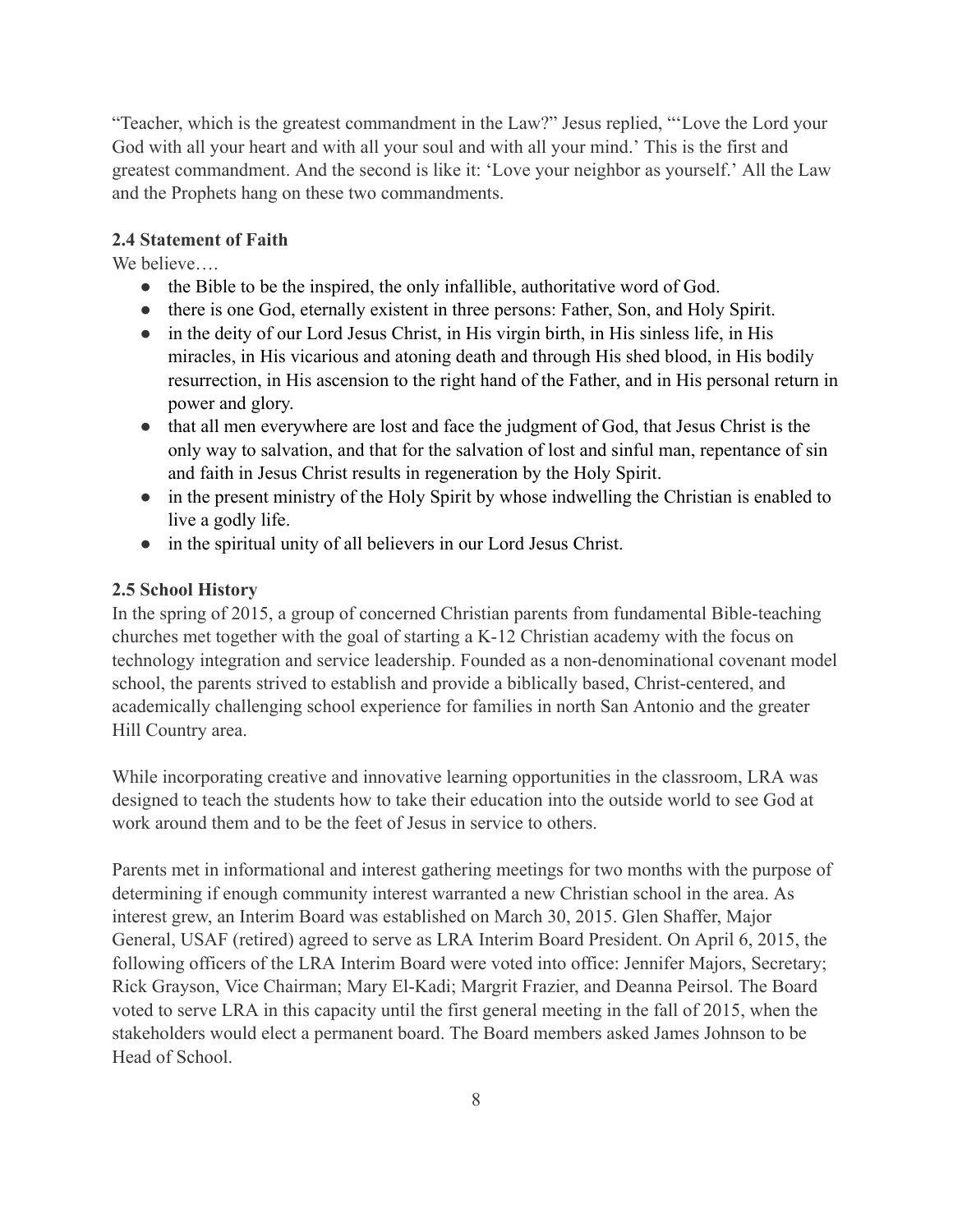The Interim Board, under the direction of the Interim Board President, wrote and approved the bylaws to establish Living Rock Academy on June 15, 2015.

The search for a location for the school ranged from FM 306 to 1863. The first site considered was a closed landscaping business on Hwy 281, north of FM 46. Even though it offered plenty of space, other problems were seen with the location. Several other sites were considered including an area church, a real estate company and several property sites. Each site had its own limitations for a growing and expanding school. Parents and Board members continued to look for the right location. A parent found twenty-five acres for sale near downtown Bulverde and after much prayer and research of the property, the Board decided to enter negotiations on the purchase of the land. On June 13, 2015, a parent purchased this twenty-five acres at 2500 Bulverde Road as the site for LRA. Another parent secured a lease/purchase arrangement with ModSpace for a portable building of approx. 14,000 square foot to be brought in from the Laredo Independent School District. The LRA Interim Board voted to enter the agreement with ModSpace to lease the building with purchase to be completed by 2020. On August 4, 2015, the first of thirteen sections of the portable building was delivered to the site.

Application for accreditation was made to the Southern Association of Colleges and Schools (SACS) on June 6, 2015. LRA's application for accreditation was approved on July 9, 2015. Texas Association of Private and Parochial Schools (TAPPS) approved LRA application for membership on June 12, 2015. The school opened its doors on September 8, 2015. Membership in Association of Christian Schools International (ACSI) was acquired on May 8, 2017.

On June 20, 2017, SACS voted to approve accreditation of Living Rock Academy for kindergarten through twelfth grades. A Substantive Change Request was submitted to and approved by Cognia on July 30, 2020 to add PreK to LRA's accreditation.

### **2.6 School Organization**

LRA is operated by a Board of Directors. The Board members are elected from and by the Stakeholders of LRA. The Stakeholders are the parents, staff, and board members of LRA who meet the requirements for membership. The Stakeholders invest the Board with the responsibility and authority to set the educational and business policies of the school and charge the Head of School to execute these policies and provide leadership and supervision for the faculty and staff.

LRA teachers are spiritually and academically qualified. Each teacher is degreed and/or state certified in their academic area of instruction. He/she is a born again, dedicated, witnessing Christian who loves young people and has the gift of teaching.

LRA operates on the income from tuition, fees, and gifts from our families and friends. The school does not receive any government funds.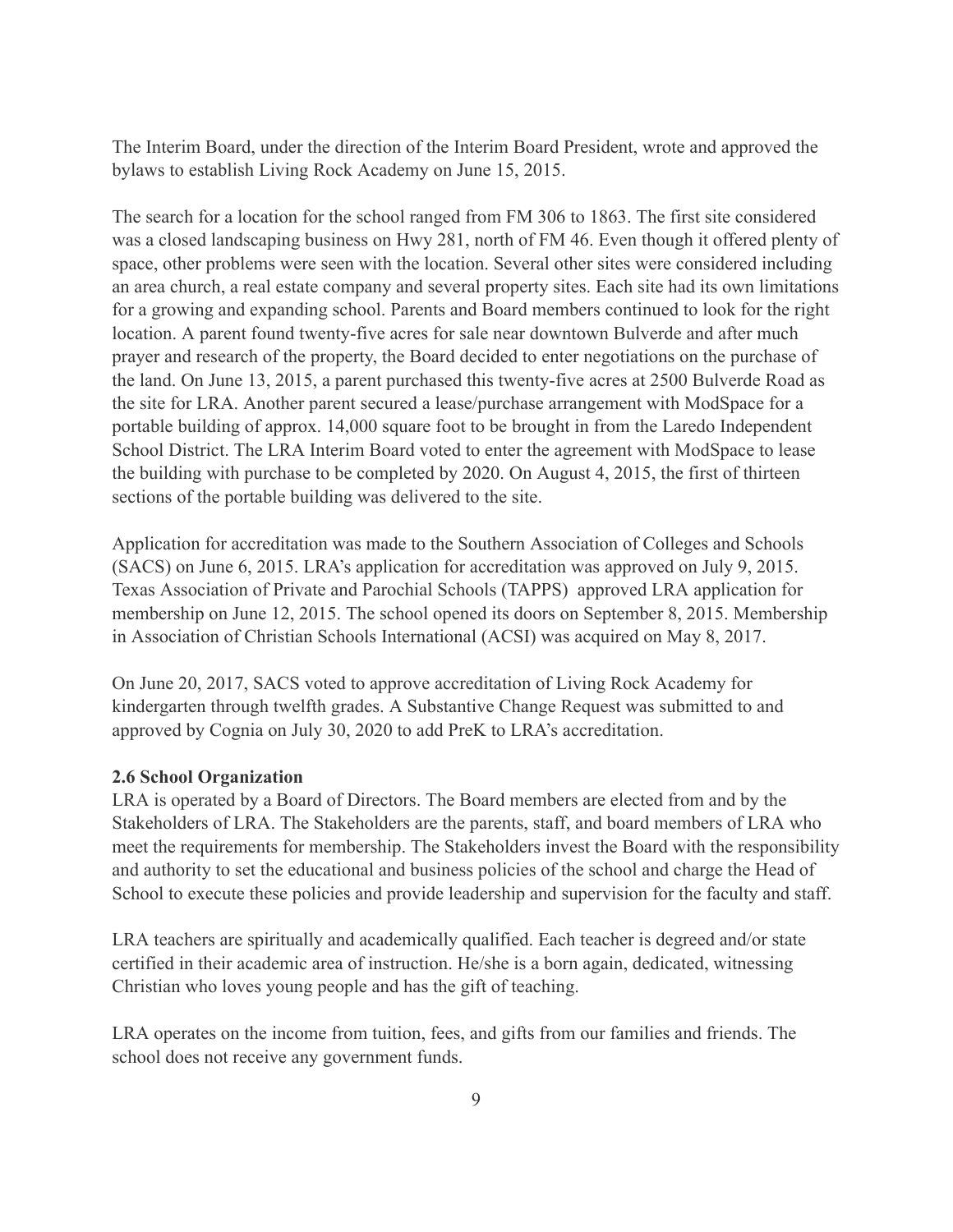### **2.7 School Affiliations**

LRA is accredited by AdvancED, Texas Private School Accreditation Commission (TEPSAC), and Texas Education Agency (TEA). LRA is a member of the Texas Association of Private and Parochial Schools (TAPPS) for high school academic, athletic and fine arts competitions; and Association of Christian Schools International (ACSI) for middle school and elementary school students to participate in academic and fine arts competitions. LRA is also a member of Texas Private Schools Association (TPSA), National Christian School Association (NCSA), and CollegeBoard. LRA has membership in the following student organization: the National Honor Society.

#### 2.8 Admission Philosophy, Policies and Procedures

LRA is accredited for pre-kindergarten through 12th grade for families who share beliefs and goals similar to those identified in the school's statement of faith and philosophy of education. The school must find the student qualified for admission, and both student and parents shall agree to abide by LRA rules and accept the LRA Statement of Faith. It must always be understood that attendance at LRA is a privilege and not a right. Any student and/or parent who does not conform to the school's standards of conduct and/or who is unwilling to adjust to the LRA environment can forfeit this privilege. Students and parents also agree to be courteous and respectful to their peers, staff, faculty and others on campus.

#### **2.9 Non-Discrimination Policy**

Living Rock Academy admits students of any race, color, national and ethnic origin to all the rights, privileges, programs, and activities generally accorded or made available to students at the school. It does not discriminate on the basis of race, color, national and ethnic origin in administration of its educational policies, admission policies, scholarship and loan programs, and athletic and other school-administered programs.

#### 2.10 Change to Policies and Procedures

At the discretion of the administration, LRA reserves the right to change policies and procedures to best achieve the school's mission. If and when that is done, all Stakeholders of LRA will be notified.

#### **2.11 School Expectations of Parents**

The mission of LRA is to provide students with a challenging, innovative and Christ-centered education with the goal of preparing LRA students for God's intended purpose. We strive to follow biblical principles in all areas. Cooperation from the home is assumed. By enrolling their child(ren) in LRA, parents agree to support the school in its financial policies, parental support expectations, and the school's student behavior/discipline policies as articulated. LRA reserves the unconditional right to take disciplinary action, suspend, and/or dismiss any student whose progress, conduct and/or whose parent's/guardian's conduct is considered by LRA, in its sole and absolute discretion, to be unsatisfactory and/or in violation of the mission of LRA. Students and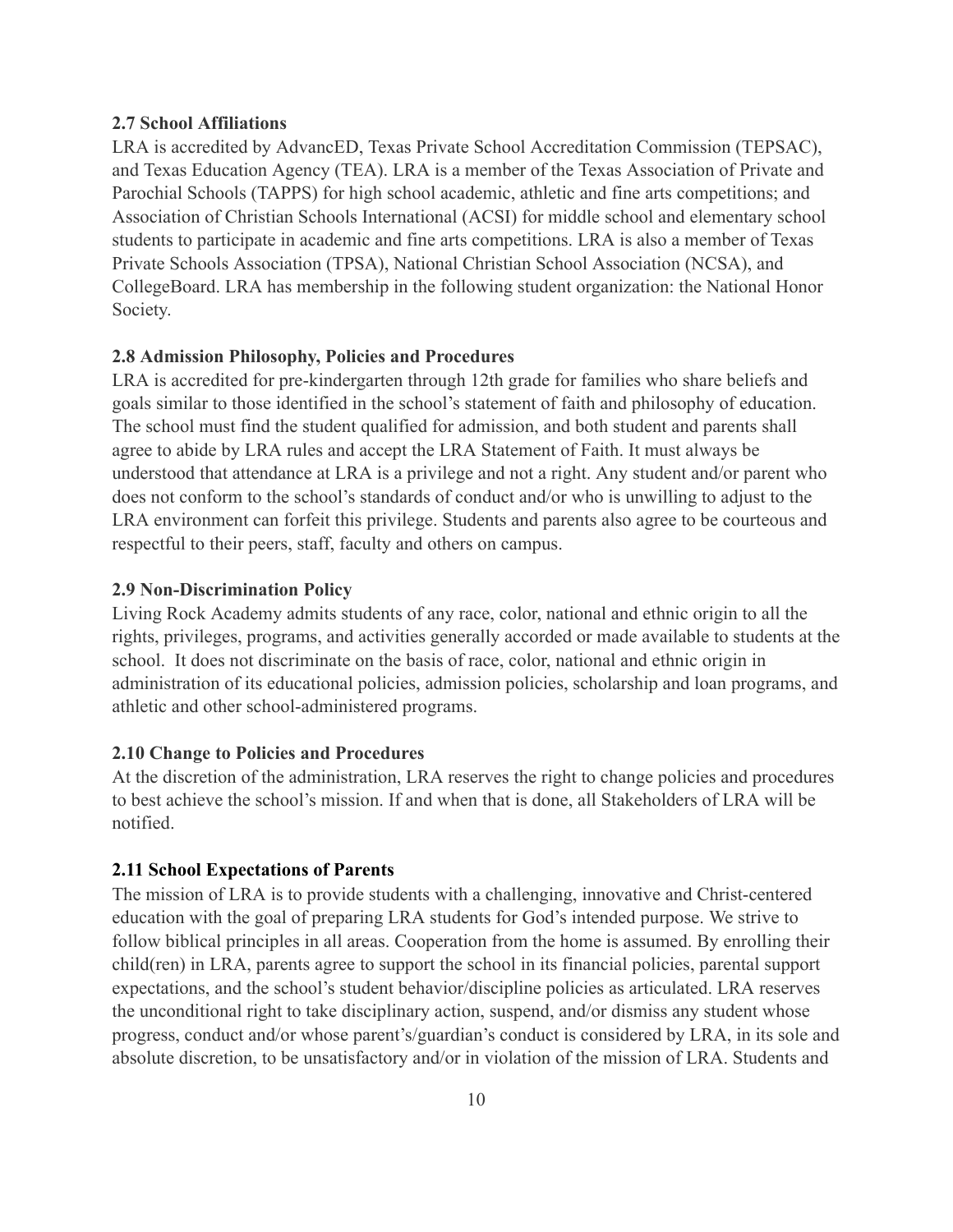parents also agree to be courteous and respectful to staff, faculty and other parents and students on campus.

Students must reside with parent(s) or guardian(s) as originally declared in the admissions or re-enrollment documentation submitted by parents. The school must be immediately informed of any subsequent change to student residence arrangements or of any subsequent changes to parental or guardianship rights related to the student. In its sole and unfettered discretion, the school reserves the right to discontinue student enrollment should residence, parental rights or guardianship arrangements related to the student become different from what was declared to the school in the admissions process and documentation.

Education must be the product of a joint enterprise between the school and the home. The importance of open and responsive lines of communication is then obvious. The school also encourages face-to-face parent/teacher conferences. To this end, parent/teacher conferences will be held for any student not maintaining passing grades, not achieving expected levels of performance, or consistently not adhering to LRA behavioral rules and regulations. Parent/teacher conferences may be initiated by the teacher, the parents or the administration.

#### **Section 3 – Medical Policies and Information**

3.1 Health Services **NOTE:** Please refer to separate documentation on Day-to-Day procedures for COVID control which supplements guidance here. A certified nurse will maintain all student medical records. Certified CPR/First Aid staff members are available from 8:00 a.m. to 3:30 p.m. every school day.

The trained staff personnel are responsible only for the emergency care of injuries and sudden illnesses that occur while the student is at school. This includes comfort measures like ice or warm packs, lotions or Vaseline for dry skin or lips, salt water gargles for sore throats, or Band-Aids for minor cuts and scrapes. The trained staff personnel are not available to diagnose or treat students who come to school with prior injuries or illnesses, except in special cases when a child is under supervised medical care and with a physician's written order and the school also agrees to provide additional services.

If your child has any serious allergies (i.e. food, dyes, insect stings) or any chronic conditions (i.e. asthma, diabetes, seizures), please indicate this on the student's emergency form and alert the teacher and the school office

It is important that parents inform/update LRA with current emergency contact numbers.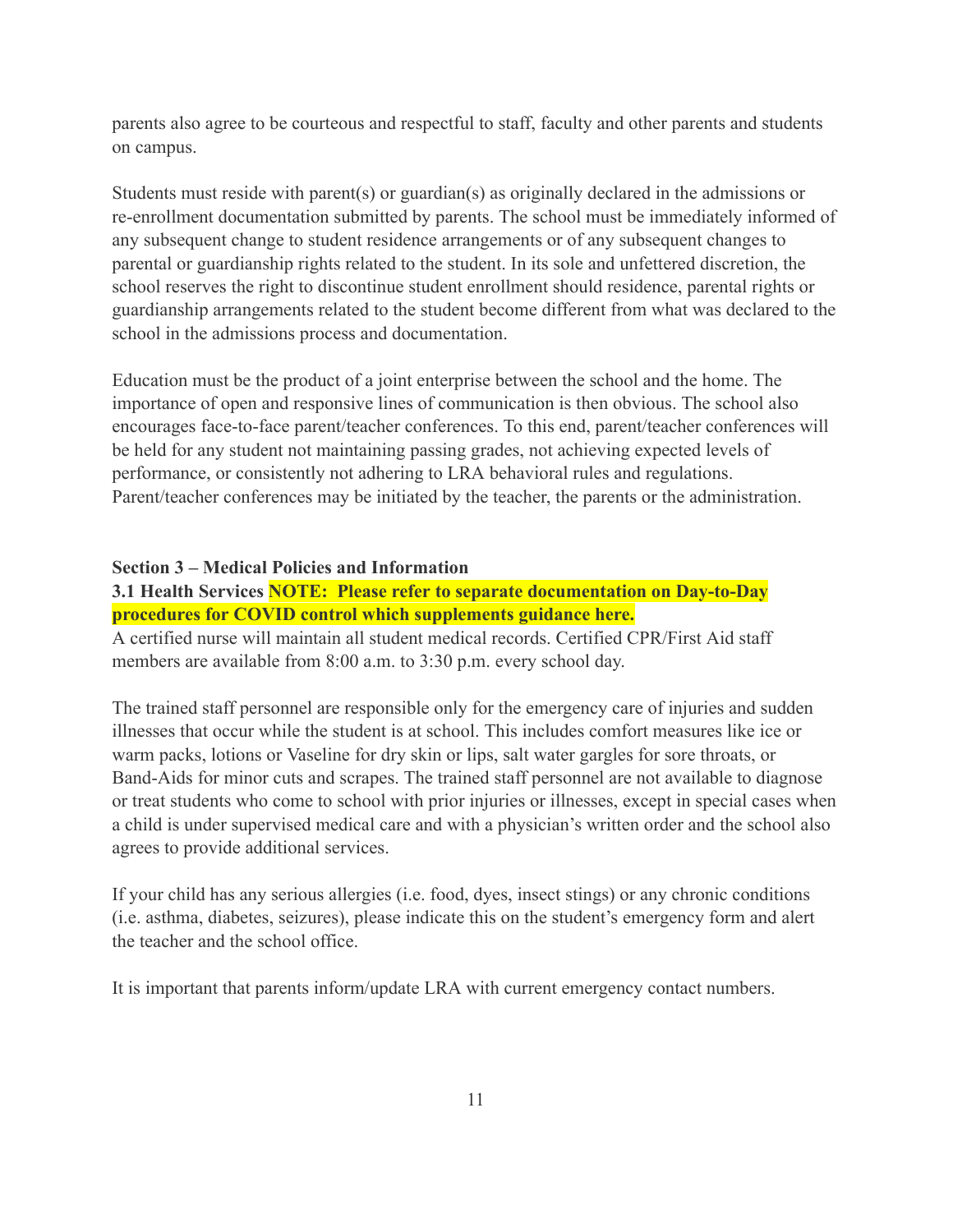**3.2 When to Stay Home.** See also separate COVID procedures which are more restrictive and will supercede these procedures until the pandemic ends,

Many students and families are frequently concerned about when a student should stay home or attend school. The following information is intended to help with this decision:

- If a student has a fever of 99.8 degrees or more, the student should stay home for 24 hours after the temperature returns to normal without use of fever reducing medicines.
- If a student has vomited or had diarrhea two  $(2)$  times in a day, the student should stay home for 24 hours after the last episode.
- If a student has any rash that may be disease-related or the cause is unknown, he/she may not return to school until cleared in writing by a family physician.
- If a student's eyes are red with watery or pus drainage, check with your family physician to rule out Pink Eye.

If your student is ill at home, please call the school receptionist to report the reason for the absence. It is helpful if specific symptoms and/or diagnosis are reported. Teachers can then be alerted to refer early, similar symptoms in other students.

LRA administration reserves the right to require a student to stay home/off campus if that student shows any sign of a medical issue that may cause concern for either themselves or for other students/staff.

# 3.3 Emergencies and/or Illness

If your child becomes ill or injured at school, you will be notified and a first aid procedure will be provided. Parents will be contacted whenever the student has a fever over 100.4, is vomiting, has significant pain, repeatedly complains of illness, or exhibits anything else that is out of the ordinary. If parents are unable to be reached or if the situation does not warrant a phone call but is something that should be brought to the parent's/guardian's attention, a note or email will be sent home describing any concerns.

# **3.4 Medication Policy**

# **Medical Authorization**

In the event that a student requires medication at school, the administration of such medication shall be under the supervision of the trained staff. According to Section 22.052, Education Code, any medication administered to a student in a Texas school must have a written authorization from the student's parent or legal guardian.

## **Over-the-Counter Medications**

In order for the trained staff to give any over-the-counter medications, the parent/guardian must give permission on the medical form. No medication will be given unless there is written permission on file.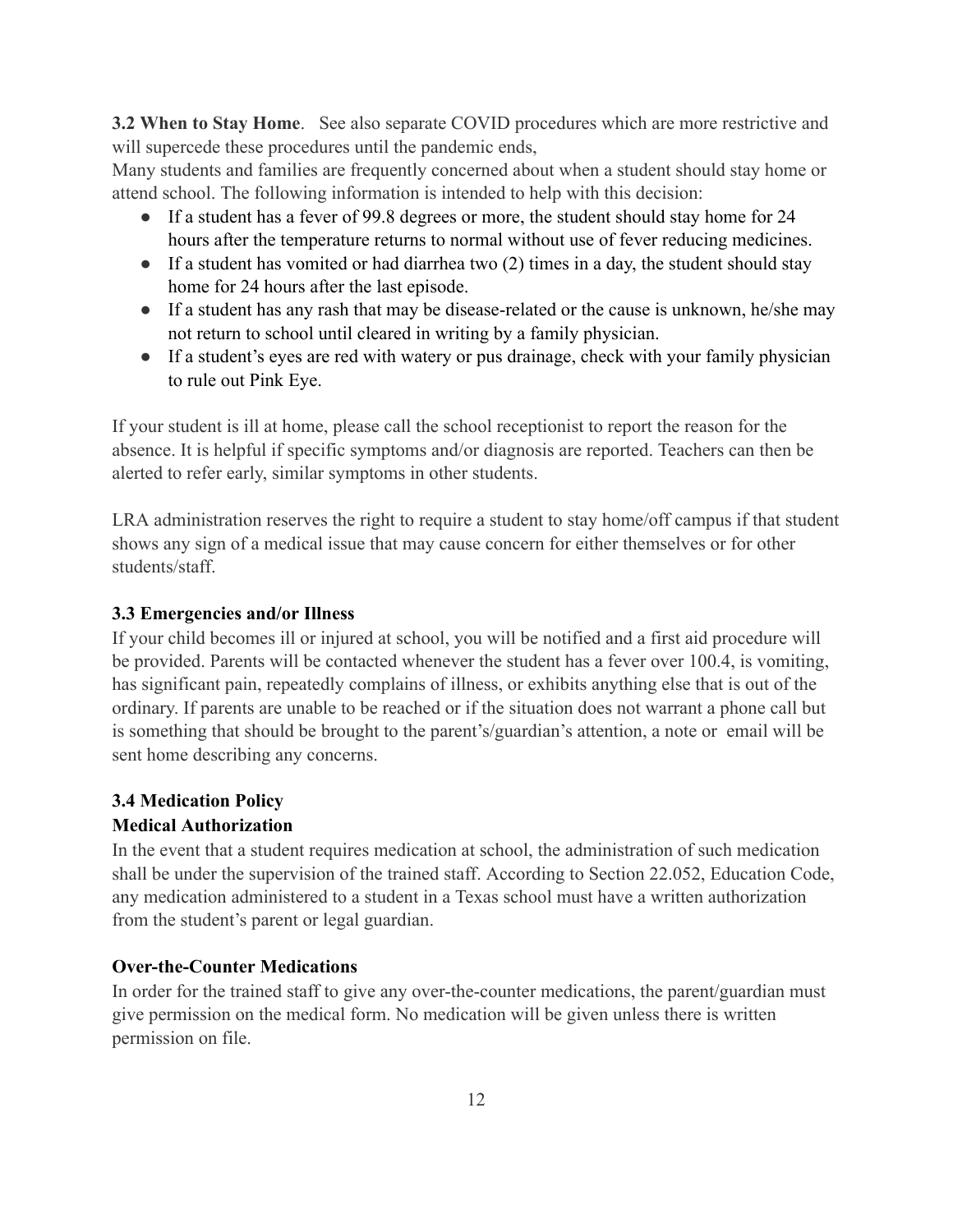### **Guidelines for Dispensing Prescription Medication**

A parent or legal guardian must bring all prescription medications in the original container and properly labeled. Any changes to dosage or type of medication must be in writing by the parent or legal guardian and given to the school office. Verbal authorization by the student will not be accepted and every effort will be made to contact the parent/legal guardian for the verification in an emergency-type situation. Medications will be dispensed in the office and must be taken in the presence of the trained personnel. Medication, if required, will be sent on field trips for certified personnel to dispense. There must be a permission form on file with LRA before any medication will be given.

**NOTE:** The first dose of any new medication should always be administered at home to ensure close observation of any adverse reaction.

No LRA employee may be held responsible if the child does not receive his/her scheduled dose of medicine. If the daily dose of medicine is lost, stolen, spilled, or if the child refuses to take it or spits it out, a reasonable attempt shall be made to reach the parent or legal guardian. If the parent/legal guardian cannot be reached, the school personnel shall not be held responsible.

#### **Original Container**

A properly labeled original prescription container shall be dispensed from a pharmacist and shall contain a clear and legible label with the following information:

- Name and address of the pharmacy
- Name of the patient (student)
- Name of the prescribing practitioner
- Generic or brand name of the drug
- Strength of the drug
- Date the prescription is dispensed
- Instructions for use
- Expiration date of the medication

**NOTE:** Please request an extra labeled bottle from the pharmacist so there is no need for daily transportation of medication from school to home.

### **Inhalers**

Students in grades preKindergarten through fifth grade will keep their inhalers in the school office in order to monitor the frequency of use. Students in grades 6-12 may carry their inhalers to school or school-related events if there is a Permission to Carry Inhaler form signed by both student and parent/legal guardian on file in the office. It is recommended that an inhaler with a spacer be kept at school at all times.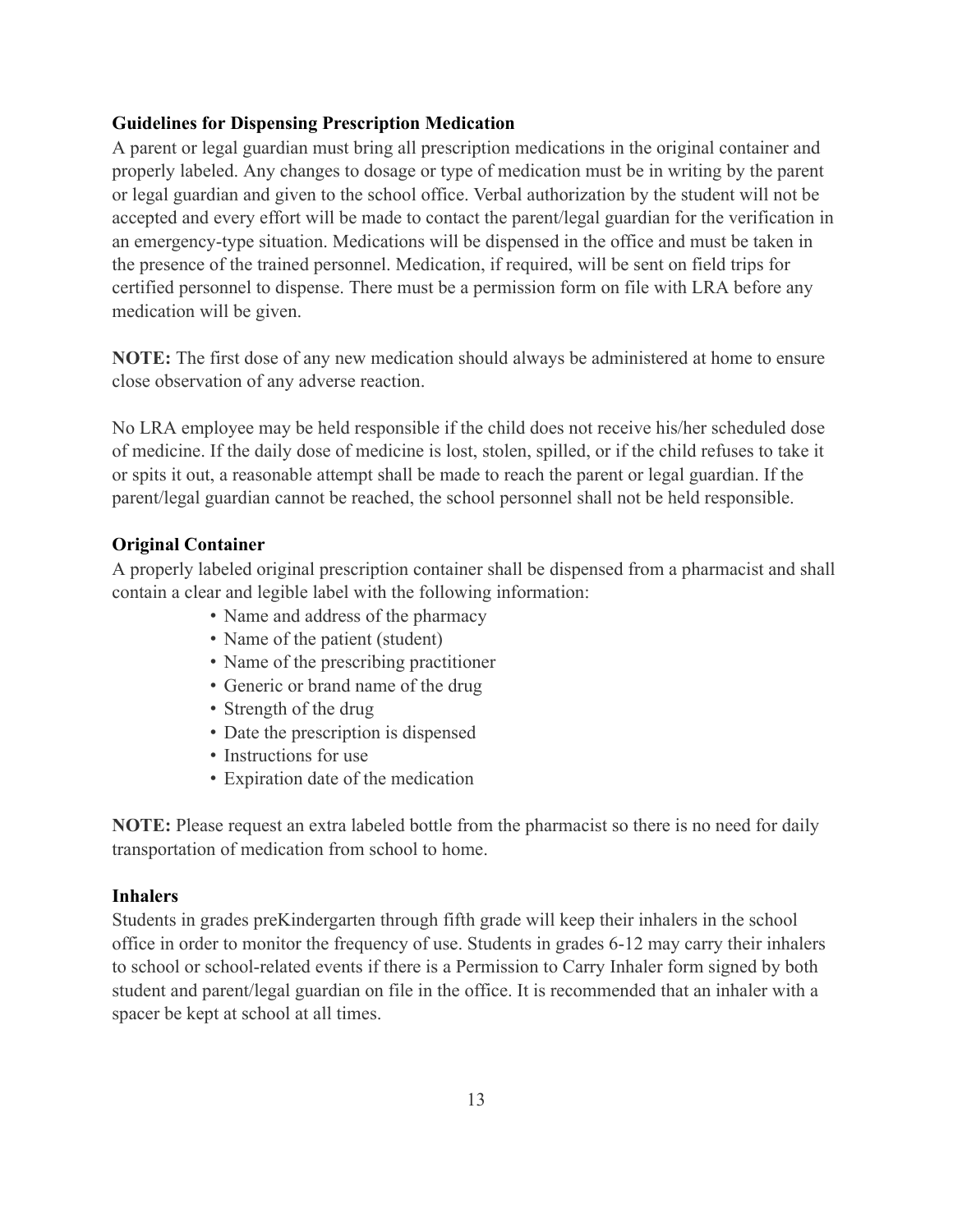### **Epipens**

It shall be the responsibility of the student's parent or legal guardian to supply LRA with an Epipen for anaphylactic reactions. The Epipen will be stored in the office and administered according to the following provision: The parent/legal guardian gives written permission for its use, releasing LRA from all responsibility involved in its use.

### **Medical Equipment**

Any medical equipment that is needed by a student (i.e. glucose testing, nebulizer tubing, etc.) must be provided by the parent or legal guardian and will be kept in the office. Written instructions for the equipment's use and parental permission are required. Both will be kept on file in the office

## Disposition of Medication at the End of the School Year

All medication and medical equipment is kept in the office and must be picked up by a parent/legal guardian before the last day of the school year. ALL prescription medications will be destroyed after this date.

## **3.5 Immunization Requirements**

By law all students attending school in Texas are required to have been immunized against several diseases. Upon enrollment parents will be asked to provide a cumulative record of required immunizations before beginning classes. Any school, physician or clinic-validated document showing the month/day/year of immunizations is acceptable. Please share documentation of ongoing immunizations with the school office so that our records may be updated, as required by law.

Initial attendance and/or continued enrollment may be denied without this record on file with the school. The only exclusion from immunization compliance is a Medical Contraindication or Religious Conflict. Affidavits must be on file with the school.

## **3.6 Communicable Disease Policy**

In an effort to protect the health of all children, it may be necessary to exclude from school, children that are suffering from a communicable disease. This policy stands in compliance with the Texas Civil Statutes, Article 4477.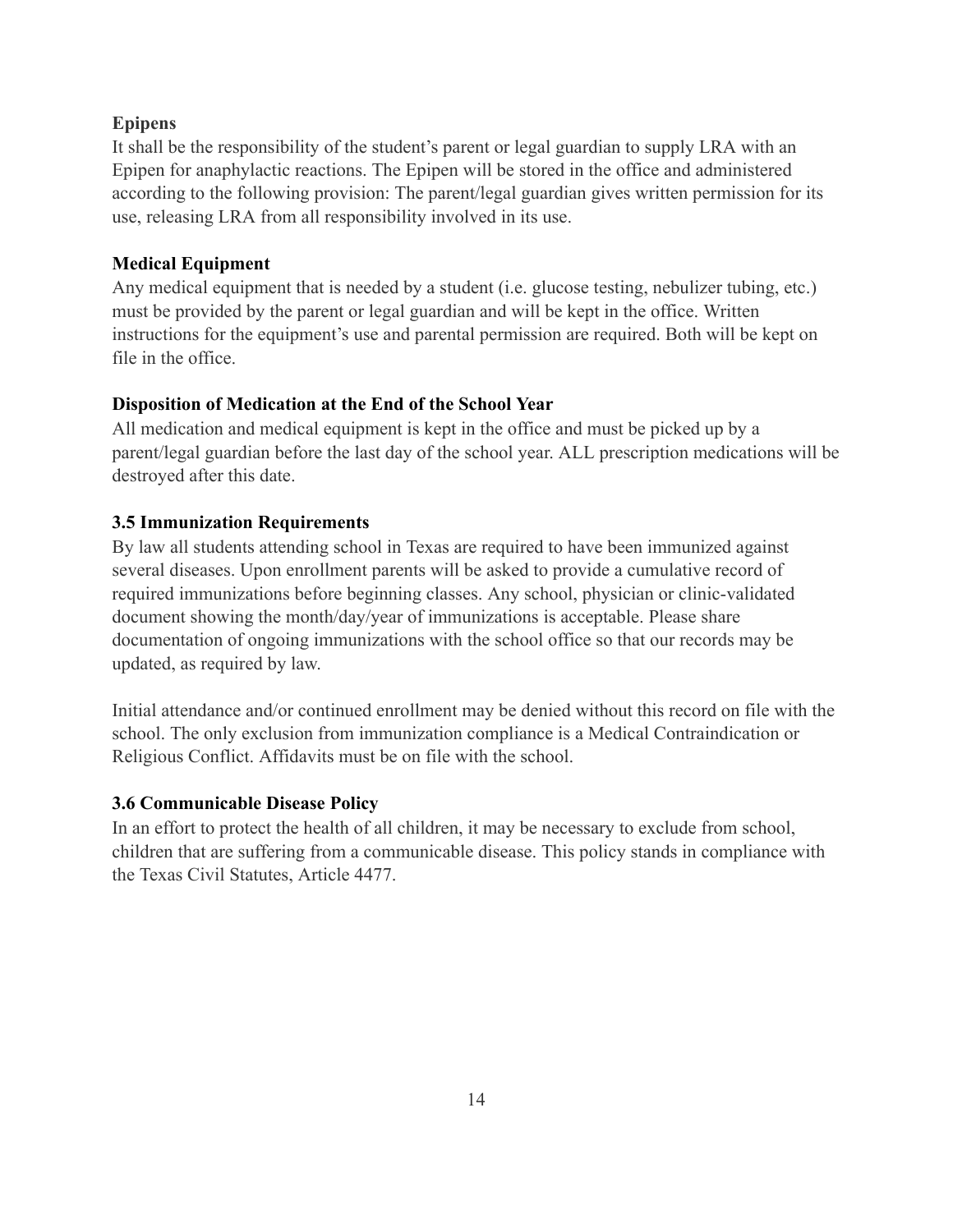# **Common Illnesses**

| <b>Disease</b>                              | <b>Symptoms</b>                                                                                                                                                                                                                                  | Incubation<br>Period                                                | <b>School Action</b>                                                                                                                                                                             |
|---------------------------------------------|--------------------------------------------------------------------------------------------------------------------------------------------------------------------------------------------------------------------------------------------------|---------------------------------------------------------------------|--------------------------------------------------------------------------------------------------------------------------------------------------------------------------------------------------|
| Chickenpox                                  | Slight fever, general feeling of illness,<br>skin rash that begins on chest, back, under<br>arm, neck and face. Starts out as red<br>bumps that turn into small blisters.<br>Scabs appear in a few days.                                         | 10 to 21 days,<br>usually 14 to 16<br>days                          | Contagious a few days before eruption and<br>until the vesicles are dry. Exclude until day<br>6 after rash began or sooner if all blisters<br>have dried into scabs.                             |
| Common Cold                                 | Acute upper respiratory signs, including<br>watery eyes, sneezing, running nose,<br>general feeling of illness.                                                                                                                                  | Up to 10 days                                                       | No restriction unless ill. Communicable<br>shortly before symptoms begin and for the<br>duration of the acute symptoms.                                                                          |
| Covid-19                                    | Fever (100.4°F or higher), Chills, Cough,<br>Shortness of breath or difficulty breathing,<br>Fatigue<br>Muscle or body aches, Headache, New<br>loss of taste or smell, Sore throat,<br>Congestion or runny nose, Nausea or<br>vomiting, Diarrhea | Symptoms may<br>appear 2-14 days<br>after exposure to<br>the virus. | If a student or anyone in their household<br>has been diagnosed with COVID-19, they<br>will be required to receive remote<br>instruction for 14 calendar days.                                   |
| Fifth Disease                               | Rash, sometimes fever or sore throat,<br>redness on cheeks. Rash could come and<br>go for days or weeks.                                                                                                                                         | 4 to 21 days,<br>usually 4 to 13<br>days                            | Exclude until diagnosed by M.D. If other<br>rash-causing illnesses are ruled out,<br>students can be in school.                                                                                  |
| Influenza                                   | Chills, body ache, headache, fever, sore<br>throat, followed by cough, running nose<br>and possible stomach ache.                                                                                                                                | Up to 10 days                                                       | Exclude from school until well, usually 2-7<br>days. Should be without fever for 24 hours.                                                                                                       |
| Impetigo                                    | Blister, pustules rapidly covered with<br>honey colored crusts. May be confused<br>with cold sores. Usually seen first near the<br>mouth or nose. Can spread rapidly.                                                                            | 1 to 10 days,<br>occasionally<br>longer                             | Exclude from school until verification of<br>treatment, or until lesions are dry.<br>Contagious until lesions are healed or 24<br>hours after<br>initiation of oral antibiotics.                 |
| Mononucleosis                               | Fever, sore throat, swollen lymph glands,<br>(neck), headache, tiredness. Can be a rash.                                                                                                                                                         | Probably 4 to 6<br>weeks                                            | No restriction unless ill.<br>Period of communicability unknown.                                                                                                                                 |
| Lice<br>Pediculosis                         | Infestation of head hair or other hairy<br>parts of the body with lice or nits.<br>Scratching causes reddened, rash-like<br>areas. Nits are tiny white eggs, stuck to<br>hair, usually close to the scalp at neckline<br>and/or behind ears.     | Variable; eggs<br>hatch in 7-10<br>days                             | Exclude until lice and nits are adequately<br>treated or removed. Advise exam of<br>household contact for nits and lice. When<br>appropriate, schools may exclude until all<br>nits are removed. |
| Pink Eye<br>(Conjunctivitis)                | Redness of conjunctiva. May or may not<br>have purulent discharge. Eye irritation.                                                                                                                                                               | 24 to 72 hours                                                      | Pink eye without purulent discharge – no<br>exclusion necessary. Pink eye with purulent<br>discharge $(pus)$ – excluded 24 hours after<br>antibiotic treatment begins.                           |
| <b>Strep Throat</b><br><b>Scarlet Fever</b> | Fever, sore throat, headache, nausea,<br>vomiting. (If associated with rash, it is<br>called Scarlet Fever.)                                                                                                                                     | 2 to 5 days                                                         | Contagious until 24 hours after antibiotic<br>treatment begins. Exclude for first 24 hours<br>of treatment and until feeling well enough<br>to be in school.                                     |
| Cold Sores<br>(Herpes<br>Simplex)           | Blister-like sores, usually on lips but may<br>occur anywhere on skin or in mucous<br>membranes. May be confused with<br>Impetigo.                                                                                                               | $2-14$ days                                                         | No restriction. Contagious period is<br>unknown. Virus may be present for 5-7<br>days or in some cases for months.                                                                               |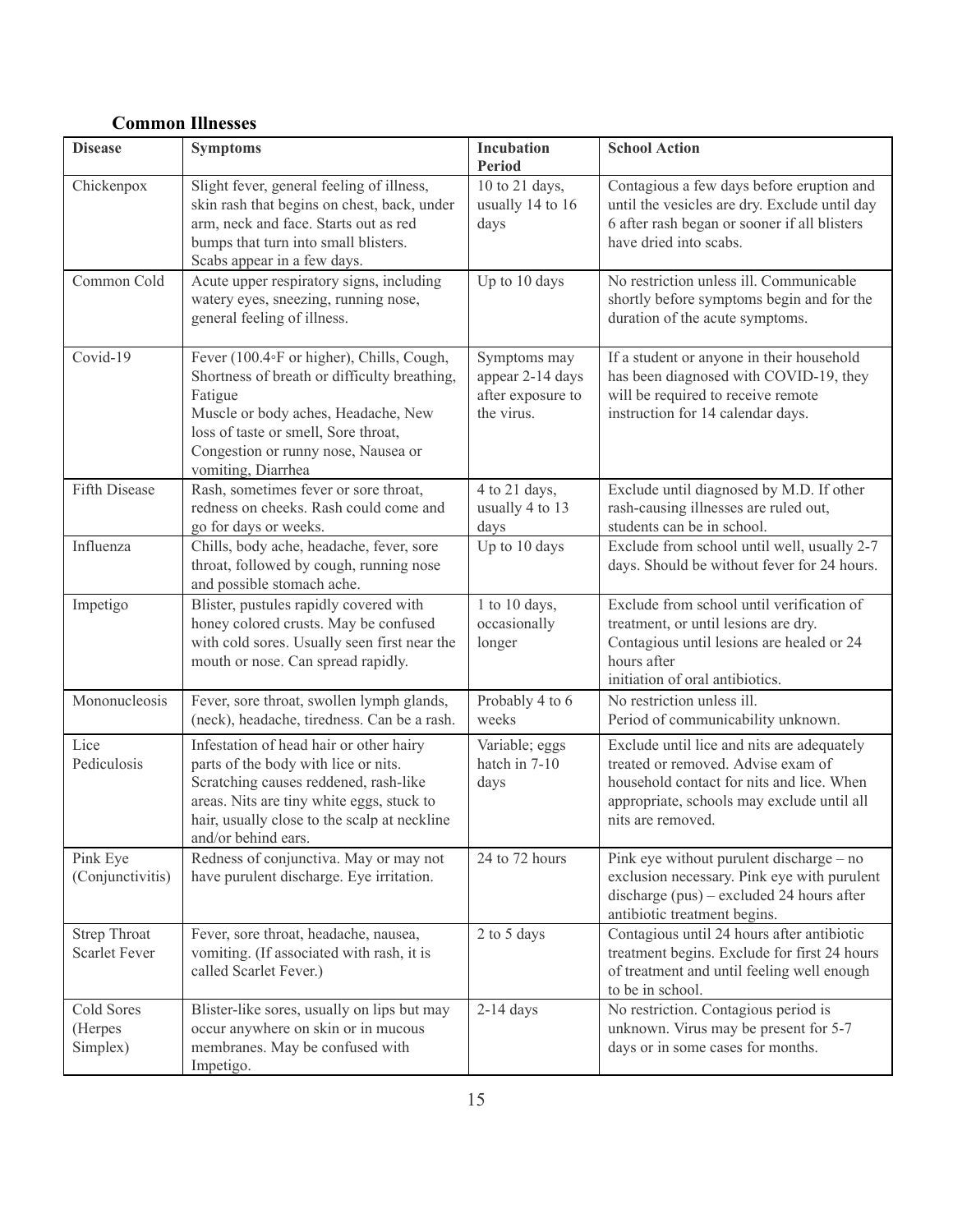#### 3.7 Vision and Hearing Screening

All students in grades K, 1, 3, 5, and 7 and all students new to Texas will have vision and hearing screens performed. If a student fails a screening twice, a referral will be sent home. A physician's report form is included with each referral. This report is to be completed by your physician and returned to the school office to be placed in the student's file. Parents will be notified prior to the start of the screenings. A nominal fee for each screening may be charged to the family's account. If you wish your child to be excluded from either or both of these screenings, you must provide written documentation from your physician that the screening has been done in the last calendar year.

#### **3.8 Scoliosis Screening**

Students in the sixth and ninth grades will be screened for curvature of the spine, scoliosis. The procedure involves the examiner inspecting the child's posture as he/she stands and then bends forward. Parents will be notified if a follow-up by their physician is indicated. A nominal fee may be charged to the family's account.

If you wish your child to be excluded from this screening, you must provide written documentation from your physician that the screening has been done in the last calendar year.

#### **3.9 Acanthosis Nigricans Screening**

As a screening for possible diabetes, Texas state law requires that all first, third, fifth, and seventh graders be screened for Acanthosis Nigricans. This is a simple visual exam of the student's neck.

# **Section 4 – General Policies and Procedures**

#### **4.1 School Hours**

Living Rock Academy's hours are:

- Elementary  $-8:00$  a.m. to 3:20 p.m.
- Secondary  $-8:00$  a.m. to 3:30 p.m.

#### **4.2 Traffic Flow**

A map showing traffic flow for morning drop off and afternoon pick up of students is distributed at the beginning of each school year. Parents are asked to follow these procedures and not to make other arrangements to drop off or pick up their students elsewhere on campus.

#### **4.3 Transportation Arrangements**

Parents assume full responsibility for all transportation and carpool arrangements they make. This includes carpool arrangements with other families or individuals for transport of children to and from their homes. This also includes giving permission for their own driving age children to drive and to transport siblings or children of other families to or from school, However, should a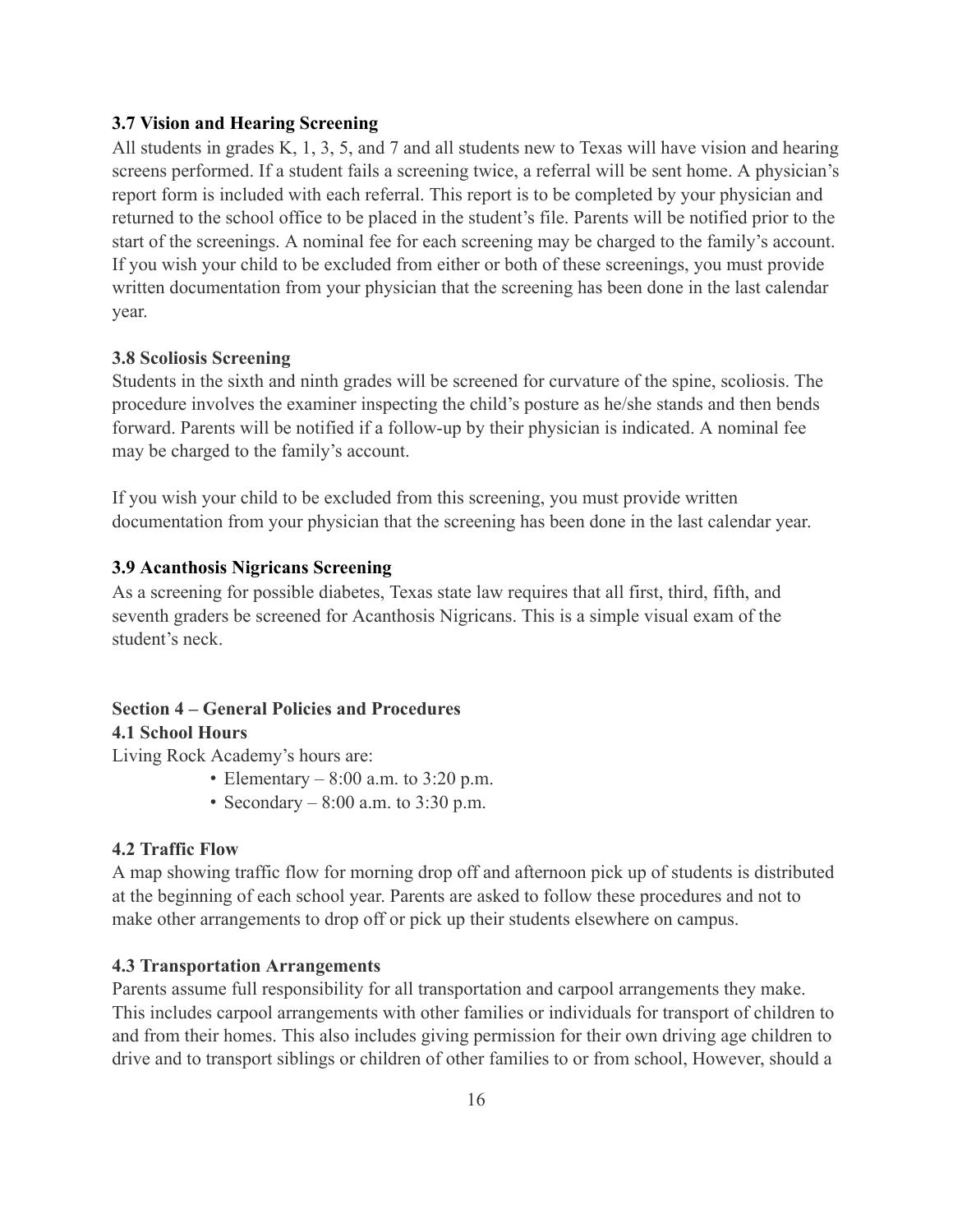student drive in a manner inconsistent with school guidelines and safety expectations, the school may revoke the student's privilege to drive or park on campus whereby parents would need to make alternate transportation arrangements.

#### **4.4 Arrival at School**

Students may arrive at school no earlier than 7:30 a.m. LRA is not responsible for supervision of students dropped off before that time.

### 4.5 Dismissal and Pick-Up

Students may not stay after school unless they are involved in a school-approved activity. A parent/guardian must pick up student(s) as promptly as normal carpool procedures allow. All students must be picked up by 3:45 pm.

#### **4.6 After School Care**

After school care is provided by LRA until 6:00 pm on an as-needed basis.

#### 4.7 Chapel

Chapel is part of the total philosophy and curriculum of LRA. It is a weekly opportunity for all students and faculty members to experience worship, praise and biblical instruction. Every effort is made to provide chapel speakers who will be relevant, motivational and challenging to our students. Speakers typically are local pastors, youth pastors, faculty members or other Christian speakers. Parents are welcome to attend chapel services.

#### **4.8 Lunch Program**

Students must bring sack lunches or purchase a lunch at school offered by various local restaurants. NOTE: No refrigeration is available for student lunches.

### **4.9 Unauthorized Materials**

Obscene, pornographic, or vulgar items of any type shall not be allowed on school property at any time. While this is aimed specifically at books, magazines, posters, or pictures, it also includes any printed, drawn, or electronic material that is deemed obscene, pornographic, vulgar or otherwise not in the best interest of the students or not in keeping with the spirit of Christian education. Possession of such may lead to expulsion.

While at school or school sponsored functions, music that promotes the use of drugs, profanity, harm to oneself or others, promiscuity, and is obscene in nature and/or sound will be prohibited. Students may not listen to or view such media nor have in their possession magazines, T-shirts, notebooks, or other personal items that promote this type of media. When special school activities include the entire school body  $(K-12)$ , it is important to focus attention on the song and media selection with special attention and emphasis on the youngest grade represented. Showing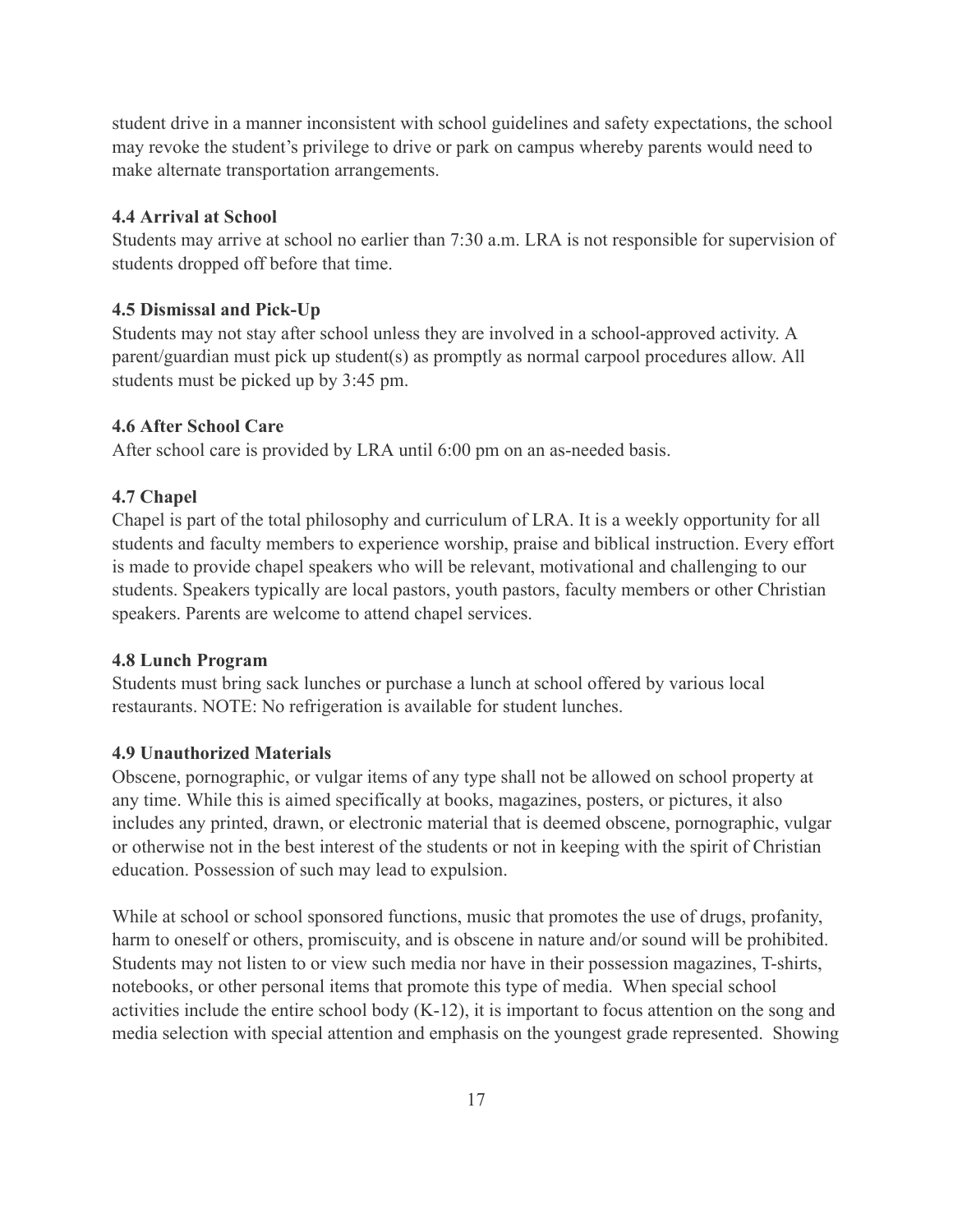preference to the youngest students represented is necessary to insure unwanted exposure of the younger students to mature subject matter. Songs that include censorship are recommended.

#### **4.10 Backpacks and Personal Items**

LRA strives to keep as safe and healthy an environment as possible on campus to help achieve its primary goal of building Christian character and academic competence. To maintain this environment, the school may conduct random or scheduled health, safety and welfare inspections of backpacks, purses, gym bags, lockers, vehicles or any other personal items brought on campus. A student may also be asked to empty the contents of the pockets of their clothing.

Since backpacks and other personal containers should only contain appropriate items, the school believes such inspections should not cause hardship on any student, parent, visitor or employee. The following procedures will be used when conducting inspections.

Clothing Pockets, Backpacks or Other Bags/Containers

- A student will be requested to empty pockets and/or present an item to a school staff member for the purpose of inspecting the item and/or the contents of the item.
- If a student declines to present an item for inspection, the student's parent will be called and the student will be placed on In-School Suspension until the parent arrives. Upon the parent's arrival, if the item is still not presented for inspection when the parent is present, the student will be placed on Out-of-School Suspension pending a decision on whether or not to dismiss the student from enrollment.
- If any banned items or substances are found during the inspection, such prohibited items will be confiscated, and appropriate disciplinary actions will be taken.

#### **4.11 Cell Phones/Electronic Devices**

While students are permitted to bring cell phones to school, they are to be kept in the off position and locked in storage units provided. zStudents may use their phones before the school day begins and after it ends but during the school day it must be off and stored din our provided containers. Any urgent message that a parent needs to get to a student during the school day should be called into the office. IPads and MacBooks are needed for curriculum and are provided at the elementary level. No communication/texting, games, or apps are permissible during classroom hours unless associated with the curriculum and approved by the teacher. No other electronic (gaming) device is permitted in the classroom. Consequences will be assessed if a student is seen using a cell phone or if a phone rings during school hours. (See Elementary/Secondary handbooks for specific disciplinary action.)

#### 4.12 Lost and Found

The school maintains a temporary "Lost and Found." Items considered valuable will be kept secure. Items not claimed by the end of each month may be disposed of or donated to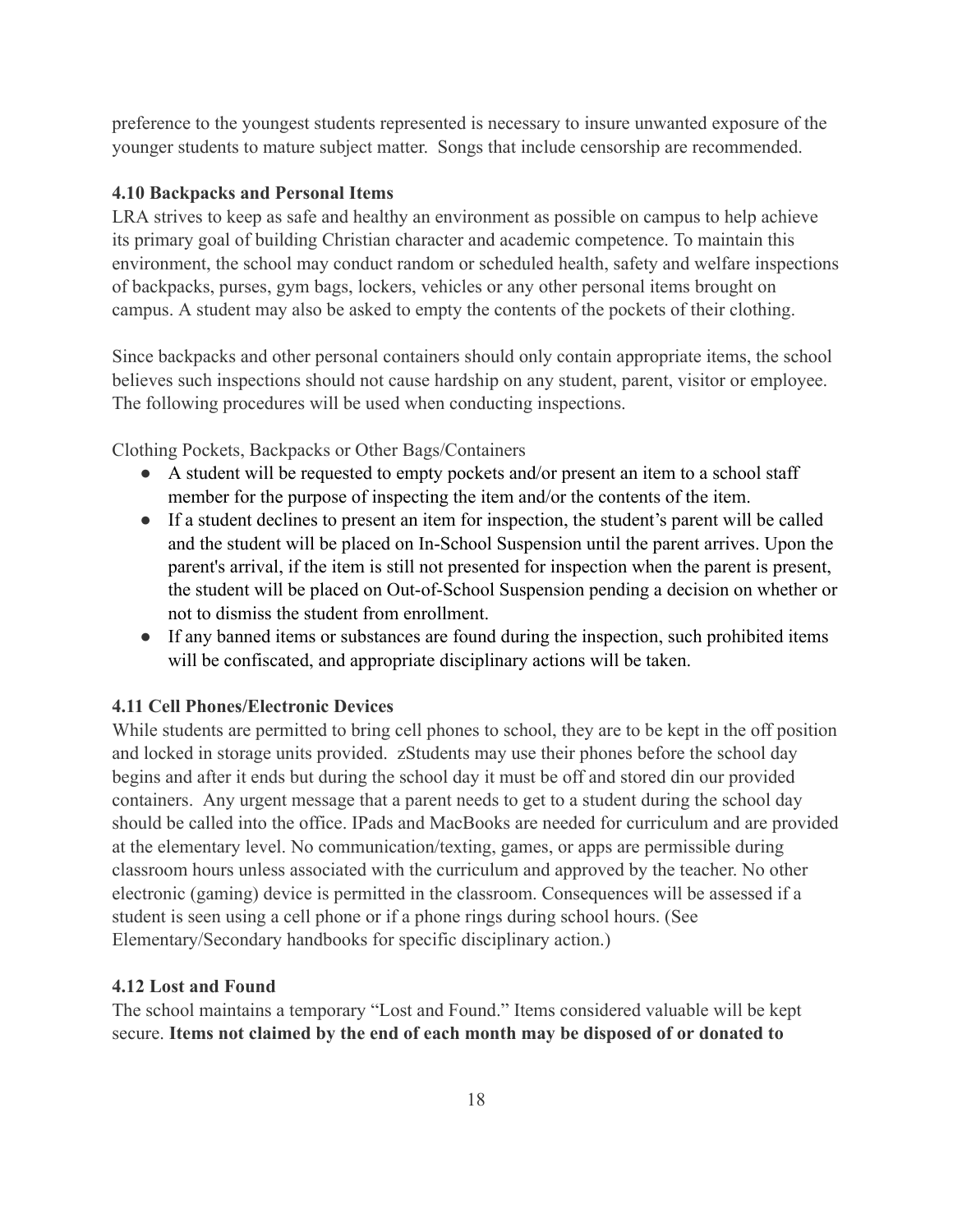**charity.** The school suggests that all items of clothing be marked with the student's name or initials for easy identification.

### **4.13 Student Property**

While LRA maintains a safe and orderly campus, LRA will not be responsible for lost or stolen items, and students should avoid bringing unnecessary items to school.

### **4.14 Emergency Drills**

Fire and other emergency drills are conducted according to prescribed guidelines. Teachers are trained and aware of the policies. (see Emergency Binder)

## **4.15 Emergency Closing**

LRA will use surrounding school districts emergency closings as a resource when considering emergency school closings. School administration will communicate any necessary closings via Parent Alert text and FACTS Renweb. It is suggested that you also check the school's Facebook and Instagram.

## **4.16 Classroom Visitation**

If parents wish to observe a classroom in session, they must contact the school office at least 24 hours in advance to obtain administrative approval and to schedule the visit.

### **4.17 Campus Visitors / Security Guidelines**

All visitors must sign in and out at the office. A visitor is anyone who is not a student or employee. All employees, substitutes, visitors and volunteers must wear name tags while on campus.

## **4.18 Parent/Teacher Conferences**

Parent/Teacher conferences may be scheduled by a parent or teacher throughout the year as needed. Such meetings should be scheduled in advance directly between the parent and teacher.

## 4.19 Delivery of Messages or Other Student Items

Students will not be called out of class or have class interrupted for normal phone calls or messages. Any item that must be delivered to a student during the school day is to be brought to the office where students can pick up during the day. Parents are asked to help enforce the school's stand on a minimum of interruptions and not to text or call their child's cell phone (iPad) during school hours.

Students caught using either their phone or other electronic device (iPad, laptop, etc...) to communicate with those in or outside the school will be given a demerit and could face further consequences depending on the situation. This includes communication with parents, regardless of who initiated the communication.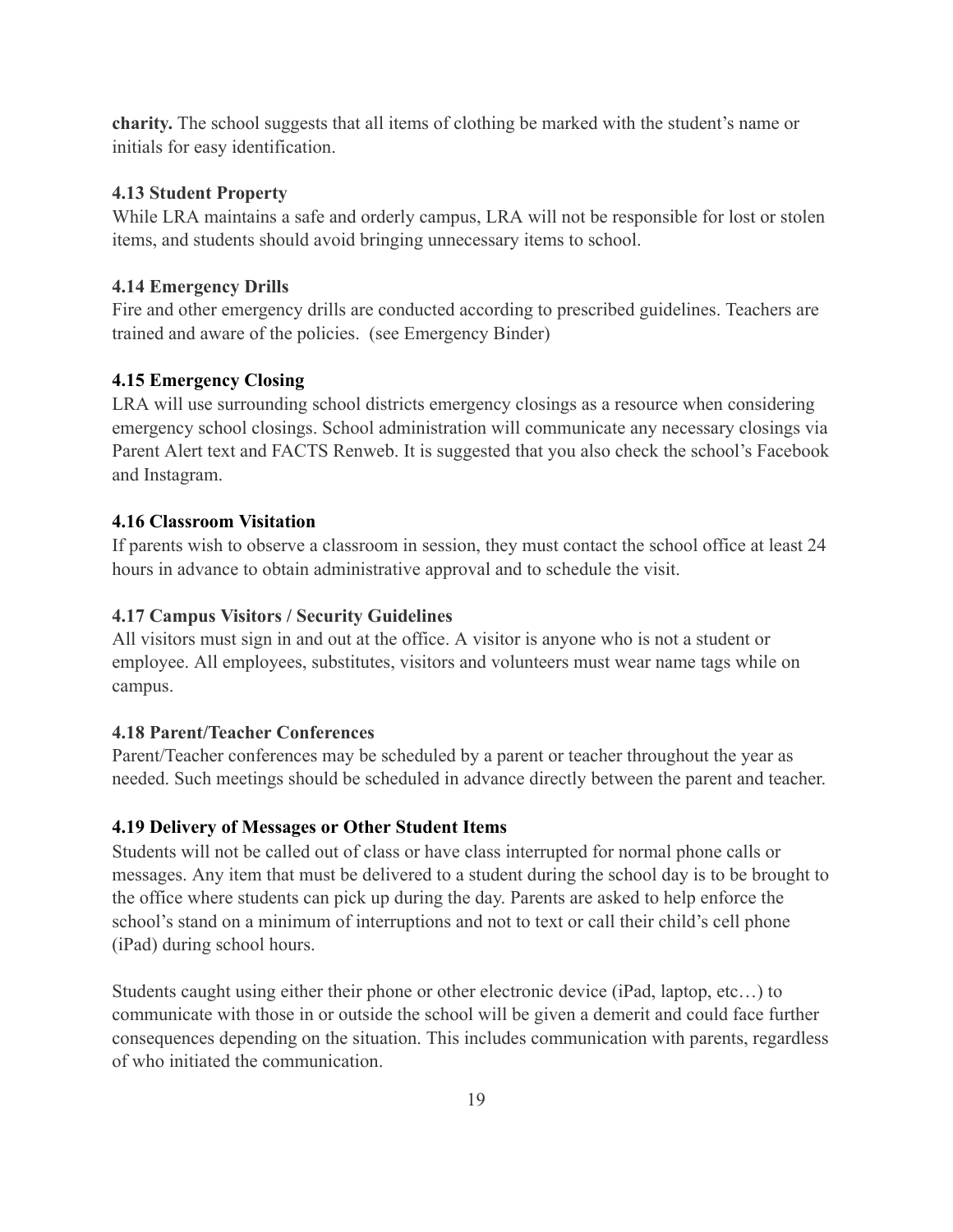#### **4.20 Closed Campus Policy**

LRA operates a closed campus. Students are to remain on campus until the final dismissal. Students may leave early only with permission from their parents and approval from the administration

#### **4.21 Campus Care**

Students will be held responsible for deliberate damage to the buildings or property. Accounts will be billed

#### **4.22 Care of School Property**

Students are to handle school property, including textbooks and AV equipment, with care. There should be no unnecessary marks, writing, or unusual wear and tear on any textbook. Non-consumable textbooks must be covered at all times. Please do not use adhesive book covers. Damaged books/equipment will be replaced, and the family account will be billed for a replacement fee. Textbooks/equipment that are not found after two weeks will be considered lost and the account will be billed for the full replacement cost.

NOTE: No final report card will be issued until textbook records are clear.

#### **4.23 Financial Policies**

#### **Payment and Tuition Fees**

Tuition is set up on a 12-month installment plan with the first tuition payment due on July 10. Monthly payments thereafter are due by the 10th of each month. Families may pay by cash, check, or bank draft. Credit card payments may be made online through FACTS Renweb. LRA will assess an administrative fee of 3% to those who choose to use a credit card for payments. If not received by 4:00 p.m. on the 20th day of the month it is due, a \$50.00 late charge will be added to the account. If an account is past due 30 days, a student may not be allowed to attend school or participate in extracurricular activities until the account is current.

Payment of full tuition becomes guaranteed to LRA when a student attends the first day of class in that semester. No grades, transcripts or report cards will be issued or released if payments and fees are not current. Also, students who withdraw, are asked to withdraw, or are expelled from the school for any reason are still subject to the full semester tuition obligation and must have their account completely paid off before any transcripts or records will be released.

#### **Registration/Application Fees**

\$300.00 enrollment fee per student due upon acceptance (non-refundable, non-transferable) \$125.00 application and testing fee per new student (non-refundable, non-transferable) \$75.00 application fee per additional student in the same family

**iPads:** Required purchase by parents for all secondary (MS and HS) students.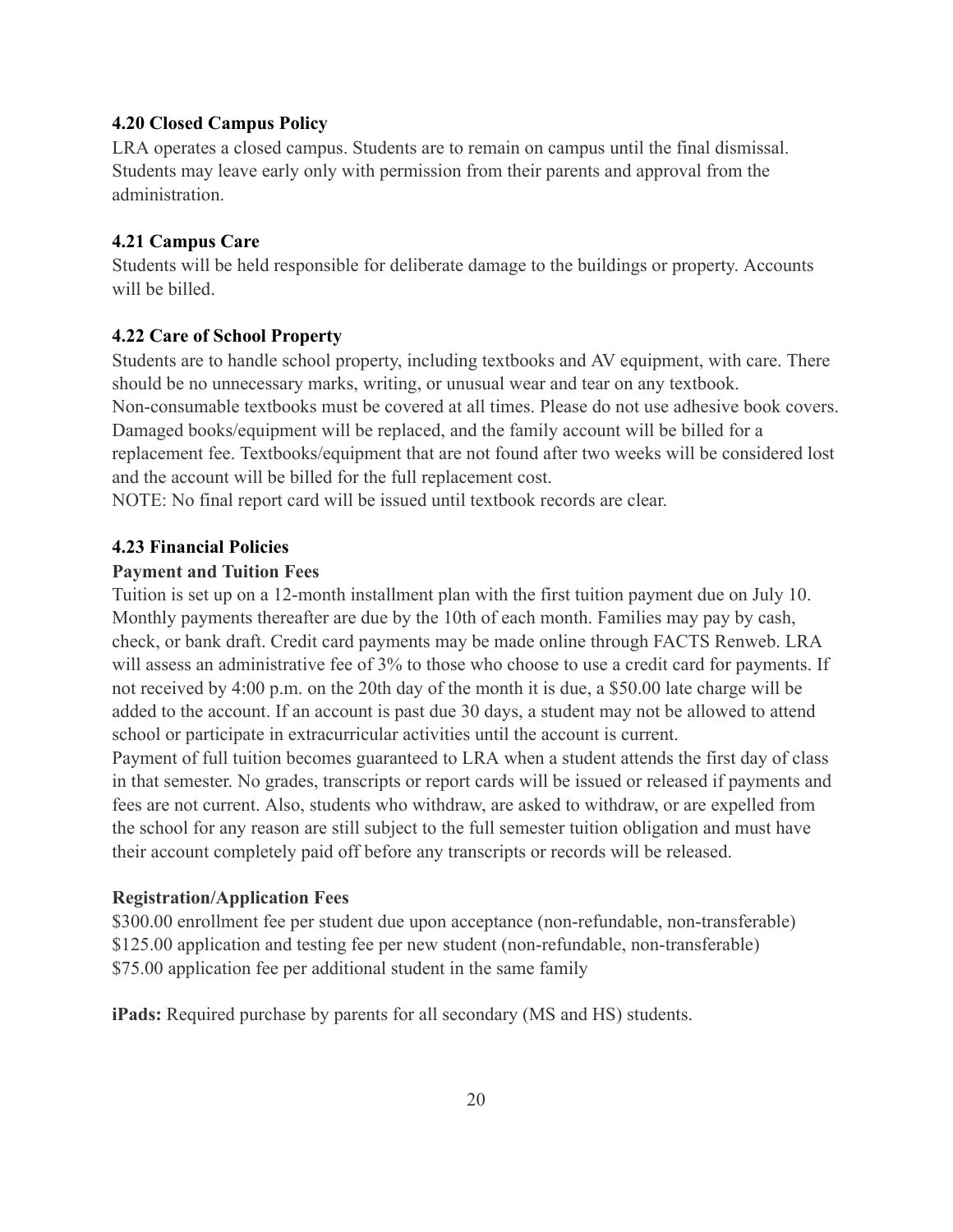Financial Aid: A limited amount of financial aid may be available and is issued on a case by case, grade by grade, class by class basis. Financial aid is also determined on a yearly basis and can change dramatically from year to year based on fund availability. Families should never assume that the same amount of financial aid will be available from year to year. Applications for financial aid are handled through FACTS, a third party assessment program. A link to FACTS can be found on our website under "Financial Aid."

#### **4.24 Records and Transcripts**

Records and transcripts for enrolled students will be forwarded to another school or college for students whose family account is current. If a student withdraws or is expelled, the account must be paid off completely of all financial obligations prior to any records or transcripts being released. If the family account of a graduating student is not current, transcript and diploma will be withheld until the delinguencies are satisfied. Please submit all transcript requests in writing to the school Registrar (email or fax is acceptable) a minimum of five days in advance.

### **4.25 Re-enrollment of Current Students**

The school reviews the records to ensure the student achieved sufficient academic progress to qualify for advancement to the next grade level. The school also reviews the records to ensure the student behavior is appropriate for advancement to the next grade level. Any student making less than expected progress will require a meeting between the Head of School, the Principal, the classroom teacher and the parent/guardian as a support system to bring the student to a greater level of success.

The school reviews the financial records to ensure there are no delinquent accounts. No student shall be re-enrolled with a delinquent account.

Re-enrollment of the student is finalized upon the 1) receipt and approval by the school of a Re-enrollment Form for the next year, 2) payment of the re-enrollment fee, 3) resolution of any outstanding academic or behavior matters. As part of the re-enrollment process, updated medical information and emergency contact information will be requested. Students may not attend classes without these forms on file in the school office

### **4.26 Grievance Procedure**

If a student, parent, or staff member has questions or concerns regarding the behavior of another (including disciplinary action by a teacher or administrator or the policy under which an action is taken), he/she shall follow the principles given in Scripture as outlined below.

The school believes that all matters should be resolved in a spirit of candor and grace and that the procedure below follows the principles found in Chapter 18 of the Gospel of Matthew.

• Resolve with the Individual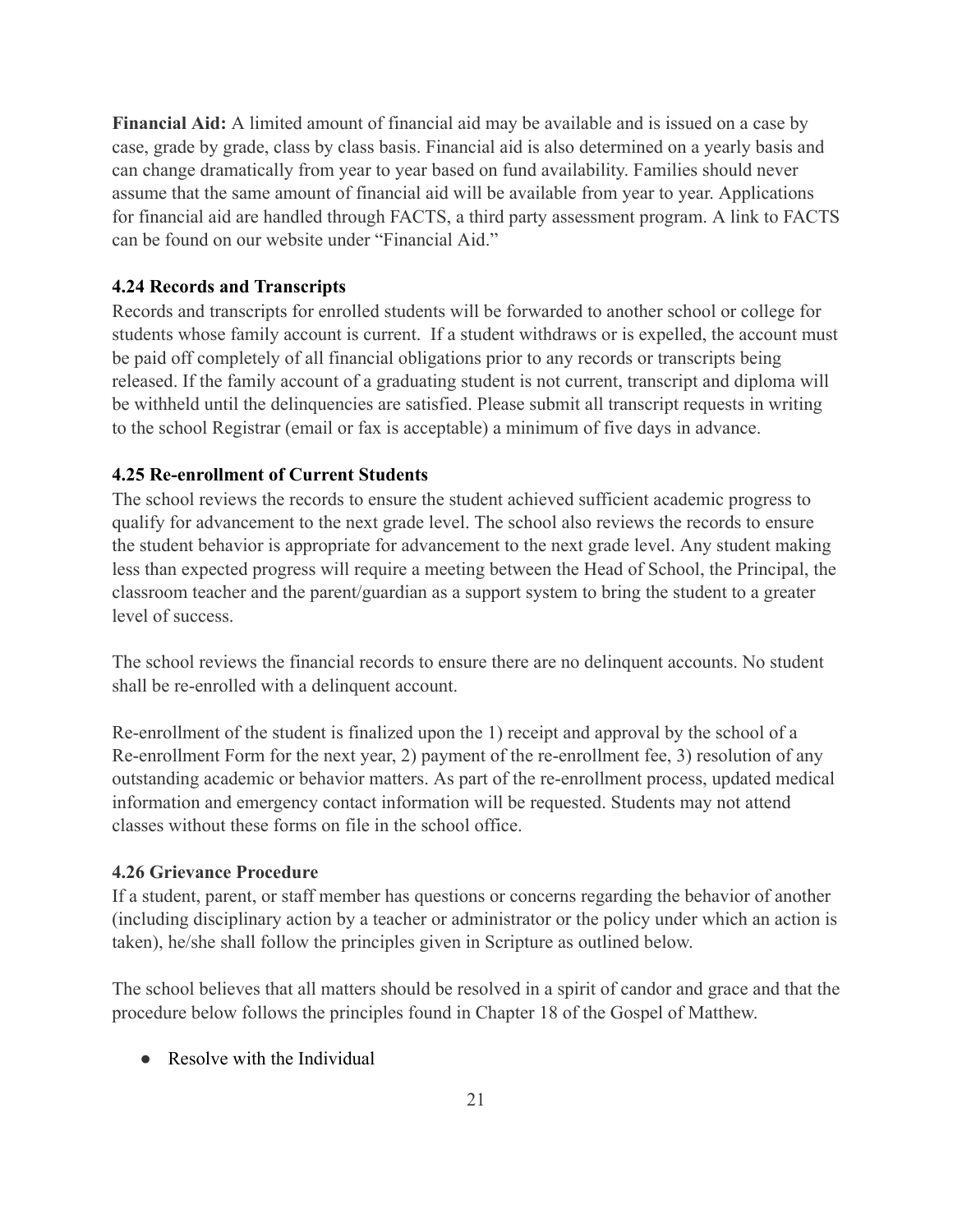First, bring the concern, question, or grievance directly to the person involved, and in good faith, try to resolve the matter.

### • Resolve with the Superior

Second, if the matter cannot be resolved by discussion with the other person directly involved in the matter, take the matter to the next level of authority.

• Resolve with the appropriate Principal

Third, some cases may need to be reviewed by the Principal if resolution cannot be found at lower levels of review

### • Resolve with the Office of the Head of Schools

If the matter still cannot be resolved, the matter may be brought to the Office of the Head of School for review. A summary of the matter, and the attempts made to resolve the matter, must be tendered in writing prior to the matter being reviewed. The Head of School may review and conduct a hearing on the matter personally, or he may refer the matter for review by a grievance committee appointed by the Head of School, in order to come to a final decision on the matter.

#### • Request review by the Board of Directors

If the aggrieved party is not satisfied with the decision rendered by the Head of School, they may appeal the final decision to the Board of Directors. Such a request must be in writing and explain the reasons why the party believes the decision should be reviewed or changed. If the Board of Directors declines to review the matter, any decisions rendered by the Head of School will be considered final. If the Board of Directors decides to review the matter, any decision rendered by the Board of Directors will be considered final.

#### **4.27 Child Protective Services**

Allegations of criminal misconduct will be reported to law enforcement, and suspected child abuse must be reported to Child Protective Services, in accordance with legally required timelines. Living Rock Academy must also investigate allegations for the purpose of determining whether there has been a violation of LRA policy, even if law enforcement is also investigating. All LRA personnel shall cooperate with investigations by outside agencies.

In addition to, or instead of, filing a bullying/harassment/intimidation complaint pursuant to this policy, a complainant may choose to exercise other options, including, but not limited to, filing a complaint with outside agencies or filing a private lawsuit. Nothing prohibits a complainant from seeking redress under any other provision of the Revised Code or common law that may apply.

### 4.28 Network/Internet Acceptable Use Policy

Any hardware or software owned by LRA is to be used for educational purposes. Misuse of technology resources will lead to disciplinary action, which may include denial of access to technology resources and/or expulsion. Any moral code misconduct that becomes public knowledge through social websites and causes disruption to the daily operation of school may also be subject to disciplinary action. (see Section 15)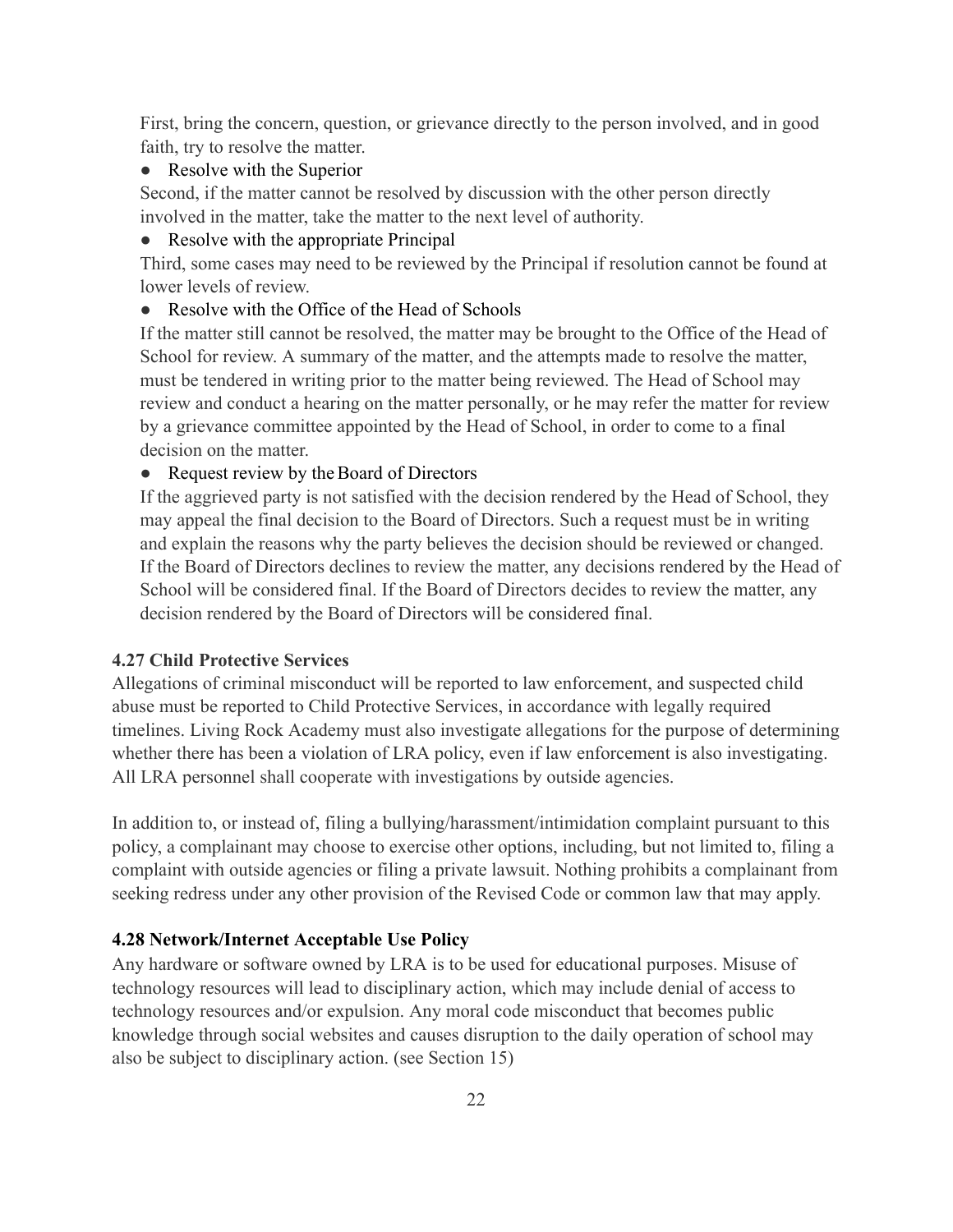#### **4.29 Facilities Use Policy**

Use of LRA facilities is limited to LRA academic and athletic purposes. Rental/Use of facilities by LRA families/faculty/staff must be submitted using the appropriate facilities use request form a minimum of two weeks in advance of the event. Written approval by the Head of School is mandatory. The Board of Directors must approve any exceptions for use/rental by outside entities.

### Section 5 – General Attendance Information **5.1 Attendance Requirements**

LRA has a legal and ethical responsibility to require the faithful attendance of its enrolled students. Academic problems will occur when students continually miss school.

When a student is absent, please notify the school office via phone or e-mail by 8:30 a.m. on the day of the absence (unless absence was previously arranged).

For the protection of students, LRA policy is to release students only to their parents, guardians or previously designated individuals. Any deviation from this policy will be made only by written notification.

### 5.2 Non-Essential and Discretionary Absences

An Absence Request Form must be presented to the administration two weeks prior to the day(s) missed. Prior to this absence a student will be required to submit all homework and major projects/papers that will be due during their absence. Additionally, all tests and quizzes taken during the student's absence will be made up on the day of their return to school. If for any reason a teacher was unable to supply the student with assignments prior to leaving on this absence, the teacher may assign the work upon their return and the student will be responsible for turning it in the next day.

#### **5.3 Medical Appointments**

Academic problems often develop when students continually leave school for medical appointments. Parents should make every effort to schedule medical appointments before or after regular school hours. This will eliminate many of the problems associated with absenteeism and the requirement to do makeup work. Parents must notify the office if the student must leave during the day; however, any classes missed are still counted as an absence for that class.

#### 5.4 Sign-In/Sign-Out Procedures

Before leaving school during the school day, a student's parent must sign the student out at the office. Upon returning to school during the school day, the parent must also sign the student in at the school office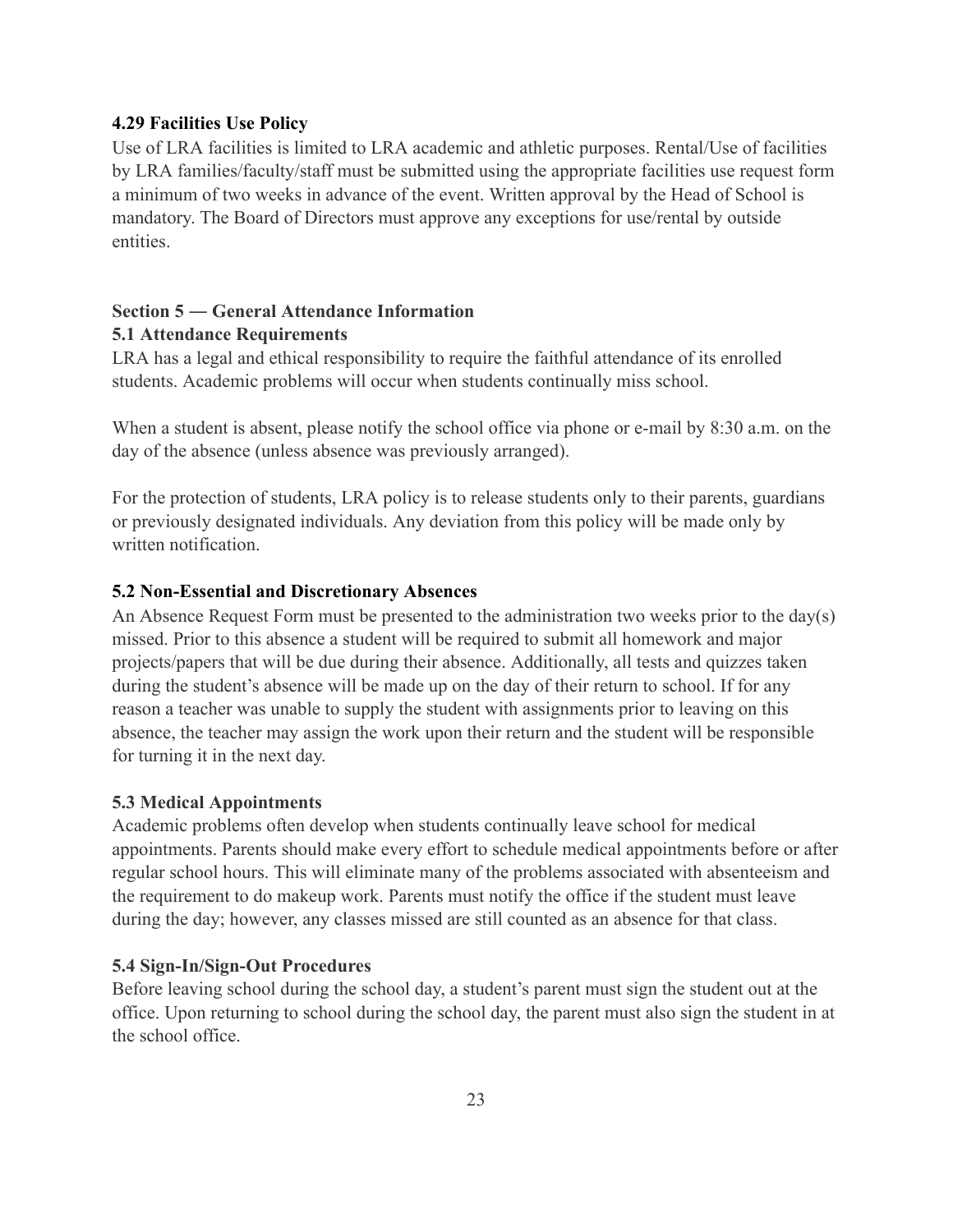### Section 6 — General Discipline Guidelines

### 6.1 Philosophy and Guiding Principles of Student Conduct and Discipline

Taken from the same root word for disciple, discipline is established and maintained at LRA with the intent to train or build into the lives of students (Matthew 28:19; Proverbs 22:6). Our goal is for students (and adults) to grow in self-discipline according to God's Word so that external discipline measures become less needed.

The following statements provide some perspective on the school's discipline philosophy:

- Discipline may be at first perceived as unpleasant, and involve a difficult process of sorrow and repentance; however, the end result is to produce righteousness, peace and strength. (Hebrews 12:11-13; II Corinthians 7:8-10; Proverbs 23:13-14).
- While discipline may result in short-term or long-term consequences, this does not stop full forgiveness from being extended (II Samuel 12:9-14; Numbers 14:18-23; Psalm 99:8; Exodus 34:5-7; Jeremiah 30:11).
- Discipline is directed at the behavior or attitude, not the individual person.

In the Christian community, we sometimes force the wonderful concepts of grace and forgiveness to necessitate the elimination of any human consequences. Some might even claim that external consequences are a form of vengeance that would rightfully belong only to God. It is true that consequences without forgiveness can become vengeance or retribution, but it is also true that forgiveness without consequences can become a failure to properly correct and license. We seek to avoid both errors. Consequences are God's way of changing us, and thus, consequences with forgiveness become healing, purifying, and sanctifying (II Corinthians 2:5-8). In addition, grace is not a shield against consequences but the power to change behavior, to do what is right (II Corinthians 9:8; 12:9; Jude 1:4; Titus 2:11-14).

The LRA Parent-Student Handbook is not intended to be and cannot be all-inclusive or define all types and aspects of student management standards. The administration reserves the right and assumes the authority to declare rules and regulations in all matters of student management not otherwise specified. Students are reminded that any faculty or staff member in the school has the authority to correct students at any time during the school day and at any school function.

### **6.2 Discipline**

The school is best able to provide an enriching, enjoyable, and constructive educational experience for each student by maintaining a positive and disciplined learning environment where consideration is given to each person's needs. It is the school's responsibility to provide the proper learning environment for all students. It is the student's responsibility to make a commitment to live within the rules and regulations that are necessary for us to trust each other and function together each school day in a God-honoring manner.

To contribute to a good social and educational environment, acceptable standards of behavior will be expected at all times. Discipline will be administered when any student's actions interfere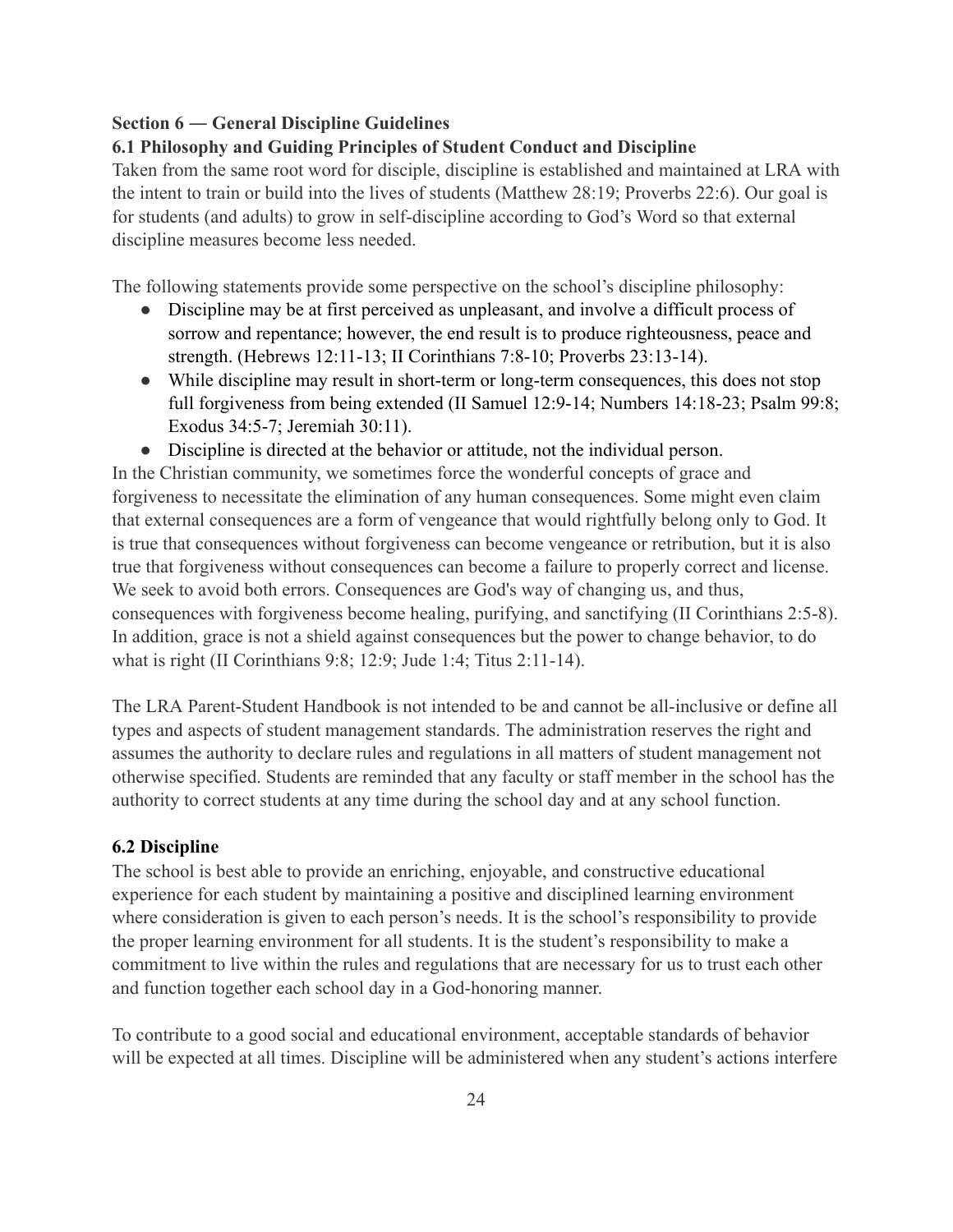with the right of the teachers to teach and students to learn. When an offense is committed, repentance and reconciliation will be sought in a biblical manner. (Matthew 18:21)

## **6.3 Levels of Offense and Consequences**

The offenses listed below are to be considered examples of the various classes or levels of offenses; no claim is made that these constitute an all-inclusive list. The disciplinary consequences listed as appropriate for each level of offenses are not listed in the order in which they may be employed by school personnel. Rather, the consequences listed merely constitute a range of potential responses, within each level, from which school authorities may choose. The choice to administer a particular consequence will be based on the administration's judgment of the seriousness of the offense and what consequences may be most useful to remedy the situation. Any offense not specified below will be categorized by the appropriate LRA personnel.

# **Level I Behavior**

These are primarily at the classroom level and will be addressed by the classroom teacher.

# **Level I Offenses**

- Tardy to class
- Hall pass violation
- Drinking or eating in undesignated areas
- Talking in class without permission
- Noises that disrupt teaching and learning
- $\bullet$  Scuffling and/or horseplay
- Running and/or making excessive noise where or when prohibited
- Failure to bring required materials and/or assigned work to class
- Failure to participate in classroom activities
- Failure to sit in an assigned seat
- Throwing or projecting objects
- $\bullet$  Dress code violations

# **Level I Potential Consequences**

- Verbal reprimand
- $\bullet$  Verbal warning
- Conference with student
- Change in seat assignment
- Separation in the classroom (temporary)
- Written or telephone communication to parents
- Lowering of conduct grade
- Disciplinary work assignment
- Detentions, e.g. in class before or after school, lunch detention

Other disciplinary measures approved by the Administration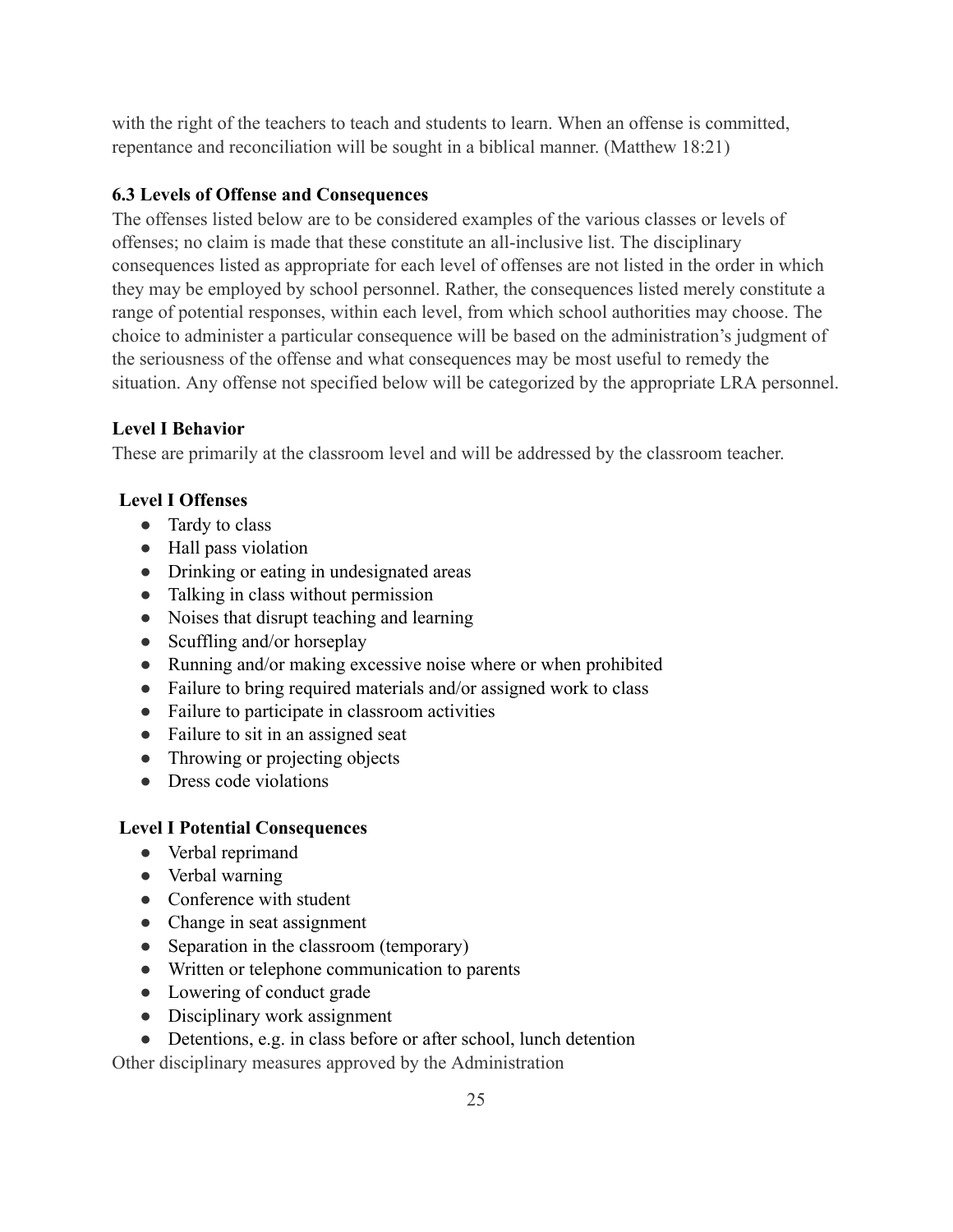## **Level II Behavior**

These offenses may be addressed by the classroom teacher and/or Administration.

# **Level II Offenses**

- Level I Offenses not corrected by Level 1 Consequences
- Leaving the classroom without permission
- Cheating, plagiarism, lying, and/or copying the work of another student (can also be Level  $3)$
- Inappropriate personal displays of affection
- $\bullet$  Forgery
- Lunchroom disturbance
- Vehicle misconduct
- Possession or use of occult material, inappropriate literature or pictures
- Disrespect to school personnel and others Profanity, inappropriate language or hand gestures (profanity, suggestive sexual overtones)
- A pattern of disrespect, rudeness, and insubordination to school authorities and others
- Unexcused absence from class; truancy (leaving class group or campus without permission)
- Destruction of school or personal property
- $\bullet$  Defacing school property, graffiti
- Any persistent behavior that disrupts classroom teaching or school procedures.
- A pattern of dishonesty and lying
- $\bullet$  Stealing and theft
- Activities that threaten the safety of the student, classmates, staff, or any others
- Misuse of electronic communication devices cell phones, iphones, blackberry, pagers, and other electronic communication items
- Computer Offenses damage to computers, adding software to computers without permission (includes running software from compact disks; accessing unapproved or immoral websites)
- $\bullet$  Excessive tardiness
- Frequent and repeated violations of Level I rules

## **Level II Potential Consequences**

- $\bullet$  Conference with student
- Written or telephone communication to parents
- Conference with parents
- Detentions
- Loss of school transportation privileges
- Removal from class
- Disciplinary work assignment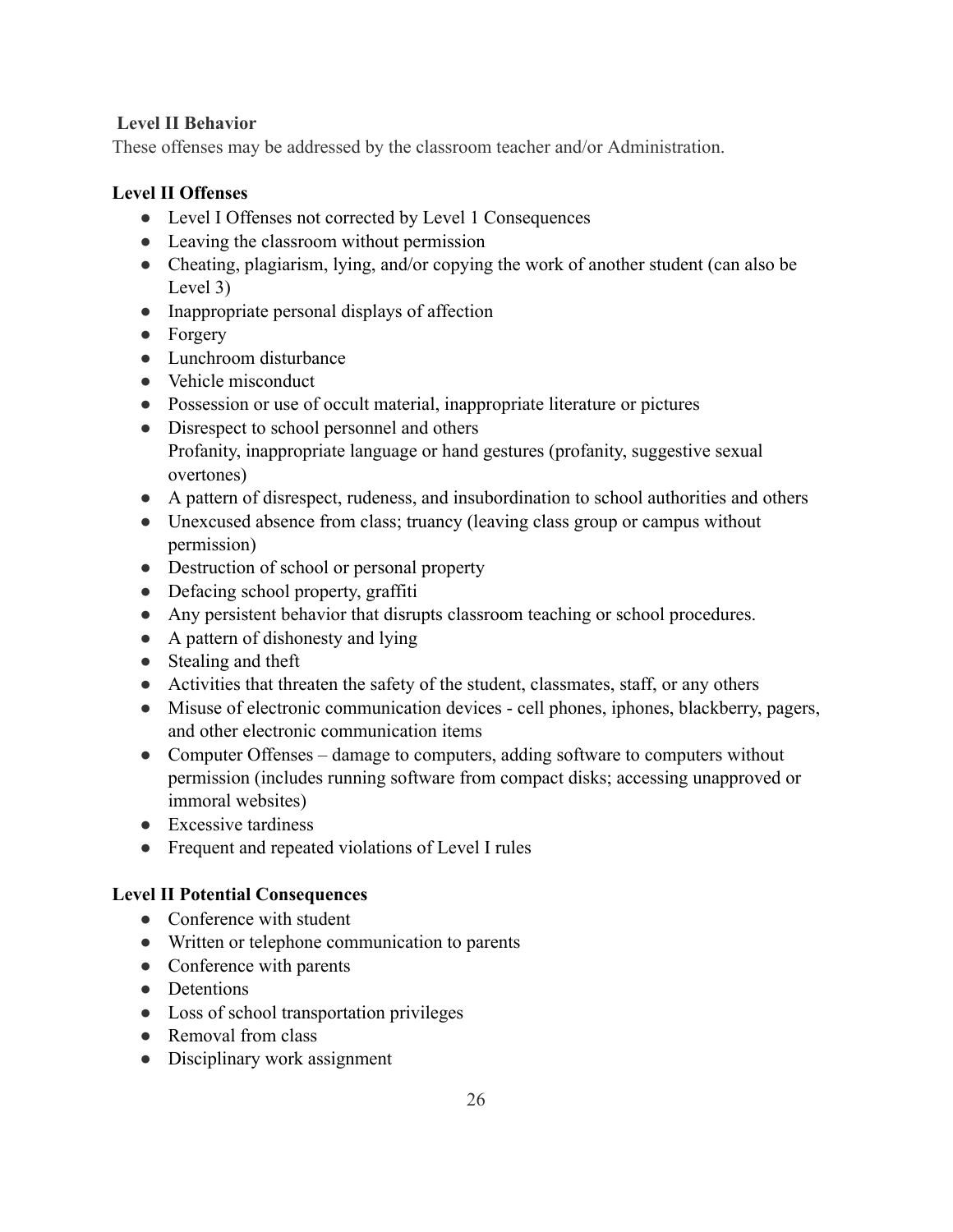- $\bullet$  Referral to the counselor
- Exclusion from co-curricular activities
- Assignment to In-School Suspension
- Probation status
- After school detention
- Other disciplinary measures approved by the Head of School or Principal.

## **Level III Behavior**

These behaviors will be addressed by the classroom teacher, principal, and Head of School.

## **Level III Offenses**

- Level 2 Offenses not corrected by Level 2 Consequences
- Excessive detentions
- Truancy or leaving campus without approval
- Fighting
- Cheating, lying, and/or copying the work of another student (can also be Level 2)
- Possession or use of alcohol or any tobacco product
- $\bullet$  Gambling
- $\bullet$  Hazing
- $\bullet$  Bullying, cyber bullying, intimidation, harassment, threats, verbal abuse (i.e. name-calling, ethnic or racial slurs, teasing, derogatory statements)
- Possession or distribution of media that is immoral, vulgar, pornographic, or indecent (this includes written media or electronic material on laptops, cell phones, cameras, etc.)
- Extortion
- A threat or attempt to do harm, on or off campus (online), directed at an LRA student, faculty or staff member, administrator, school facilities, or property. This may also be considered a Level 4 offense, depending on the severity of the incident.
- Cursing, abusive language, or obscene gestures directed toward an LRA student, faculty or staff member, administrator, visitor, classmate or school representative directly or indirectly including online.
- Activities that seriously threaten the safety of the student or classmates (including reckless driving)
- Hacking (illegal, unauthorized or attempted entry into computer files or network). This may also be considered a Level 4 offense, depending on the severity of the incident.
- Deliberately accessing or creating any obscene or objectionable information, language or images. This includes information on web pages, blogs, myspace, facebook, Instagram, snapchat, or other publicly accessible sites.

## Level III Potential Consequences - Head of School Intervention

• Communication to parents by note and/or telephone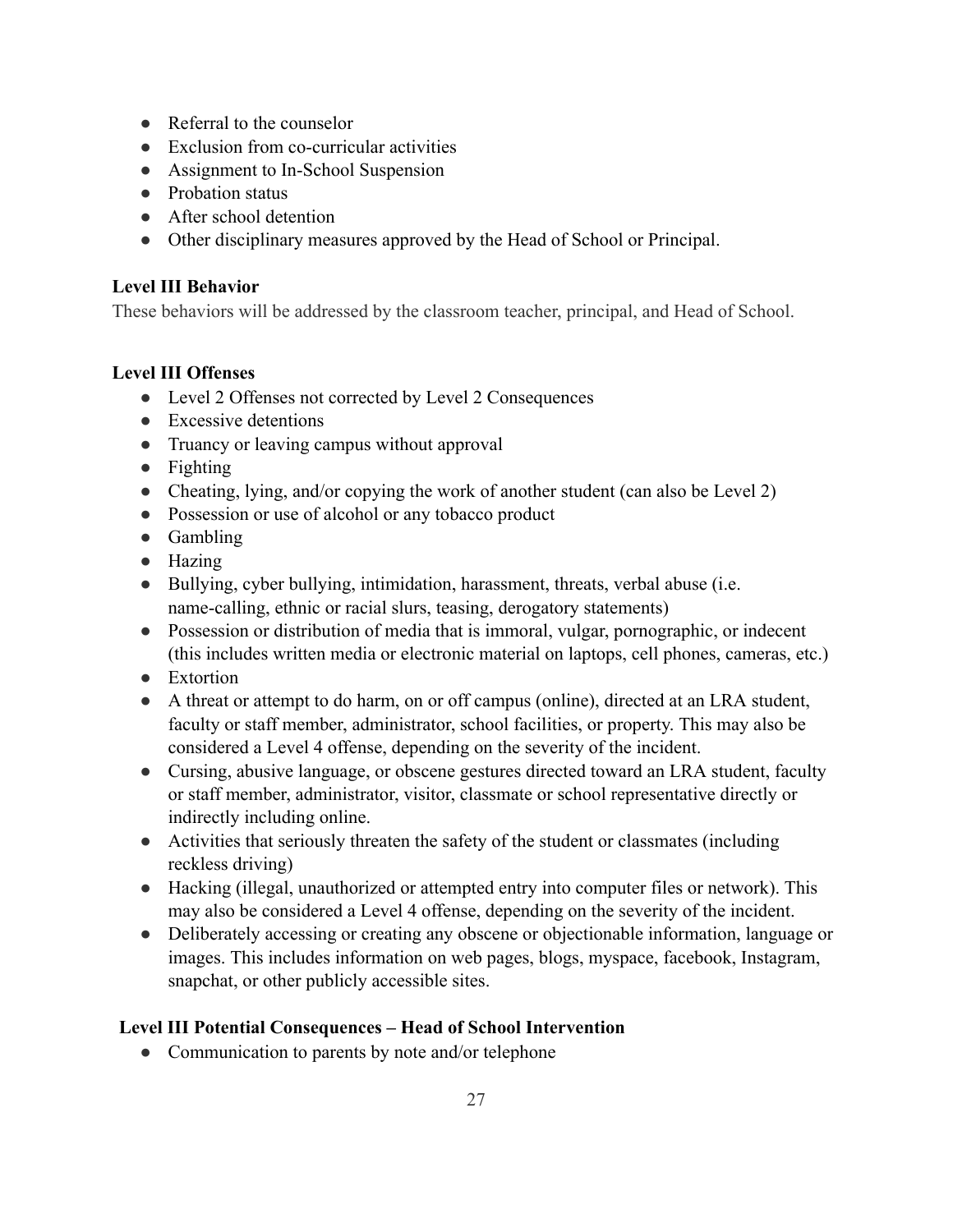- Conference with parents at school
- Exclusion from co-curricular activities
- $\bullet$  In-School Suspension  $-$  ISS
- $\bullet$  Out-of-School Suspension  $-\text{OSS}$
- $\bullet$  Disciplinary probation
- Referral for consideration of expulsion
- Referral to law enforcement agencies
- Other disciplinary measures approved by the Head of School or Principal

## **Level IV Offenses**

- Level 3 Offenses not corrected by Level 3 Consequences
- Arson or attempted arson
- Assault
- Burglary or attempted burglary of the school
- Activities outside the school which call for police intervention
- On or off-campus misconduct seriously detrimental to the reputation of LRA
- Major vandalism or criminal mischief on or off-campus
- Possessing, delivering, using, or being under the influence of alcohol, any dangerous drug, or any controlled abusive substance or reasonable suspicion of such
- Possessing, delivering, or using any firearm, explosive, knife, or other weapon
- Excessive number of accumulated detentions
- Sexual Harassment
- Promiscuity
- Gross insubordination or defiance
- Stealing

# Level IV Potential Consequences - Head of School Intervention

- $\bullet$  Immediate recommendation of expulsion
- Exclusion from co-curricular activities
- Restitution or restoration of damage
- Suspension
- $\bullet$  Disciplinary probation
- Referral to law enforcement agencies
- Compulsory drug testing within one week of drug or alcohol-related offense
- Removal to home-based schooling
- Other disciplinary measures approved by the Head of School

## **6.4 Conference with Student**

Students may be referred directly to the Administration for especially serious offenses or when teacher-directed disciplinary responses prove inadequate to handle the discipline problems a student may have. The administration, in turn, may choose from an array of measures, ranging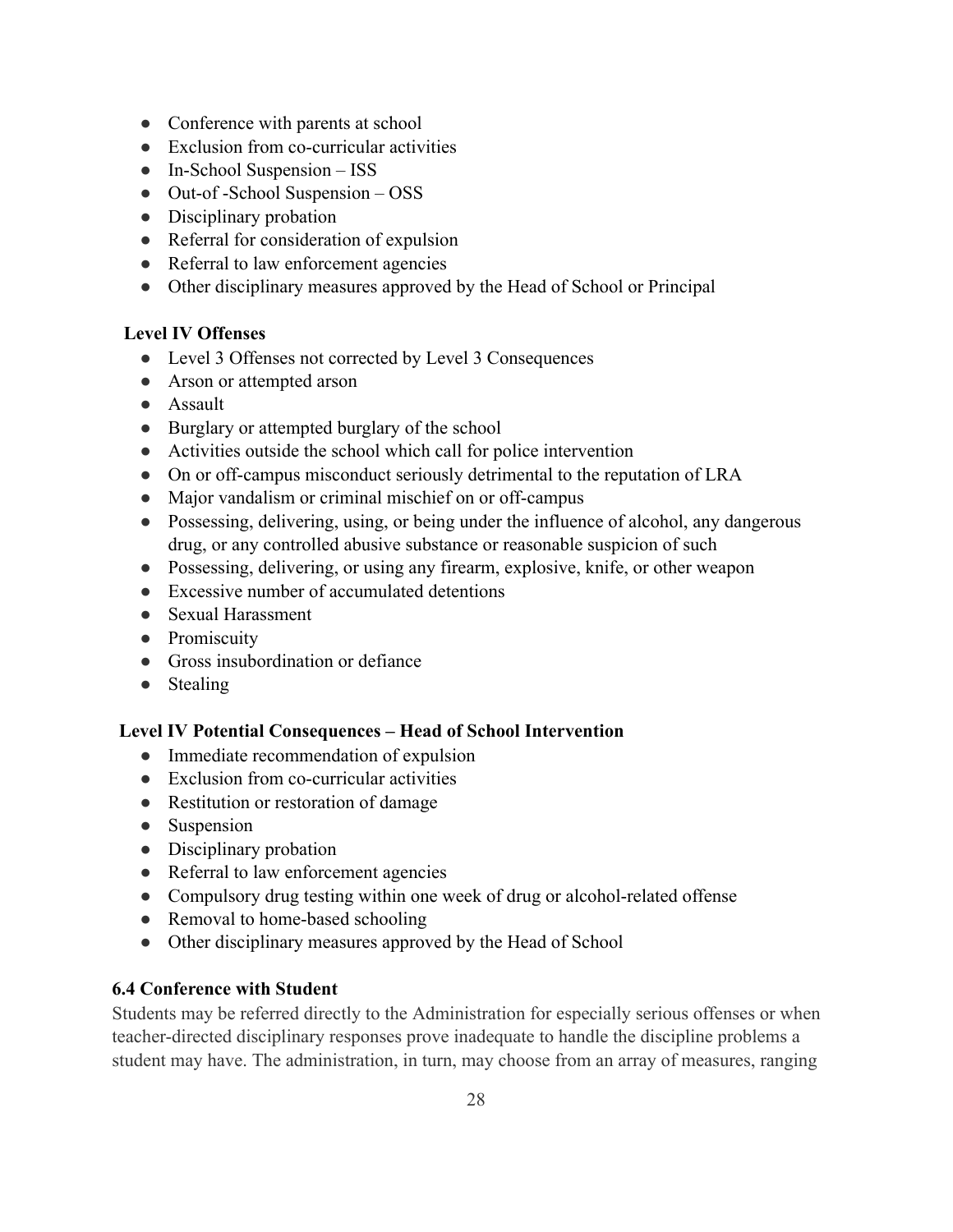from conferencing with the student to imposing specific consequences (in-school suspension, out-of school suspension). In addition, the administration may require the student's parent(s) to come to campus to further meet with the administration or to participate in a combined meeting that could include members of the administration, teacher(s), and student.

### **6.5 New Student Conditional Status**

Students new to LRA will be on New Student Academic and Disciplinary Status for one semester. A new student must demonstrate signs of academic diligence and success and have acceptable conduct and a cooperative attitude to continue at LRA.

### **6.6 Cheating**

Cheating is a serious offense. It involves taking and/or giving information from some source other than the student's own mind and presenting it as if it came from his own mind. Cheating involves components of both stealing and lying. Therefore, students must come to understand the seriousness of an act of cheating.

If it is determined that a student has indeed cheated, the following actions will be taken: The student will receive a zero on the assignment/test.

- The respective Administration will be notified.
- The student will confer with the Principal.
- If the student holds any sort of leadership position in a class, club, or athletic team, he may lose his position. Cheating is a violation of honor, and leadership is a matter of honor. Cheating and leadership do not go hand-in-hand.
- Cheating, in any form, may make the student ineligible for all academic honors or awards in all subjects.
- A second offense in any class will cause the student to receive a 10-point deduction of the final 9-week average for that class in addition to all other penalties previously listed.
- A conference with parents, student, teacher, and the Head of School will be held.
- A third offense may result in expulsion.
- Cheating on a final exam will result in an automatic grade of zero for the exam.

Examples of cheating include, but is not limited to:

- Cheating on an assignment is the inappropriate copying of another student's work.
- Cheating on a classroom quiz, test, or major exam includes the use or possession of cheat notes or comparable material (includes a verbal exchange between students, looking at another student's paper, or offering his own to another student). Included is obtaining or passing advance copies of test items/information.
- Cheating on a project involves students/individuals sharing information on an assignment or project for which specific instructions have been given to receive no help from any other source than those approved by the teacher.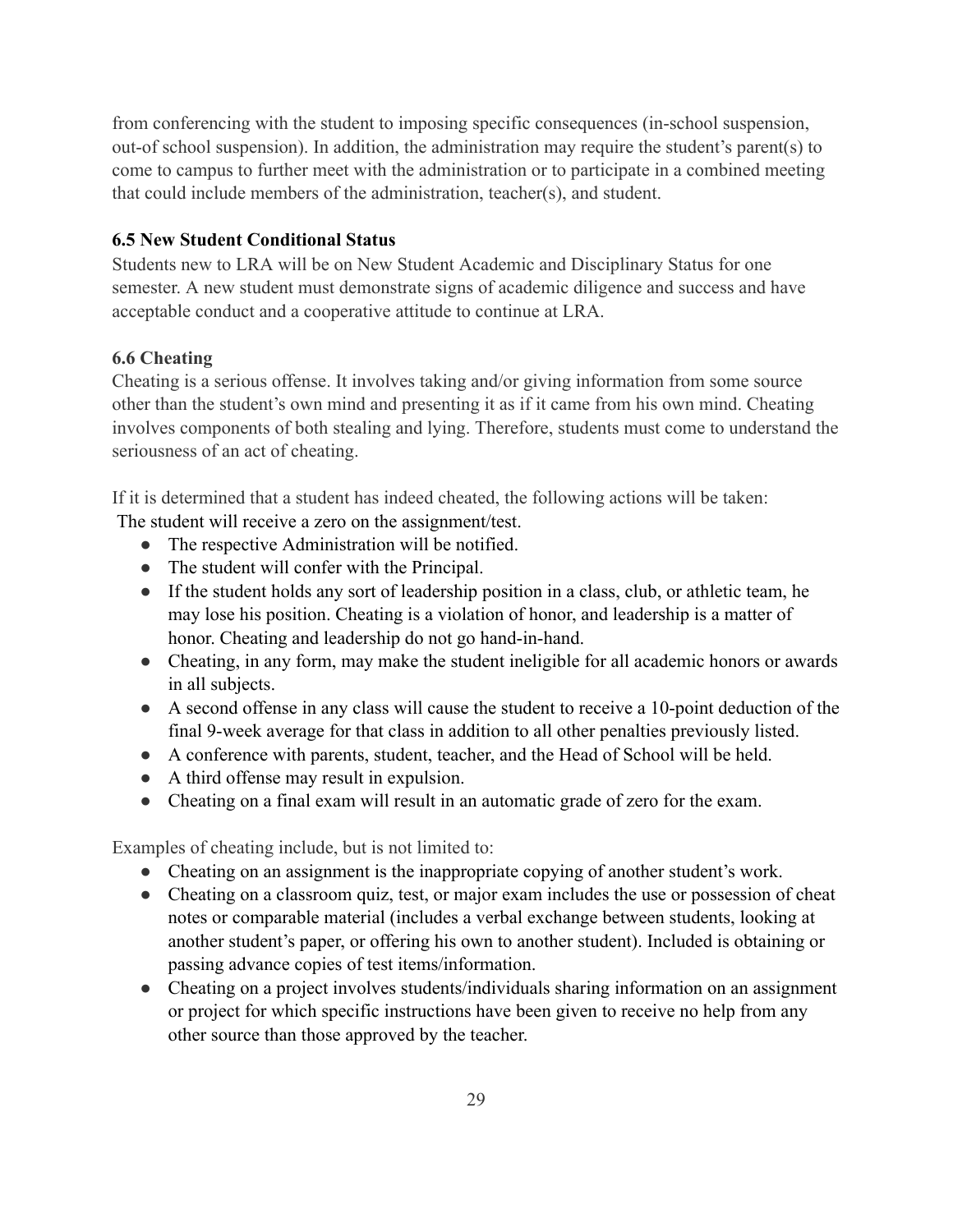• Plagiarism is a form of cheating. It may include knowingly repeating another's sentences, adopting a particular phrase, or expressing someone else's line of thinking in the development of a thesis as though it were the student's own.

### **6.7 Public Display of Affection**

In its desire to provide a learning environment for all students that is safe, wholesome, and free from unnecessary distractions, LRA does not allow public display of affection (PDA) among students during school or school sponsored activities and/or at any time while on campus.

Public display of affection is defined as physical contact between students, including holding hands, embracing, leaning on, walking arm-in-arm, or any other form of physical contact. In I Corinthians 6:12, Paul states that "all things are lawful unto me, but all things are not expedient." LRA desires to maintain a high standard of honor, purity, and appropriate behavior between members of the opposite gender in the student body, and encourages each student to be an example of respect to others.

Leviticus 18:22 states that any form of homosexual activity is an abomination to the Lord, and LRA will not tolerate any act or display of homosexuality. Such activity shall constitute grounds for immediate expulsion from LRA.

## **6.8 Off-Campus and Online Conduct**

Students of LRA represent their school, their parents, and their Lord at all times. Therefore, the expectation of appropriate conduct applies beyond the school setting. Serious violations of the school standards of conduct render the student subject to disciplinary review and corrective action, including expulsion, even when such violations occur away from school. Examples of serious violations include, but are not limited to, the following:

- $\bullet$  Stealing or shoplifting
- Use of alcoholic beverages
- Sexual immorality, vulgarity, pornography, or indecency
- Smoking or possession of cigarettes, e-cigarettes and other vaping devices
- Possession or use of illegal drugs
- Vandalism
- Malicious prank against a school representative (e.g. teacher, coach, administrator, etc.)
- $\bullet$  Involvement in unlawful activity
- Involvement with the occult, gangs, or gang members
- Inappropriate dress at school functions
- Inappropriate online behaviors identified by the administration
- Any moral code misconduct that becomes public knowledge through any social media websites and causes disruption to the daily operation of school or otherwise goes against or violates the Student Code of Conduct of LRA students.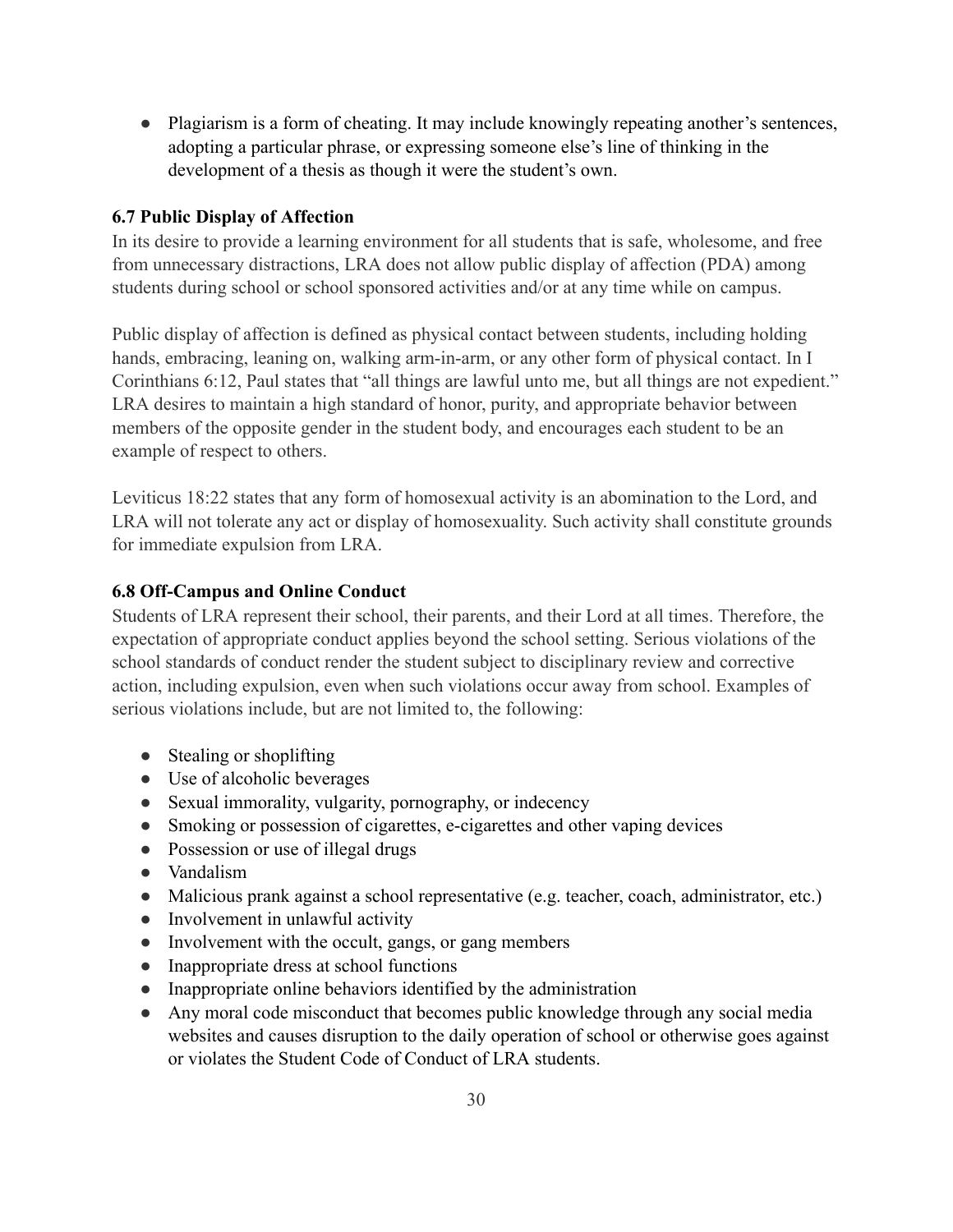Other serious infractions deemed inappropriate by the administration. Violations will be documented and parents notified.

#### **6.9 Disciplinary Probation**

If a student's behavior is so unsatisfactory as to merit probation, he/she will forfeit any class office or official position held in any school-related organization. A student placed on probation may neither represent the school in any contest or public program nor be eligible to receive any honors and may lose exemption eligibility. When a student is placed on probation, the Administration will notify the parents immediately. A student placed on disciplinary probation is jeopardizing the privilege of remaining at LRA.

The probationary status of a student will be reviewed by the administration on a regular basis. If sufficient correction of behavior is evident at that time, the student may be removed from probationary status. If not, the administration will determine whether or not the student will continue to attend LRA

Further disciplinary actions placing a student on probation for the second time within a school year may eliminate an offer of re-enrollment for the next school year or continued enrollment for the following semester.

#### **6.10 Expulsion**

If extensive attempts to correct a student's misbehavior have failed and the misbehavior persists, or if the offense is so serious as to warrant LRA'S most drastic sanction, may be recommended to the Head of School that a student be expelled. The Head of School will determine the action to be taken after consultation with other senior members of the administration. In these cases families need to refer to the Financial Agreement Form to review their financial obligations.

### **Section 7 – Student Life**

### 7.1 Field Trips

Students are taken on educational field trips in connection with regular class work or school activities as stipulated in the enrollment/re-enrollment notices, forms and authorizations. The family account will be charged for any fees associated with the trip. Participation in school field trips is restricted to students currently enrolled at LRA and to those students who are in the designated grade level. Siblings are not permitted to participate.

#### **7.2 Class Parties**

LRA strives to present certain holidays—Thanksgiving, Christmas, and Easter—as distinctively Christian celebrations. Class parties may be held for these occasions. Teachers are responsible to plan and oversee classroom parties, and will utilize parents to assist them with conducting the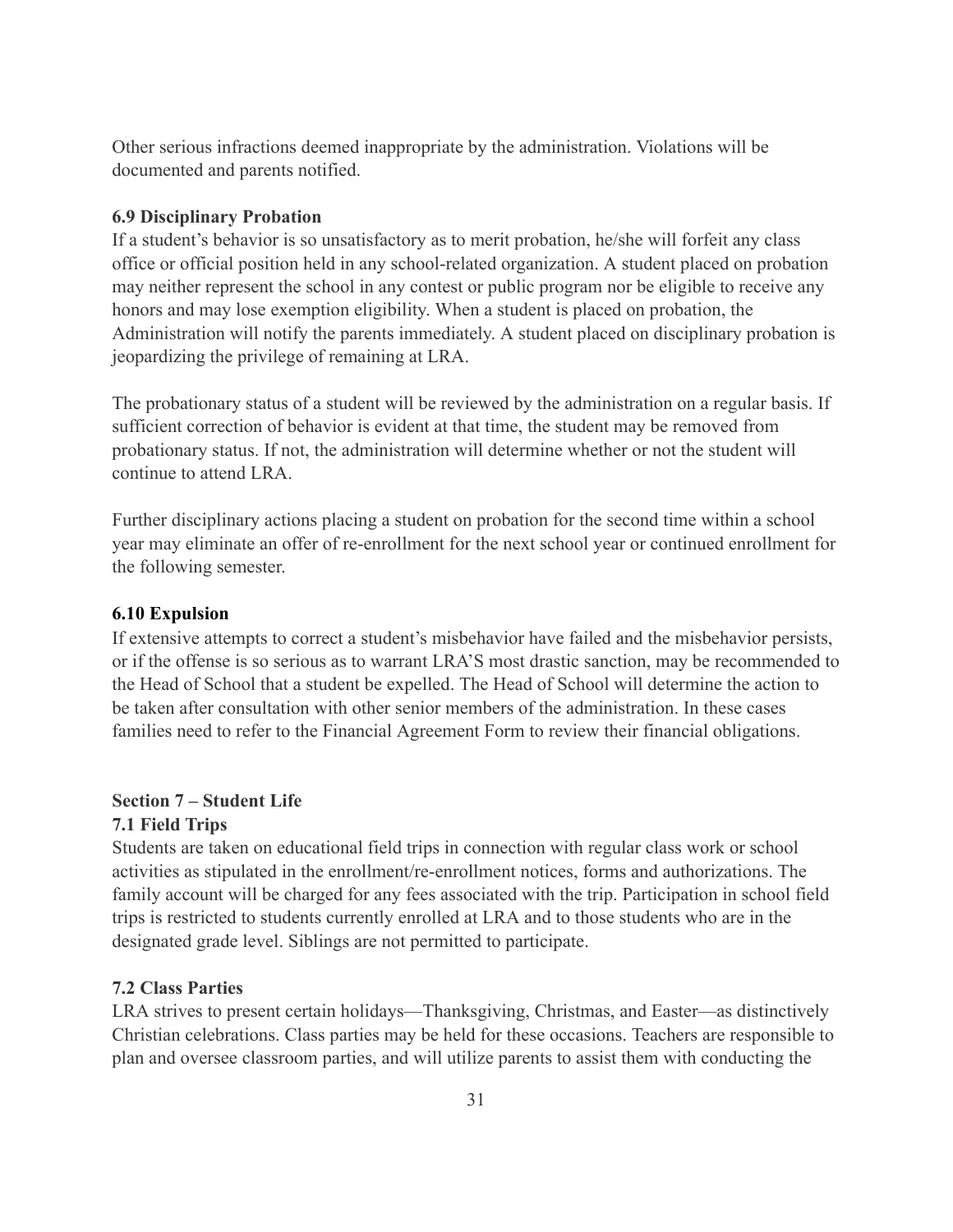parties. Any communications that go out from a room parent to other school parents concerning the party must first be approved by the classroom teacher and Administration.

#### **7.3 Individual Parties (Outside of School)**

Invitations (written and/or verbal) to individual parties held outside of school may only be distributed at school or at school functions if every class member (or all one sex) is included. Parents are asked to be sensitive to the effect exclusion can have on students. Whenever possible, parents should refrain from picking up multiple students in carpool to transport to parties where only a select group has been invited.

#### **7.4 Community Outreach**

All LRA students are encouraged to build a heart of worship through service to their community. All students will participate in planned community outreach programs throughout the year. Parents are invited to drive the students and join in on the work; however, younger siblings and siblings not enrolled at LRA may not participate.

# **Section 8 – Parent Involvement Opportunities**

### **8.1 Parent Volunteers**

Our school relies on faithful volunteers to make a difference in the lives of all those who are involved in the ministry of LRA. From Board members, administration, faculty, staff, students and families, volunteers will positively affect thousands of lives over the years. In short, we are who we are because of the time and talent committed to LRA by so many volunteers.

Each year there are opportunities to volunteer to help the school. Our volunteer leadership team will ensure that volunteer opportunities are made known to our families and is organized in the best manner possible to ensure the needs of both our families and school are met.

### **8.2 Field Trip Chaperones**

All parents or family members who assist on field trips by driving and/or chaperoning must sign and abide by the rules of the LRA Driver/Chaperone Agreement Form. The driver's current driver's license and insurance information must be on file in FACTS Renweb prior to each trip. Younger siblings and those not enrolled in LRA may not attend LRA field trips.

#### 8.3 Booster Clubs (Athletic and Fine Arts)

The purpose of Booster Clubs (Athletic and Fine Arts) is to provide athletic and fine arts programs  $(PK - 12)$  at LRA with positive encouragement and dedicated service and to actively sponsor fundraising events for financial support.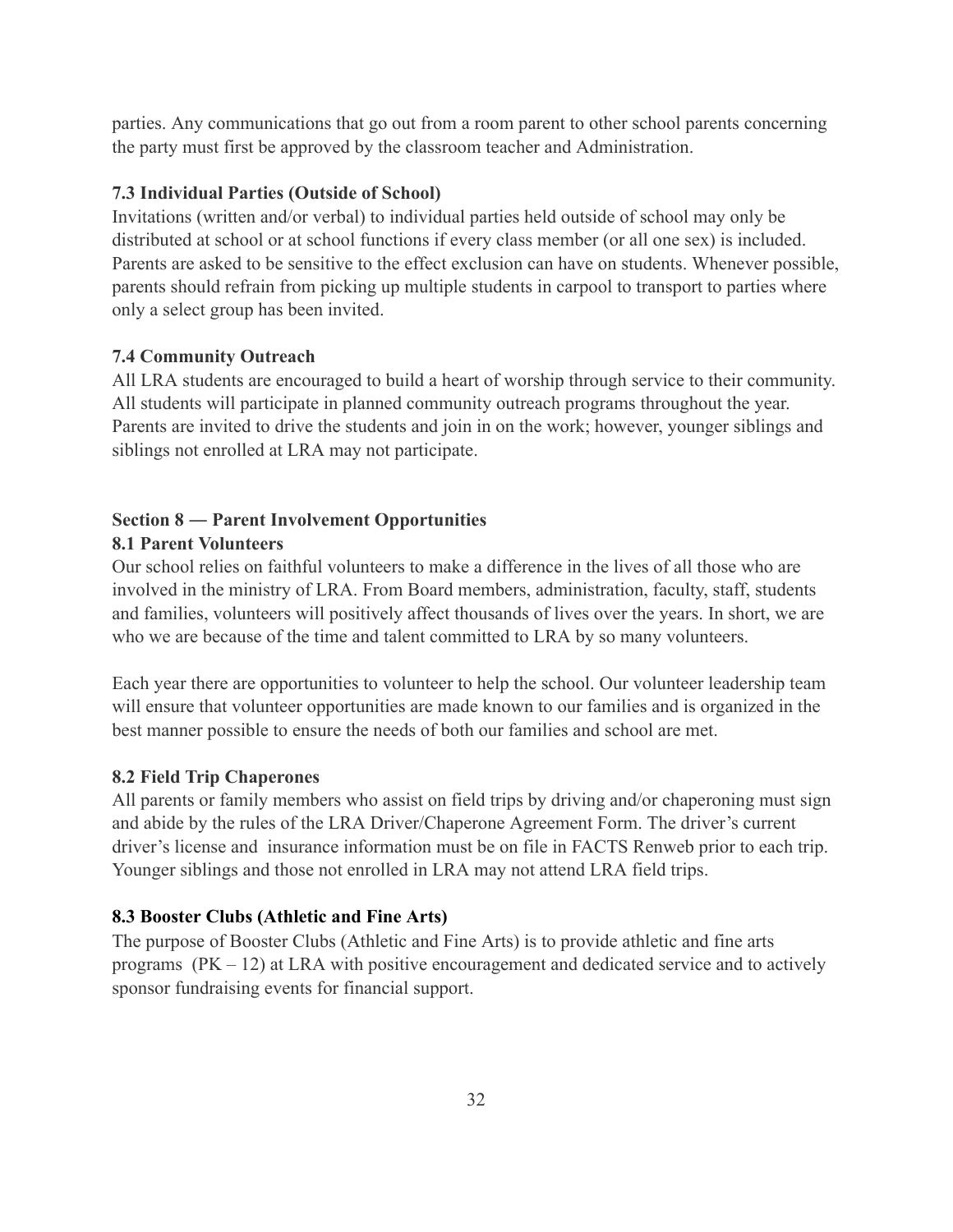## **8.4 Giving Opportunities**

Financial contributions beyond tuition make a meaningful difference for our students, faculty and staff. LRA offers a variety of giving opportunities throughout the year to promote the development of our staff and faculty, school programs and the enhancement of our facilities. LRA is a non-profit  $501(c)(3)$  organization, and donations are tax-deductible as allowed by law. Details of giving opportunities are communicated to friends and families of LRA throughout the year.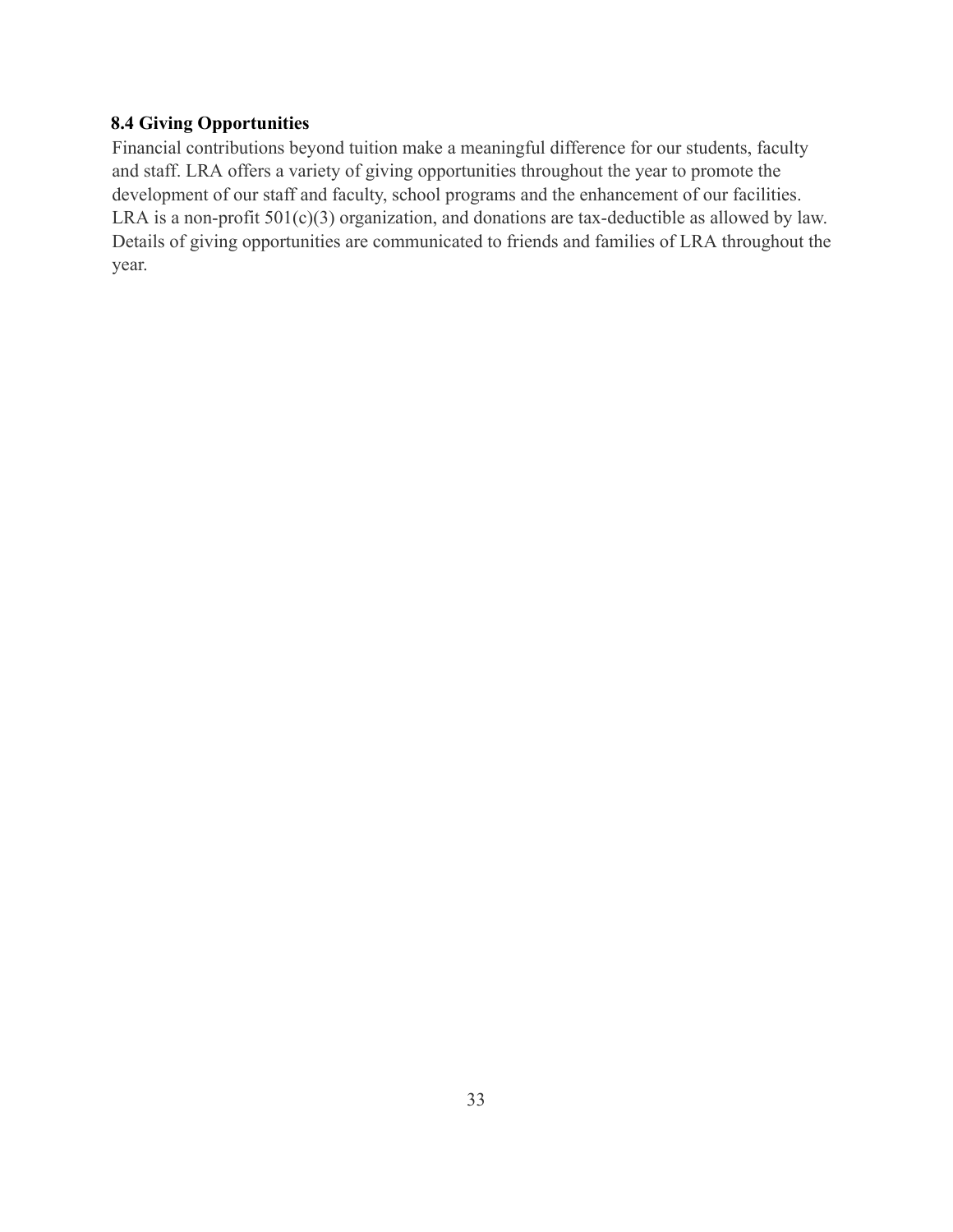# **Elementary Handbook**

### **Section 9 – Attendance Information**

## 9.1 Absence Policy

- Students are counted tardy if they are not with their class at 8:00 a.m.
- Six tardies constitute one day absence.
- A student arriving at school after 9:30 is considered to be absent for one-half day
- A student leaving campus before  $11:30$  a.m. (and not returning) is considered to be absent for one-half day unless it is a planned absence.
- Students are allowed 15 days of excused absences semester. Excused absences include doctor visits, personal illness, serious illness in the family, death in the family, court appearances, or absences due to providential hindrance (acts of God). Absences for all other reasons need to be handled with an Absence Request Form in order for the absence to be excused.
- A student with an absence will be given time to complete assignments and exams missed due to the absence. Students with excessive absences may lack the content knowledge to be promoted to the next grade level. Upon returning to school after an absence, the student should bring a signed note or email from the parents detailing the cause of absence. A doctor's note will be required for a medical absence of three or more days.

## **9.2 Absence Request Policy**

Regular attendance at school is critical to the educational process. Periodically, however, parents must take students out of school for special situations. These situations are identified as planned absences. A student may have a maximum of seven planned absence days each school year. In order for an absence to qualify as a planned absence, the following guidelines must be met:

- Parents must fill out and submit the Absence Request Form prior to leaving...
- Students are required to obtain the form with all assignments before leaving.
- Students have one day for every day missed to make up the work.
- Elementary students shall not schedule any planned absences during MAP testing week

## **9.3 Tardiness**

Prompt arrival is critical to creating an effective learning environment. Elementary school students are considered tardy if they are not in class by 8:00 a.m. Six tardies will be counted as one absence on the report card, and may disqualify students from receiving a perfect attendance award at the end of the year. The school realizes that there occasionally may be special circumstances that cause a large portion of the student body to be late (such as weather or related circumstances). The Principal will use his discretion in such cases to excuse these tardies so they will not be counted against the student record. After 8:00 a.m. all students must check in with the elementary front desk before going to class.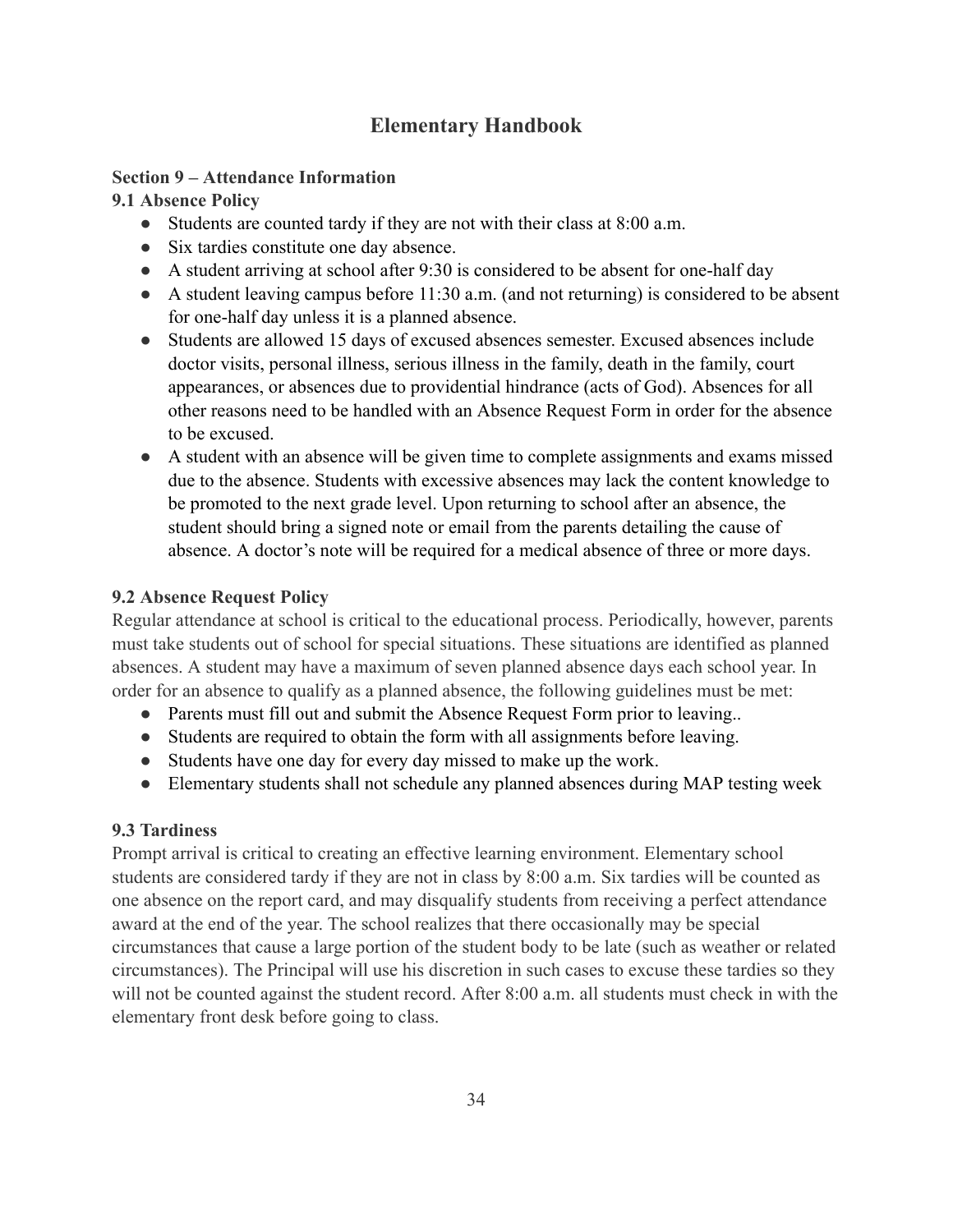# Section 10 – Elementary Student Conduct (See General Conduct Guideline in Section 6) **10.1 Conduct Grading**

Conduct grades are reported on each report card and represent the student's overall classroom behavior for that period. The following codes are used to report conduct:

- $\bullet$  E = Excellent Student conducts himself or herself in a manner that contributes to the learning atmosphere in the class.
- $S = Satisfactory Student contributes to the learning atmosphere in the classroom but$ occasionally interferes with the learning process.
- $P =$ Progressing Student hinders the learning atmosphere in the classroom.
- $\bullet$  N = Needs Improvement Student consistently interferes with the learning atmosphere.

Students will start each new grading period with an E in conduct.

## 10.2 Cell phones

If a student is seen using a cell phone or if a student's cell phone rings during school hours, the classroom teachers will take the phone to the school office. A \$10 fee will be assessed for a student to retrieve any confiscated device. The \$10 fee will continue to increase by an additional \$5 for each subsequent violation of the policy.

### Section  $11 -$ Academics

## 11.1 Academics

Students must demonstrate an appropriate degree of success in the classroom in order to be given opportunities to participate in other aspects of school life. Academic issues will be regulated as indicated in each of the areas below

## 11.2 Curriculum

The Administration and faculty under the oversight of the Administrator develop curriculum goals. The following objectives guide curricular choices:

- A phonics-based reading program that is strong in teaching of vocabulary and comprehension skills which promote critical reading and thinking
- Instruction in the basic arithmetic skills that form a basis for application to problem solving and reasoning ability and in the development of mathematical and logical thinking
- A teaching perspective that evaluates and reviews literature from a technical, literary, and biblical viewpoint
- An approach to social studies that views historical facts and man's behavior in the light of Scripture and instills patriotic spirit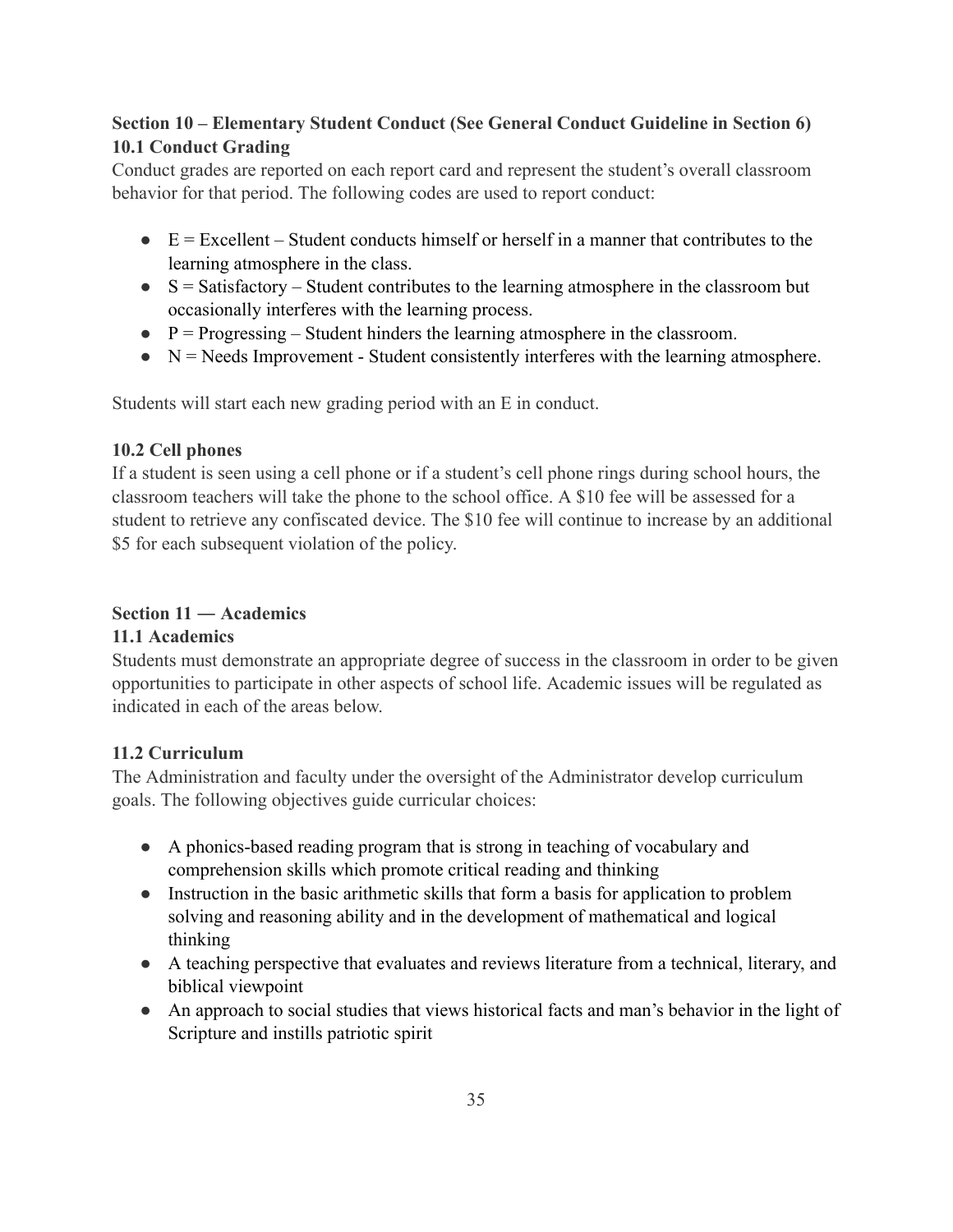- A scientific focus that integrates observable phenomena, inductive reasoning, and Scripture in training students in the inductive method of inquiry
- An approach to Bible study that balances the impression of biblical knowledge with the expression of God's Word through the life of the student
- An appreciation of fine arts as creativity given to man by God, the Master Creator, and as a means of worshipping and expressing admiration for Him
- Writing and communication skills to allow effective transmission of ideas and principles
- A goal to challenge students to physical fitness, good sportsmanship, competitive proficiency, and sound health habits
- The use of computers as a tool for learning
- A broad range of co-curricular activities, as is prudent and financially possible, that reflect the same biblical principles and standard of excellence as do the academic programs Community service projects for students

## **11.3 Promotion of Students**

The following guidelines are used to determine promotion:

- Grades 1 and 2: A student must pass reading and math to be promoted.
- Grades 3-5: If two or more core subjects are failed, the student shall not be promoted. Core subjects include math, English, spelling, and reading.

## 11.4 Homework

Homework is given to teach students responsibility and independence in learning. Furthermore, homework reinforces skills and concepts taught in school and it affords parents a natural opportunity to be involved in their student's education. The amount of time a student needs to do homework varies from day to day and from student to student. Teachers attempt to keep all homework assignments reasonable. Effort will be made to be sensitive to homework for families who attend Wednesday church services and/or youth groups.

## **11.5 Late Assignments**

Learning to be responsible is an important element of a student's total education. To help facilitate the learning of responsibility, LRA expects students to complete and turn in assignments on time. Assignments in the elementary classes that are not turned in on time may be penalized. At the beginning of the year, teachers will communicate the grade level practices for their classes

## 11.6 Makeup Work for Absences

Students who have missed school, including a school sponsored event, will be allowed to make up missed work.

• The administration/teachers will develop a plan for any student who has had an extensive absence from school due to a chronic illness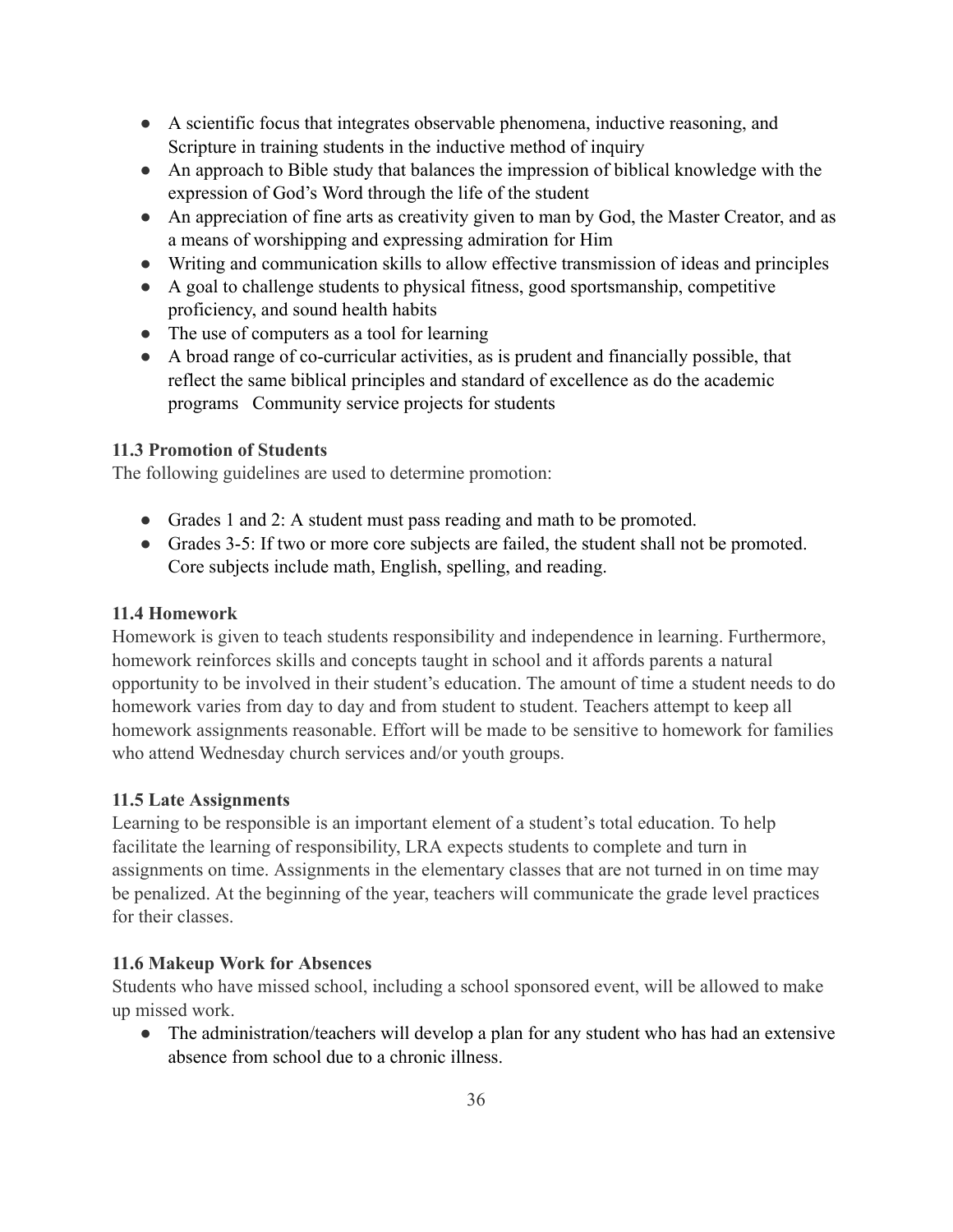- Students who have an extended absence for reasons other than illness must submit an academic make-up plan to the Principal for approval within two (2) days of their return to school.
- Elementary students are given two days for each day of absence to complete assignments.

Non-Essential and Discretionary Absence: Absences that are not related to illnesses or family emergencies are considered to be discretionary absences (ie., family vacation).

- If a student is missing school because of a discretionary absence, it is the student's responsibility to get class assignments prior to an absence.
- All class assignments that will be due during the student's absence must be completed prior to the absence. Failure to get assignments prior to the days missed for a discretionary absence will result in the assigning of a '0' as a grade for these assignments.
- If for any reason a teacher was unable to supply the student with assignments prior to leaving on this absence, the teacher may assign the work upon their return and students will be responsible for turning it in the next day.
- Additionally, all tests and quizzes taken during the student's absence will be made up the day after their return to school.

## **11.7 Report Cards**

Parents may access report cards via FACTS RenWeb at the end of each quarter indicating the level of each student's achievement.

NOTE: Only those families whose accounts are current will receive report cards. Final report cards and/or records will not be released until ten (10) working days after receipt of final payment of account balances by personal check; however, such report cards/records may be released immediately upon payment by credit card, cashier's check, money order or cash.

## 11.8 Academic Grades

LRA utilizes a numerically based percentage system for quarter, exams and semester grades for 1st-5th grades. This is the only scale utilized for the reporting of these grades. Co-curricular eligibility, probation and quarter averages are based on percentages.

The following grading scale is used for 1st-5th grade:

| $%$ Points | Letter Grade  | Meaning                           |
|------------|---------------|-----------------------------------|
| 100-90     | A             | Far exceeds minimum standards     |
| 89-80      |               | Exceeds minimum standards         |
| 79-70      | $\mathcal{C}$ | Meets minimum standards           |
| 69 & Below | F             | Failure to meet minimum standards |
|            |               | Incomplete                        |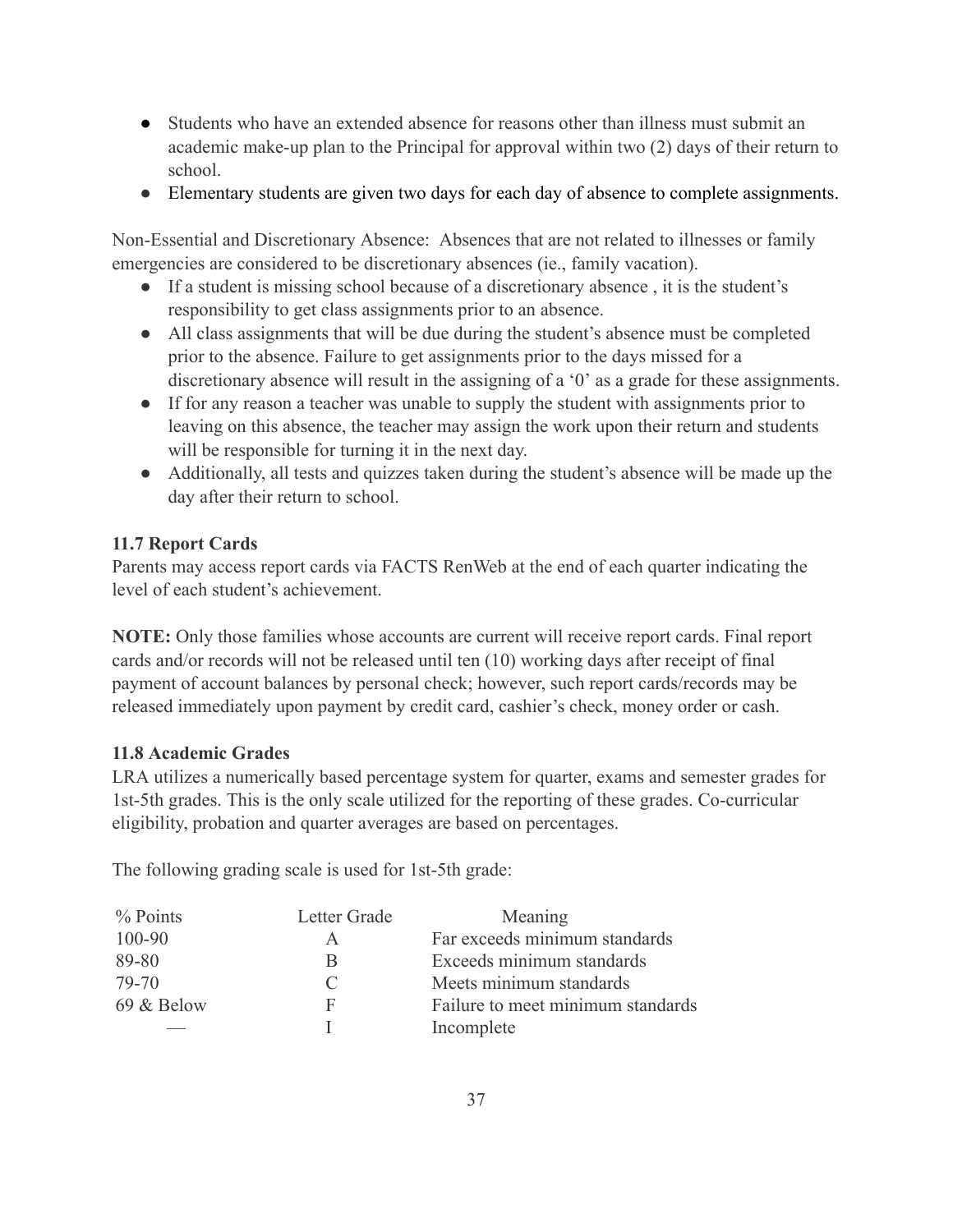Our primary grades (pre-kindergarten and kindergarten) utilize a progressive grading scale:

- E Excellent
- S Satisfactory
- P Progressing
- N Needs Improvement
- N/A Not Applicable

### 11.9 Principal's Honor Roll

Academic recognition is given to those students in grades 1-5 who receive high A's (all numeric grades of 95 or better) on their report card. Students with unsatisfactory conduct are not eligible for Principal's Honor Roll recognition.

### 11.10 Teacher's Honor Roll

Teachers will award academic recognition to those students in grades 1-5 who receive all A's (all numeric grades of 90 or better) on their report card. Students with unsatisfactory conduct are not eligible for this recognition.

### 11.11 Incomplete Grades

In some extreme cases, as designated by the teacher and approved by the Principal, an Incomplete (I) will be given on a report card. At that time a make-up work schedule or "Incomplete Contract" will be put into effect, giving the student set due dates to turn in all missing work. Failure to turn in the work by the due date will result in a grade of zero (0) for all assignments not received.

### 11.12 Standardized Testing (MAP)

Achievement tests are administered each fall and spring. The school participates in the MAP Testing recommended by SACS accreditation. Measures of Academic Progress® (MAP®) are K - 12 interim assessments that measure growth, project proficiency on high-stakes tests, and inform how educators differentiate instruction, evaluate programs, and structure curriculum. Computer adaptive MAP assessments reveal precisely which academic skills and concepts the student has acquired and what they're ready to learn. MAP assessments are grade independent and adapt to each student's instructional level. Every item on a MAP assessment is anchored to a vertically aligned equal interval scale, called the RIT scale for Rasch UnIT—a stable measurement, like inches on a ruler, that covers all grades. RIT scores serve as an essential data point in a student's learning plan; educators can see their precise learning level and respond accordingly.

### 11.13 Tutoring

All teachers will make every reasonable effort to assist students when they fall behind or encounter academic difficulties. In such a situation, the student should approach the appropriate teacher and inform him/her of the difficulty so the teacher can arrange a time before, during or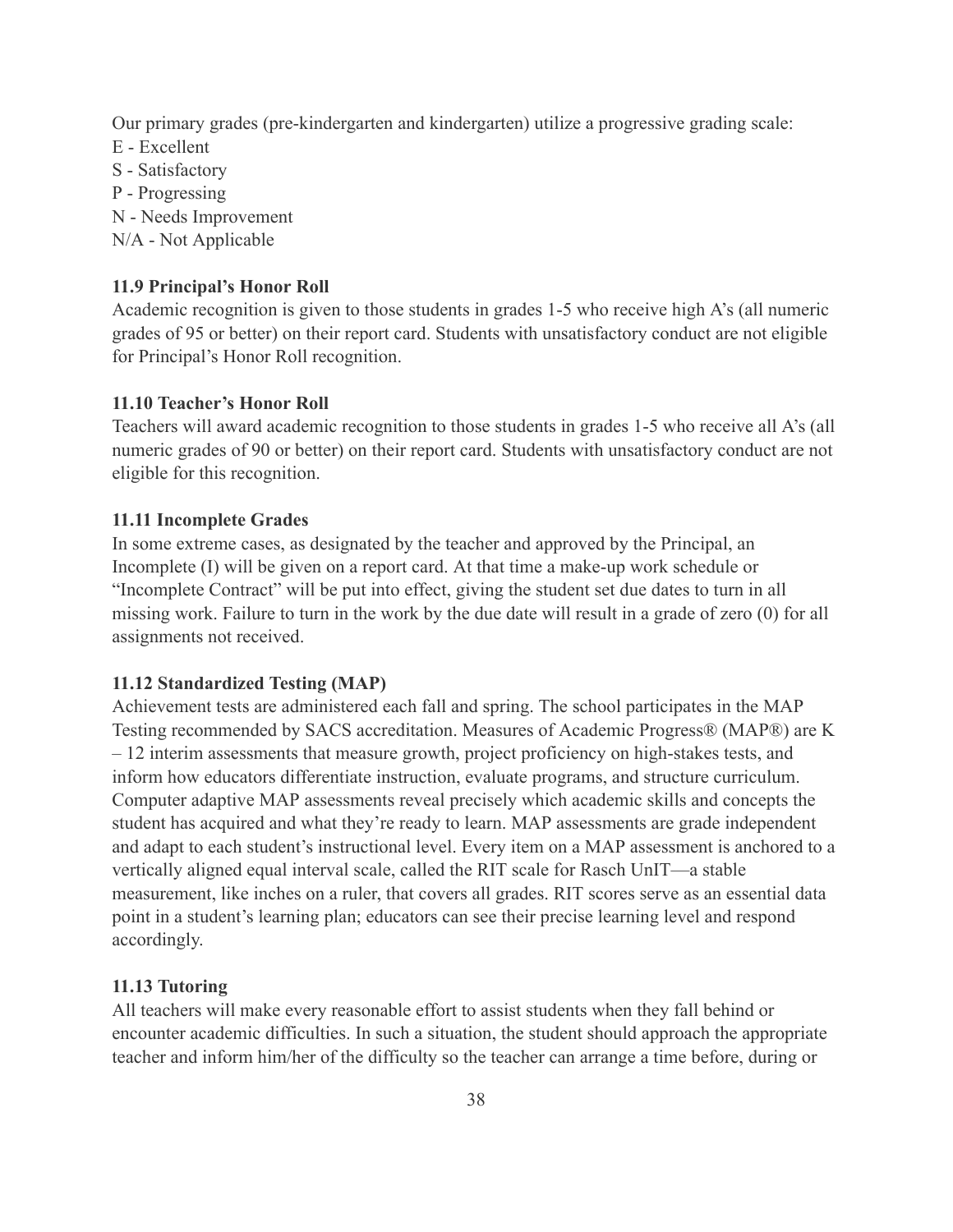after school to give occasional extra help. Parents should make every effort to have their student at school at the designated time. The school or teacher does not charge for this extra help, and it should not be confused with outside tutoring.

Note: The teacher whose class a student is assigned may not tutor that student for money in that subject, unless the teacher is part of an additional special learning assistance program, specifically authorized by the school administration. Such programs are not designed to replace the occasional extra assistance that all classroom teachers typically provide to their students.

#### 11.14 Supplemental Learning Opportunities for Specialized Learning Needs

LRA is not designed to fulfill the requirements of a 504 plan generated by the public school, nor does it provide or adhere to a student(s) Individual Education Program or IEP. LRA does not modify curriculum. Based on student need and parent/teacher referral, LRA provides academic support under the ROCK program.

#### 11.15 LRA Academic Support (ROCK program)

For a yearly fee, LRA offers Academic services in various ways to include but not limited to: one on one tutoring, college and career planning, study skills, mentor programs and academic advising.

LRA academic support staff work closely with classroom teachers to ensure maximum benefit to all students. Individualized academic support is developed with parent and ROCK committee approval and implemented through a Student Service Plan. Administration must be informed of any changes or accommodations made concerning any student who is currently being serviced under Academic support.

## **Section 12 – Student Dress Code 12.1 Uniform Dress Code**

Through the Dress Code, LRA wants to convey the dignity of your student's education. it is not the intention of LRA to diminish or suppress a student's personality. It is important that the learning environment is not distracting to students. Additionally, a dress code and appropriate grooming is reinforced as a "life skill." LRA has deliberately and thoughtfully created a uniform code that is simple, affordable, easy to follow and enforce. Put simply, students will need to dress appropriately for their future jobs, and learning to dress with guidelines helps students better prepare for their future. Contrary to what most students think, uniforms actually help to develop individuality and personality. Freed from the shallow means of conforming to whatever is "in," students can instead proclaim his/her presence through the more meaningful methods of character, actions, reputation and speech.

The LRA uniform policy involves both the school and the home. It is the responsibility of the student to make proper choices which glorify Jesus Christ. It is the responsibility of the parents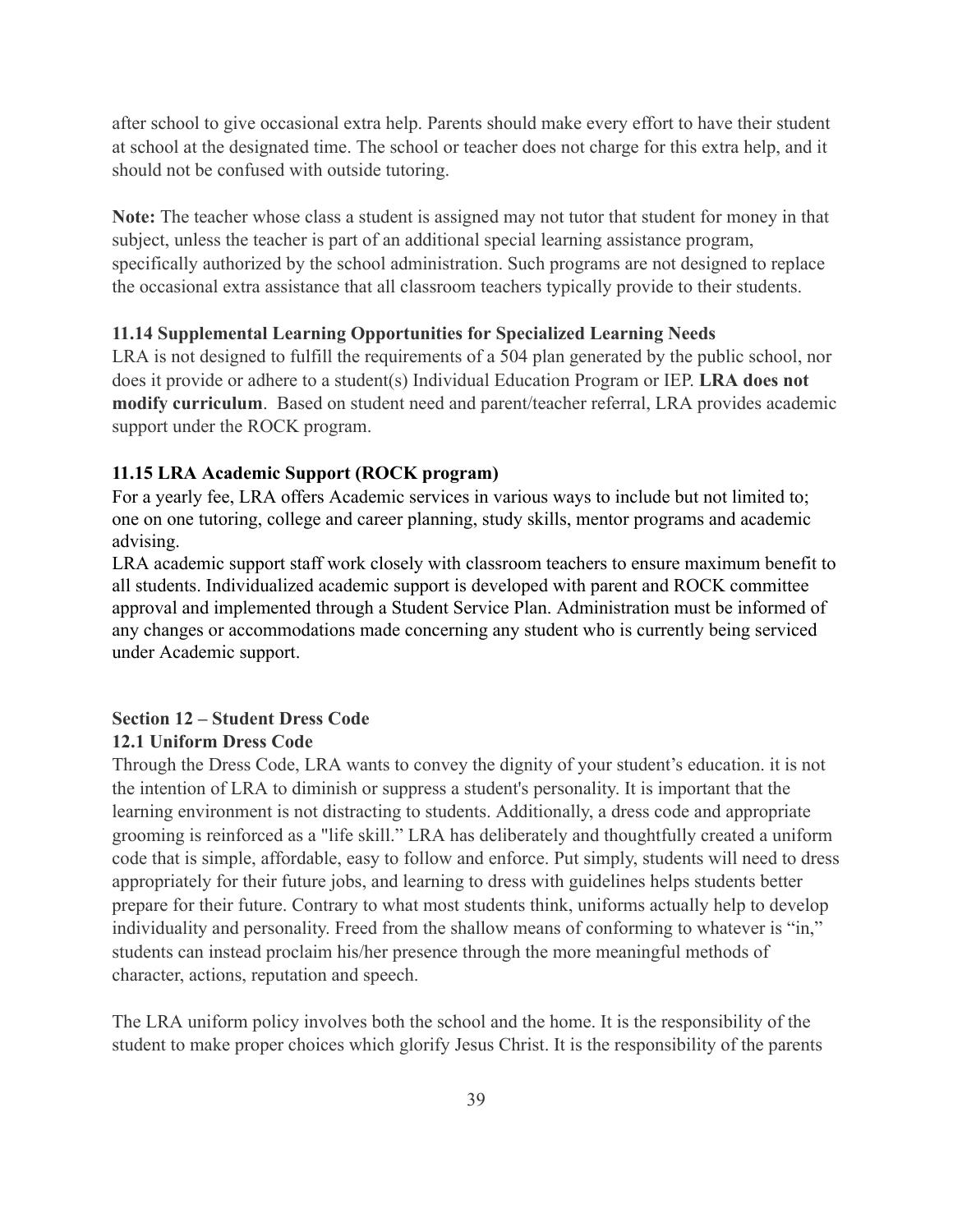to help students make the right clothing decision. The teachers will enforce the dress code at LRA in a discreet and respectful manner. (Romans 12:2)

If a variation to the LRA Dress Code causes a distraction or is disruptive to the educational environment of the school, the final determination will be made by the individual school principal. Please contact the school office if you have any questions.

- LRA monogrammed polo in Orange Spice, gray or white\*
- Denim blue jeans, gray, black or khaki pants or capris (Must be modest fit, no holes, frays or ultra-low rise. No undergarments may be visible.)
- Denim blue, gray, black, or khaki cargo, walking, or Bermuda-length shorts. No athletic or basketball-type shorts. Must be modest fit, no holes, frays, or ultra-low rise, with 7" inseam or longer. No undergarments may be visible.
- Gray skort for girls $**$
- LRA monogrammed polo dress in Orange Spice for girls\*\*
- LRA monogrammed outerwear in black or gray\*
- Shoes must be closed toe and closed back. No flip flops, Crocs, sandals or light up shoes.
- Socks are required. No-show, ankle or crew socks only. Any solid school colors: black, gray, tan, white, orange. No neon colors. No socks with graphic designs, illustrations or wording allowed.
- Only black or gray modesty shorts or leggings under skirts and dresses.
- Mandatory Orange LRA field trip t-shirt\*\* and jeans for field trips or specific service activities.
- If your daughter wears earrings, ONLY small studs are allowed for safety purposes.
- No hats/baseball caps are allowed in the building during school hours.

\* Required for all students and must be purchased through LRA's official uniform provider. \*\* Is optional, however if purchased must be purchased through LRA's official uniform provider.

**Friday Dress** 

- Denim blue jeans, (Must be modest in fit, no holes, frays or ultra-low rise. No undergarments may be visible.)
- LRA t-shirt (various options and can be purchased from the school.

# Grooming

- Any hair coloring, including highlights, needs to be a natural color.
- Boys Hair may not touch the collar and hair in front must be above the eyes.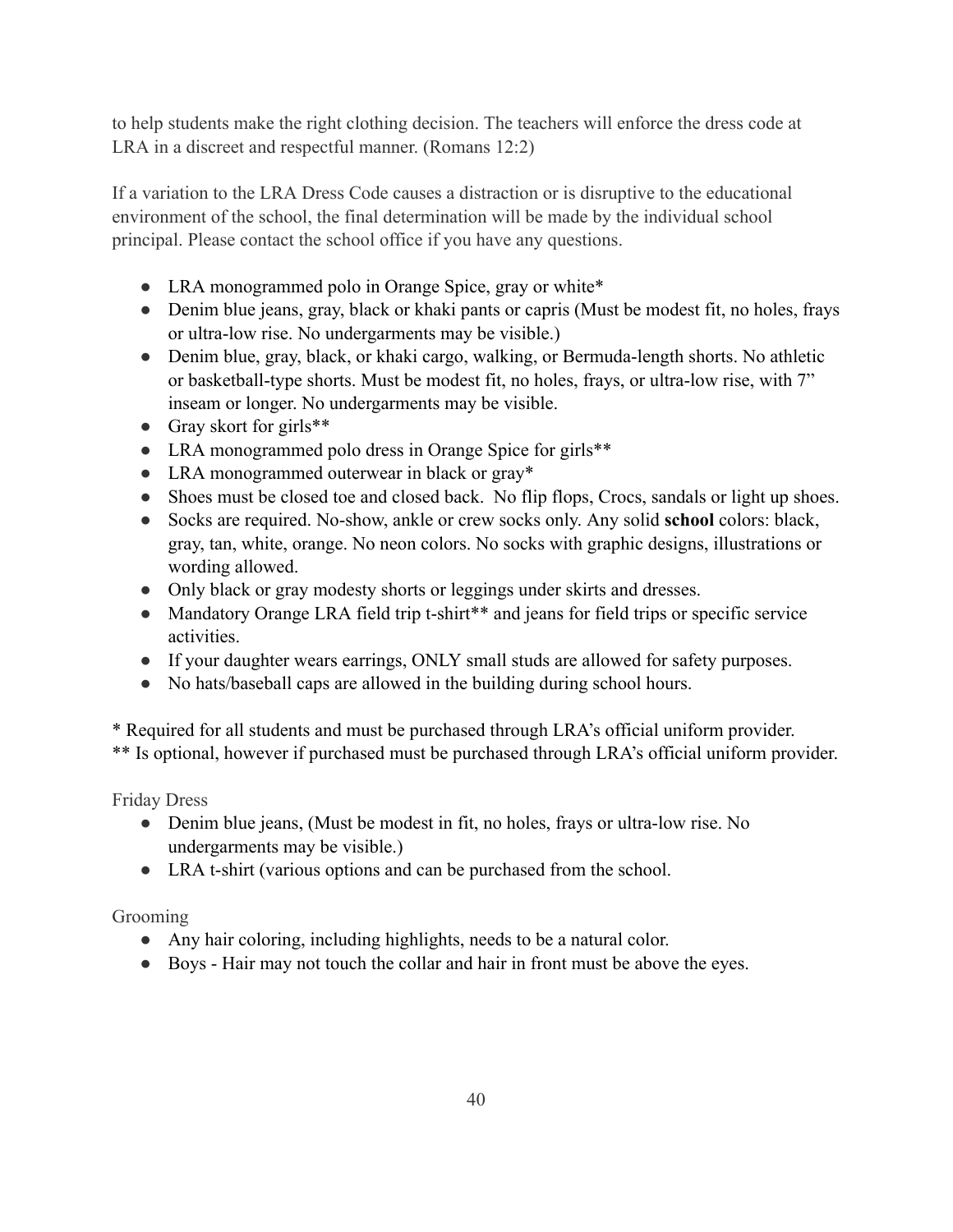Jewelry

- Girls No more than two ear piercings per ear. No spikes, chains, spacers or gauges. Only ear piercings are permitted. Any other piercings need to be left at home and are not acceptable at any school function.
- Boys May not wear any piercings to school or to any other school function.

Note: Items such as whistles, jingle bells, or multiple bracelets on one arm that cause excessive noise (clattering, clanking, hitting on the desk or table) will be considered a disruption in the classroom and not allowed.

Land's End is the official uniform provider of Living Rock Academy. When ordering by phone, catalog or website, please refer to:

## Preferred School number: 900168626

By using this number, you will see what clothing styles and colors are available for our school families. A contribution of up to 5% of all sales from the uniform line of Land's End products is given back to LRA.

All uniform items marked by either \* or \*\* must be ordered from Land's End. While there are options for other uniform items listed on the Land's End website, it is not required that you purchase these options from Land's End. Items not marked with \* or \*\* may be purchased anywhere, as long as they meet uniform guidelines.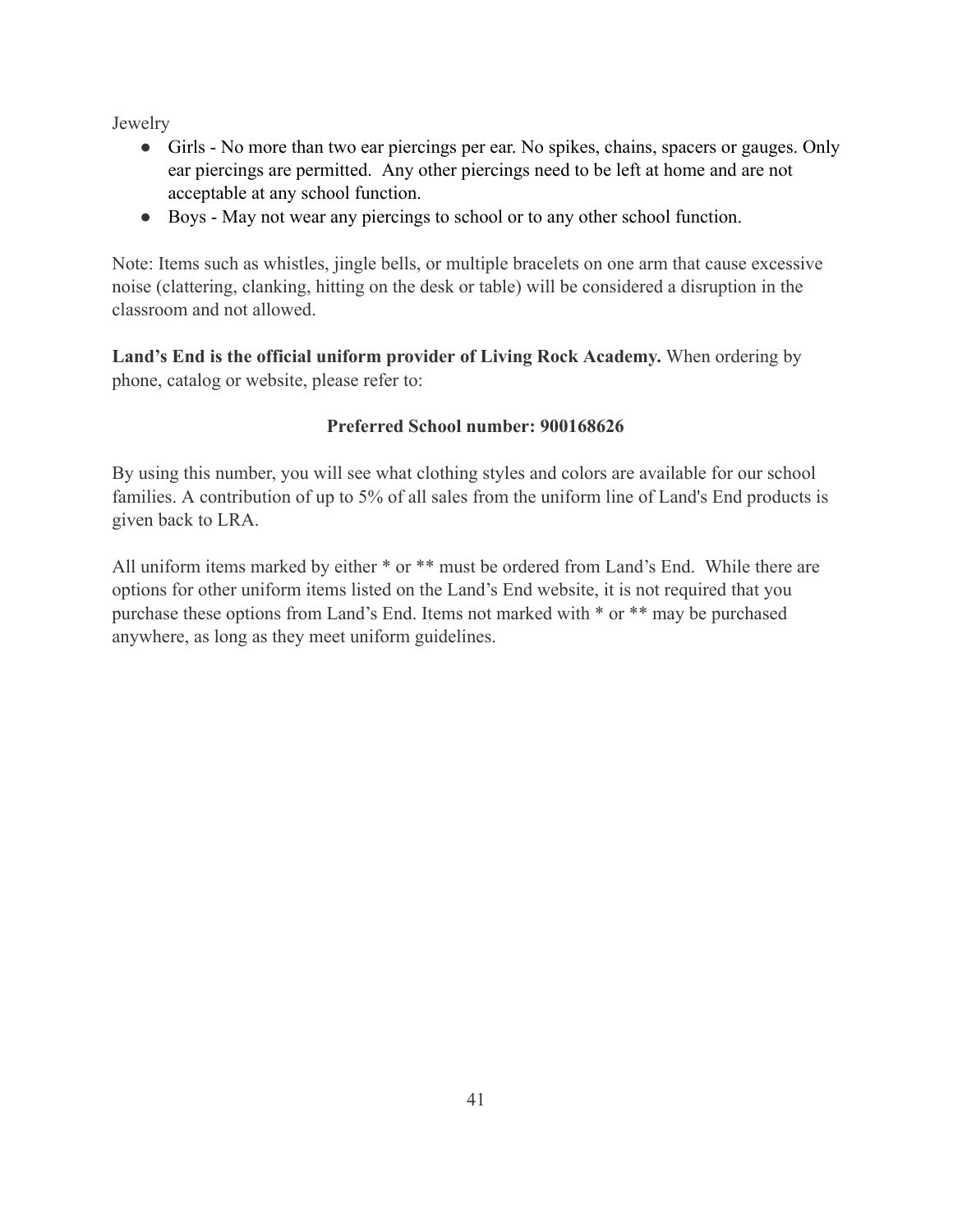# **Secondary Handbook**

## Section 13 – Attendance Information

## 13.1 Attendance Requirements for Students in Co-Curricular Activities

Secondary students must be in school by 11:50 a.m. and remain for the rest of the day to participate in any co-curricular competitions and/or performances scheduled for that day or Friday for activities over the weekend. See Section 14.16 for policy on absences during semester finals

## 13.2 Absence Policy

Attendance is taken in each class. Any class missed, unless for a school activity, counts as an absence. Secondary students will be considered absent from any class, including Homeroom, Outreach, Enrichments, and Cross-Curricular classes, to which they miss more than 10 minutes of the class period. Absences for these classes impact a student's exemptions.

If a student is absent from any class fifteen (15) times per semester, his/her final semester average (before final exam inclusion) will be lowered three points, with one additional point for each class absence after the fifteenth. After fifteen (15) absences, the administration reserves the right to evaluate if credit should be earned by the student due to a lack of equal participation in the class as compared to other students.

- Four tardies to a class equal one absence (AT).
- Absences are cumulative for each semester. If a student misses a class, except for school initiated activities, it is counted as an absence.
- $\bullet$  A student, who has accumulated more than fifteen (15) absences per semester due to prolonged or chronic illness, or other similar long-term reason, may appeal to the LRA administration in writing for a variance to the Absence Policy for that semester. However, re-enrollment for the following semester will be suspended until determination can be made as to the student's ability to fulfill the attendance requirements of LRA academic programs.

NOTE: Cross curricular is a vital part of LRA learning. Attendance on Fridays and on CC Field trips is essential. Since most of the Friday assessments are group projects, a student absent on Friday will receive an automatic zero for any work/assignment assigned on that day. Student/parent may appeal to the administration to receive credit for this work if it is felt the absence was unavoidable. Furthermore, in our Friday Community Outreach, LRA students develop a rapport with the people in the non-profit organizations (*i.e.* nursing homes, elementary school mentors, etc.) Attendance on Fridays for Community Outreach is a commitment that the student and school makes with those we serve.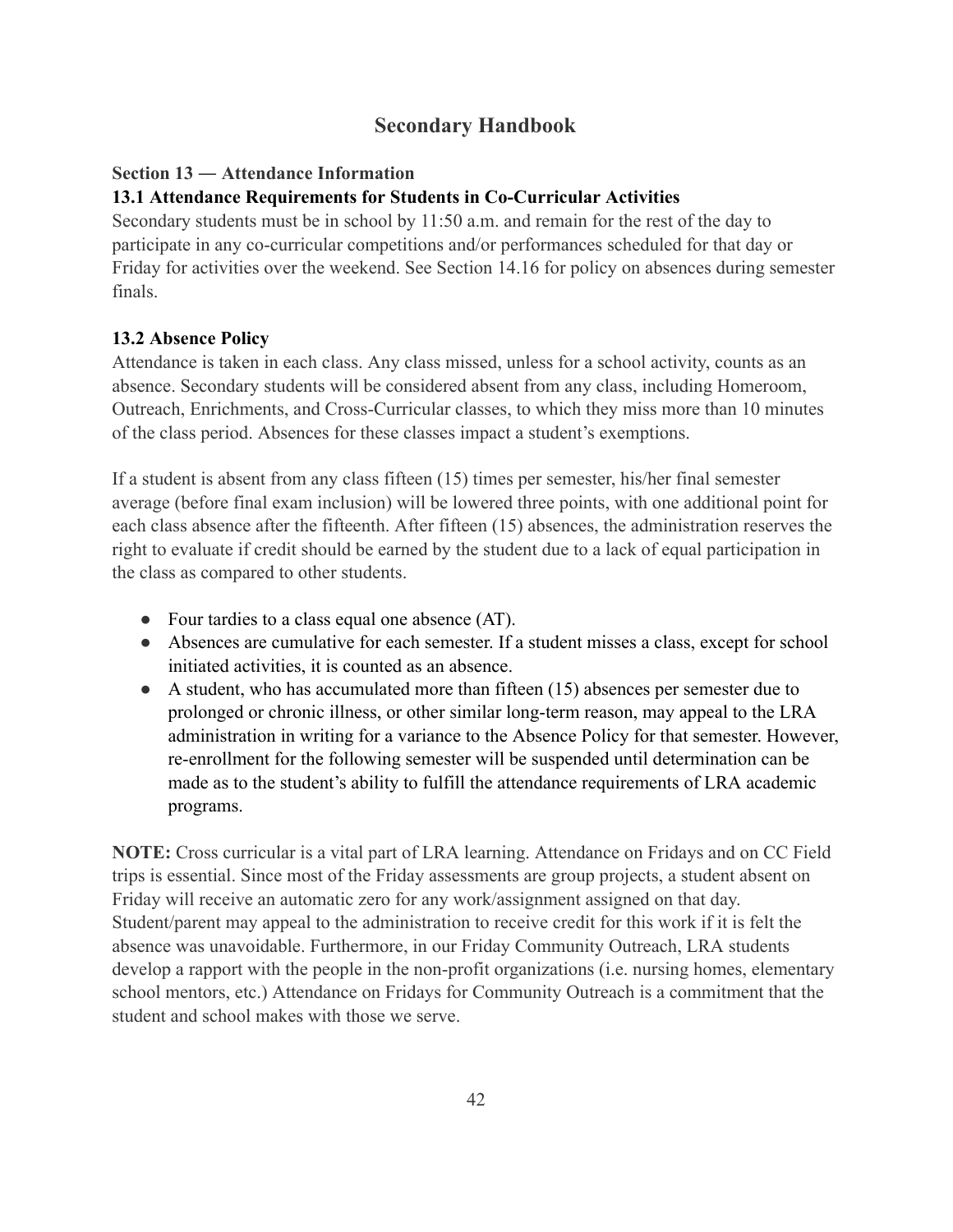### **13.3 College Visits**

As high school students begin to make decisions about their futures, they will have the opportunity to explore which university they may wish to attend. Juniors and Seniors may use two days per year for college visits. These visits must be arranged through the high school principal and will not be counted as part of the cumulative absence record. Students will be allowed to make up any missed work, quizzes or tests.

- Parents must contact the high school Administration one week prior to the absence to arrange for approval.
- All senior college visits should be completed by April 1.
- All junior college visits should be completed by May 1.
- Upon returning to campus, students must provide a note/form from the registrar's office of the college visited in order for the absence to count as a college visit.

## **13.4 Tardiness**

Secondary school students with excessive tardies will be subject to disciplinary action. Four tardies equal one absence. Students who arrive ten (10) minutes or more after the start of class will be considered absent, not tardy. The school realizes that there occasionally may be special circumstances that cause a large portion of the student body to be late (such as weather or traffic-related circumstances). The Administration will use his/her discretion in such cases to excuse these tardies so they will not be counted against the student record. After 8:00 a.m. all students must check in at the office before going to class. Students arriving after 8:00AM for homeroom/chapel will receive a tardy/demerit.

### **Section 14 – Academics** 14.1 Curriculum

The Administration and faculty under the oversight of the Head of School develop curriculum goals. The following objectives guide curricular choices.

- Instruction in the basic math skills that form a basis for application to problem solving and reasoning ability and in the development of mathematical and logical thinking
- A teaching perspective that evaluates and reviews literature from a technical, literary, and biblical viewpoint
- An approach to social studies that views historical facts and man's behavior in the light of Scripture and instills patriotic spirit
- A scientific focus that integrates observable phenomena, inductive reasoning, and Scripture in training students in the inductive method of inquiry. Science curriculum that teaches truth as truth, theory as theory, and scientific fact as scientific fact will be used.
- An approach to Bible study that balances the impression of biblical knowledge with the expression of God's Word through the life of the student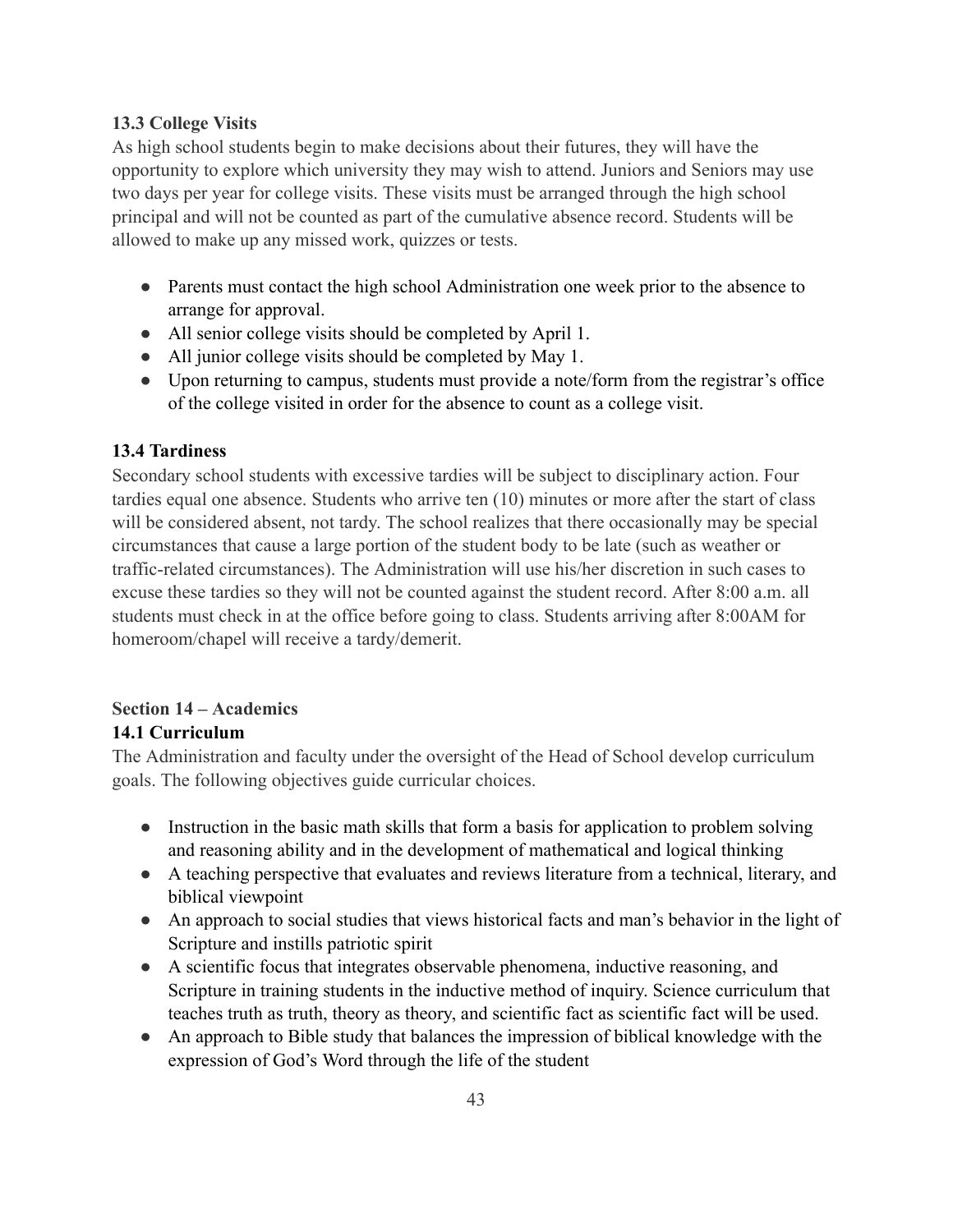- An appreciation of fine arts as creativity given to man by God, the Master Creator, and as a means of worshiping and expressing admiration for Him
- Writing and communication skills to allow effective transmission of ideas and principles
- A goal to challenge students to physical fitness, good sportsmanship, competitive proficiency, and sound health habits
- $\bullet$  The use of computers as a tool for learning
- A broad range of co-curricular activities, as is prudent and financially possible, that reflect the same biblical principles and standard of excellence as do the academic programs and community service projects for students.

## **Algebra Readiness and Proficiency Requirement**

Algebra is the language of mathematics and sciences; therefore, it is vitally important that all students master its logical structure. Mastery of Algebra I concepts is crucial for success on the SAT (Scholastic Assessment Test) and in subsequent higher-level math, science, and computer courses. LRA adheres to the state requirement for all students to successfully pass four years of math and science to be eligible for any endorsement.

## Algebra I Readiness Requirement:

All students desiring to take Algebra I in eighth grade must meet or exceed the following requirements:

- Be recommended by 6th grade math teacher to take Pre-Algebra in 7th grade based on a minimal requirement of receiving a grade of 85 or higher in their 6th grade math class.
- Be recommended by 7th grade math teacher to take Algebra 1 in 8th grade based on a grade of 90 or higher in 7th grade math. This option may require additional work/review prior to taking Algebra 1 due to not taking Pre-Algebra.
- Demonstrate maturity and study habits necessary for workload required by Algebra I. This is a high school course.
- Algebra I 8th graders who complete the year with lower than 85% will be reviewed for continued progression on Honors math track.

### Although parental desire and input is taken into consideration in class placement, LRA reserves the right to place the student on the regular track at any point during their time at LRA.

## 14.2 Graduation Requirements (High School Grades 9 – 12)

All LRA students will graduate with 26 credits to include: **English Language Arts** Four credits **Mathematics** Four credits Science Four credits **Social Studies** Four credits Physical Education\* One credit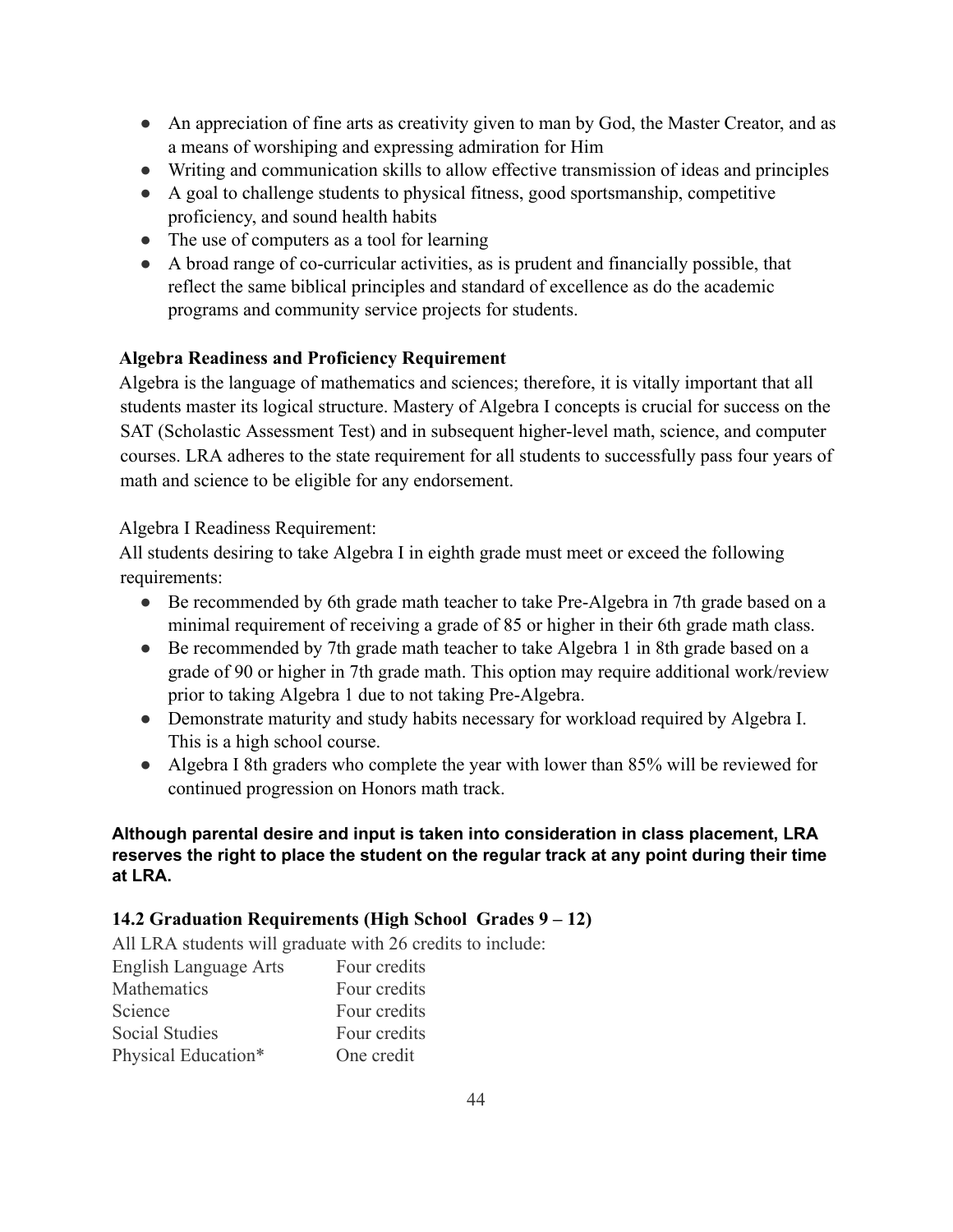| Foreign Languages | Two or more credits   |
|-------------------|-----------------------|
| Fine Arts         | One or more credits   |
| Speech            | One half credit       |
| <b>Bible</b>      | Four credits          |
| Electives         | Seven or more credits |
|                   |                       |

\* LRA does not offer a designated High School PE class. All students are required to participate in a qualifying athletic or other extra-curricular activity to satisfy this requirement per administrative approval.

**Course Requirements** 

All elective classes are offered based on sufficient enrollment, teacher availability, and classes ability to fulfill an endorsement requirement.

- Students will be advised to take courses commensurate with their ability, interests, and future plans for post-secondary schooling and/or career plan.
- No core classes (Bible, English, Math, Science, Social Studies, Foreign Language) may be completed at any outside location without administrative approval.

# LRA's Graduation requirements exceed the State of Texas Foundation Graduation requirements.

## **Endorsements**

Based on LRA's course requirements, every student who has been continuously enrolled at LRA from 9th grade to high school maturation will graduate with a Multidisciplinary Studies endorsement. Students may earn additional endorsements in STEM, Business and Industry, Public Services, and Arts and Humanities.

**STEM Endorsement:** LRA's basic requirements of 4 math, 4 English and 4 science courses to include pre-Calculus and Calculus plus 1 advanced science after Physics or pre-Calculus and 2 credits of Robotics.

**Business and Industry:** LRA's basic requirements of Public-speaking plus 3 credits of **Yearbook or Construction Science.** 

**Public Services:** LRA's basic academic requirements plus 120 hours of Community Outreach plus 120 hours (1 credit) of public service internship. Additional academic requirements could be required by administration.

Arts and Humanities: LRA's basic requirements of 4 credits of Bible plus 2 credits of Art Appreciation and 1 credit of Humanities or 4 credits of the same foreign language, or sequence of Art classes or 2 credits of 2 different languages.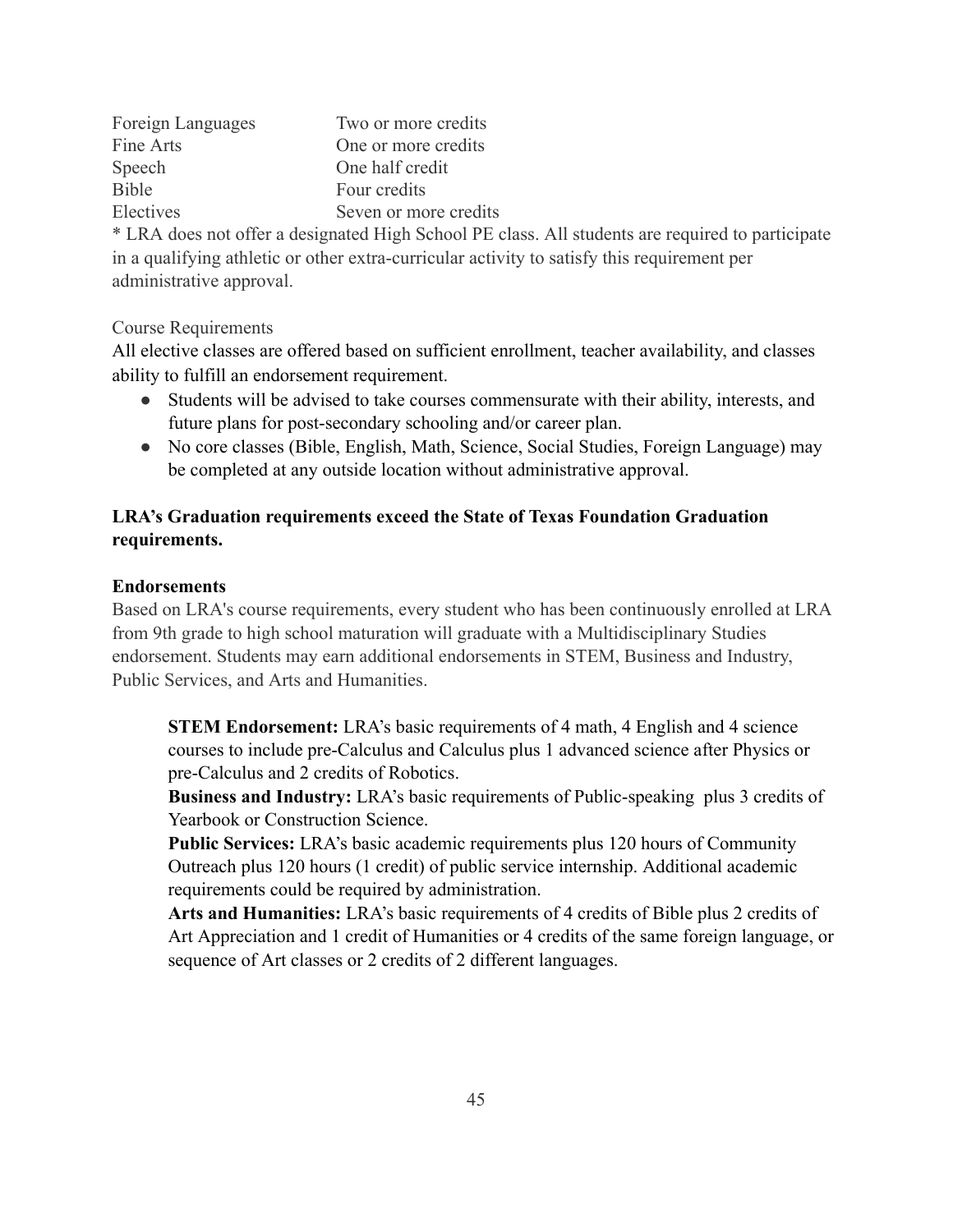## **Enhancements**

Distinguished Level of Achievement Performance Acknowledgments

- Dual credit courses
- bilingualism and biliteracy
- PSAT, SAT or ACT
- $\bullet$  AP Exam
- Earning a nationally or internationally recognized business or industry certification or license

## 14.3 Honors and Advanced Placement Classes

LRA may offer honors and advanced placement (AP) classes. In order to receive honors credit in an honors designated class, a student needs a semester average of 85% or above in that specific honors class

## **14.4 College Credit Classes**

College credit classes (CCU) will be offered through St. Philips Community College. A charge of \$100.00 per course will be assessed by St. Philips. This fee will be charged to your school account. The student is also responsible for any additional costs (textbooks, supplies, etc...) associated with the class.

LRA allows the following:

Juniors<sup>-</sup> 1 CC/Fall semester; 1 CC/Spring semester Seniors: 2 CC/Fall semester; 2 CC/Spring semester

College credit hours do not count as any high school core classes. However, they will serve as electives and count toward diploma requirements. The acceptance of college credit courses is subject to approval by individual universities and colleges.

**NOTE:** 6 Drop Rule: By state law, all students enrolling for the first time at any Texas public college or university after Fall 2007 will be limited to six course withdrawals (drops) during their entire academic career. Drops include those initiated by students or faculty and withdrawals from courses at other Texas public institutions. College Credit courses apply.

## 14.5 Drop/Add Policy

• After the school year starts, schedule changes will be made only if a student is failing an honors course or in the case of extenuating circumstances with approval of the Academic Curriculum Coordinator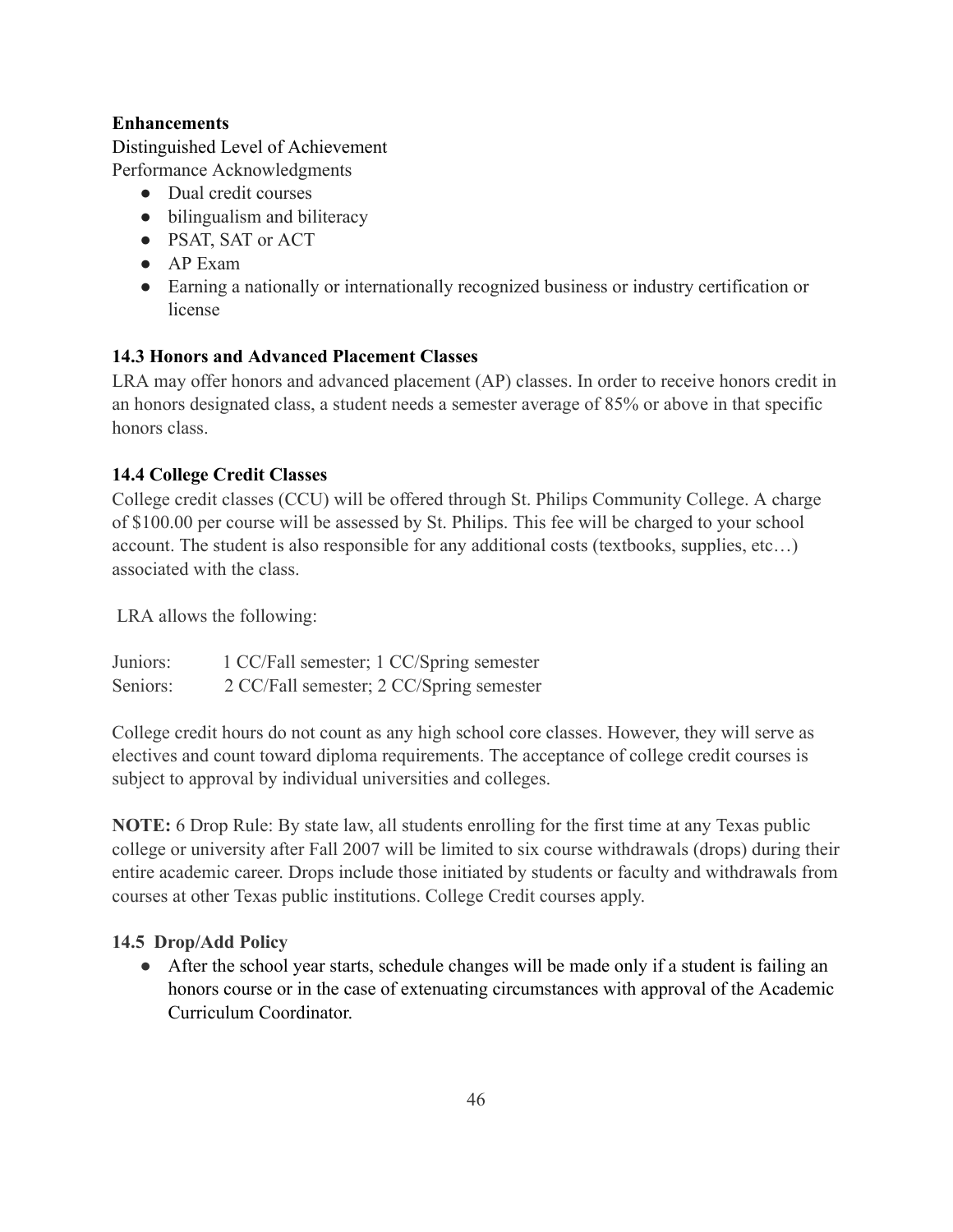- If a student in an honors class is failing at each 9-week grading period, he may be dropped from the course and placed in an on-level course. The student will not be allowed to re-enter the honors level course that year.
- A student requesting a schedule change should obtain a Drop/Add form from the Academic Curriculum Coordinator. The coordinator and student will fill out the form, including the coordinator's recommendation.
- The student will then obtain signatures from the teachers involved in the change, as well as from his/her parents. The student must then submit the completed form to the Academic Curriculum Coordinator.
- No schedule change is official until the student receives an updated schedule from the Academic Curriculum Coordinator.

# **14.6 Promotion of Students**

## **Middle School (Grades 6-8)**

- Students who fail two or more core classes (English, Math, Bible, Science, or History) or three or more total classes may not be permitted to advance to the next grade even with the successful completion of summer work.
- Students in the  $8<sup>th</sup>$  grade who fail two courses must receive approval from the administration before applying for 9<sup>th</sup> grade.
- A student may be permitted to repeat the grade he/she has failed pending space availability.
- A student who has failed primarily because of disruptive behaviors or negative attitudes may not be permitted to return to LRA.

**High School (Grades 9-12)** 

- A student may be permitted to repeat the grade he/she has failed pending space availability. High school students will not be eligible to participate in TAPPS related activities for more than four years. This includes athletics and Fine Arts competitions.
- If a student fails the first semester of a core class, he/she may continue into the second semester. If the student does not pass the second semester, the entire course must be retaken during the summer. A failing grade is 69.4 and below for any one semester.
- If a student fails one semester of a two-semester course but passes for the year, the student will receive a full credit and will not need to repeat the failed semester.
- High school students who fail three or more classes during a semester will not be permitted to return to LRA. Students who fail one or two classes during a semester may be permitted to return provided they have successfully retaken courses they have failed.
- Students can make up a failed course through LRA-approved summer or online programs. All students must receive approval from the academic coordinator before enrolling in make-up courses. If a student repeats a semester of a course due to failure, both grades will be reflected on the transcript and calculated into the GPA. The student will receive credit for the make-up class when completed.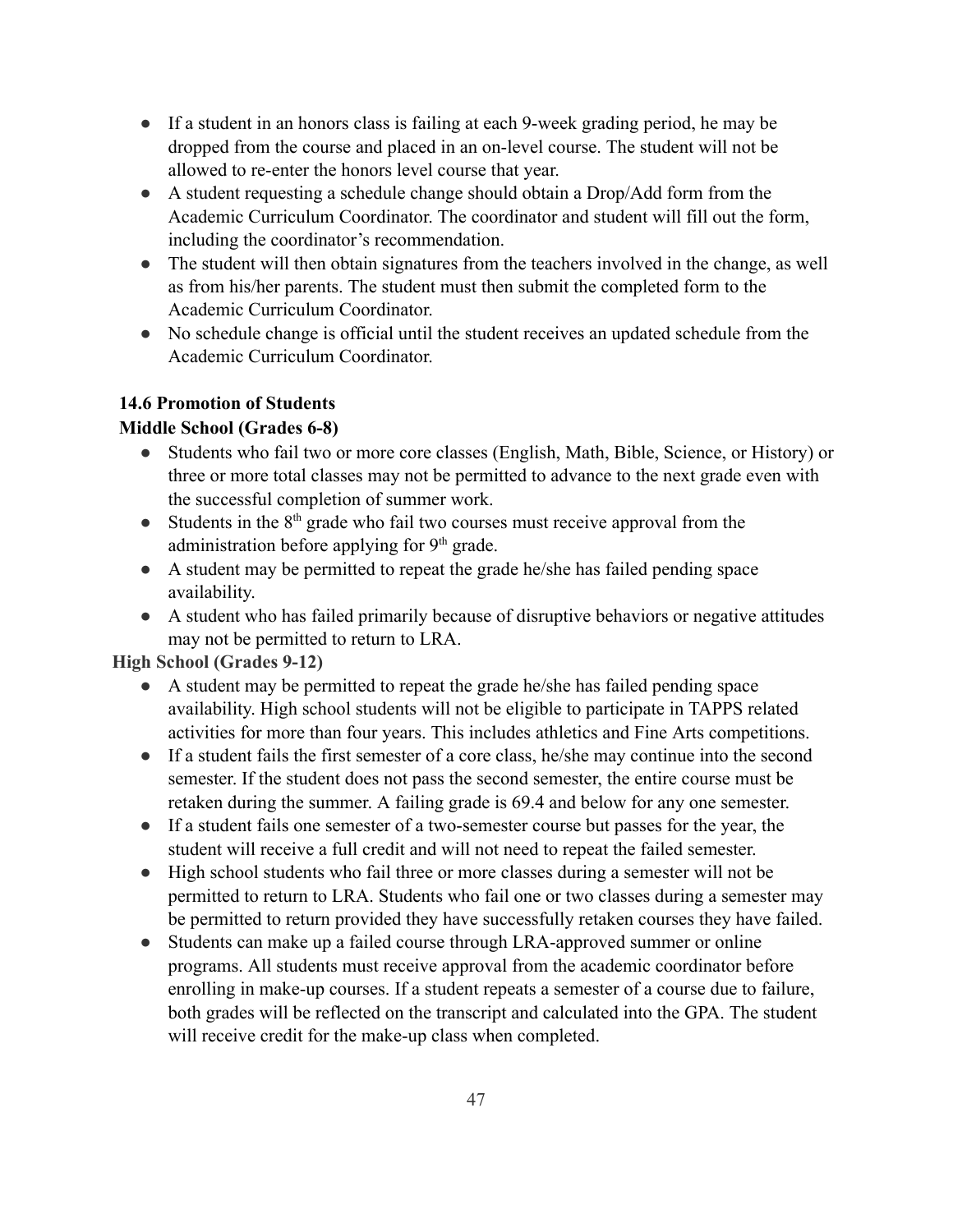- It is the student's responsibility to complete the make-up class and have the final grade forwarded to the Registrar at LRA by August 1, prior to the new school year. Both the original failing grade and credit recovery class grade will be listed on the transcript and both grades will be used to calculate GPA. Credit will only be given for a class with a passing grade.
- If the credit recovery class is not completed by August 1, the student will not be permitted to return for the next school year. No student will be permitted to enter the next academic year unless all failed coursework from the previous year in core classes has been successfully made up.
- Any senior who fails a required course may be allowed to take part in the graduation ceremony. However, an asterisk will follow his/her name in the graduation program to denote that the course will be completed in the summer.

## **14.7 Homework Policy**

Homework is given to teach students responsibility and independence in learning. Furthermore, homework reinforces skills and concepts taught in school, and it affords parents a natural opportunity to be involved in their student's education. The amount of time a student needs to do homework varies from day to day and from student to student. Teachers attempt to keep all homework assignments reasonable. Effort will be made to be sensitive to homework for middle school families who attend Wednesday church services and/or youth groups.

## **14.8 Late Assignments**

- Students are expected to have all assignments turned in on the date and time assigned by the teacher
- If an assignment is not turned in at the time the teacher designates, assignment will be given a 10-point reduction. Students will receive a 10-point grade reduction for each calendar day the assignment is late. This included Saturdays and Sundays.
- More than three days late, including the date due, will result in a grade of zero.

# 14.9 Make-Up Work for Absences

- Students who are absent from class are expected to make up all missed work.
- Secondary students who will be absent due to co-curricular participation or a college visit must submit all missed assignments the day they return to class.
- It is the responsibility of the student to contact their teacher for assignments in classes missed due to absences.
- Missed tests and quizzes are to be taken the day the student returns to school. If a student has missed new material or a review, the teacher may give the student one additional day to prepare.
- Students must make arrangements with the teacher to make up a missed test.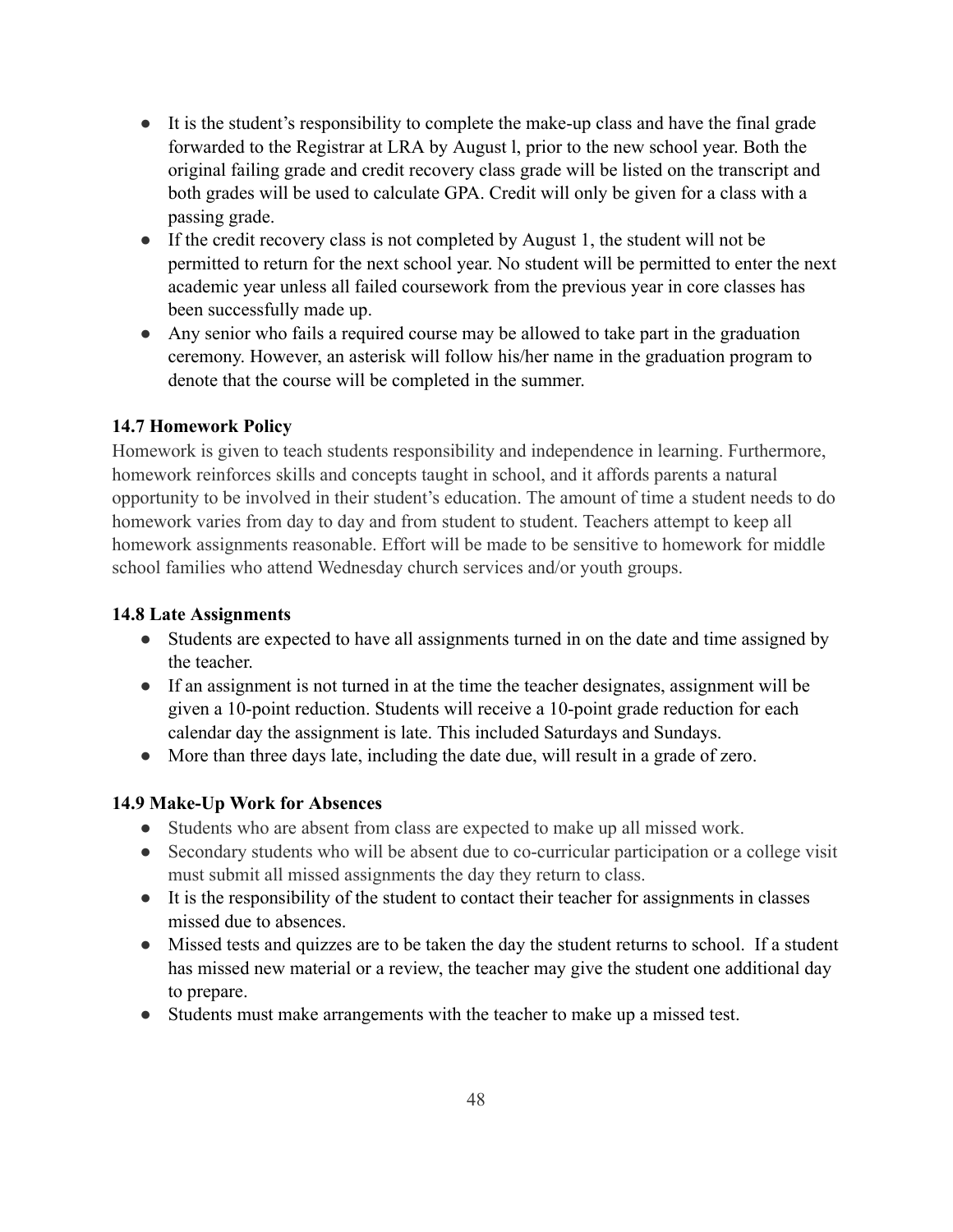#### 14.10 Extra-Credit Work

Extra-credit will not be used to make up points for missed assignments and homework, loss of points for excessive absences, poor test performance, etc. If a teacher offers an extra credit assignment, the assignment will be offered to all students as an enrichment.

Teachers will use extra-credit work sparingly and wisely. It shall be used only to encourage students to go beyond what is normally required to expand their experience with the subject matter. In other words, it should be extra study above and beyond regular classroom assignments.

#### 14.11 Academic Grades

LRA utilizes a numerically based percentage system for quarter, exam, and semester grades. This is the only scale utilized for the reporting of these grades. Co-curricular eligibility, probation, and quarter averages are based on percentages.

The following grading scale is used throughout the secondary school:

| $%$ Points   | Letter Grade | Meaning                           |
|--------------|--------------|-----------------------------------|
| 100-90       |              | Far exceeds minimum standards     |
| $89 - 80$    | B            | Exceeds minimum standards         |
| 79-70        | C            | Meets minimum standards           |
| 69 and Below | F            | Failure to meet minimum standards |
|              |              | Incomplete                        |

#### **14.12 Report Cards**

Parents may access report cards via FACTS Renweb at the end of each quarter indicating the level of each student's achievement.

**NOTE:** Only those families whose accounts are current will receive report cards. Final report cards and/or records will not be released until ten (10) working days after receipt of final payment of account balances by personal check; however, such report cards/records may be released immediately upon payment by credit card, cashier's check, money order or cash.

### 14.13 Principal's Honor Roll

Academic recognition is given to those students in grades 6-12 who receive a GPA of 95 and above on their report card in core classes. Students who have been assigned ISS, were assigned more than one Saturday School, or have a failing grade average in any one class, regardless of GPA, are not eligible for Principal's Honor Roll recognition.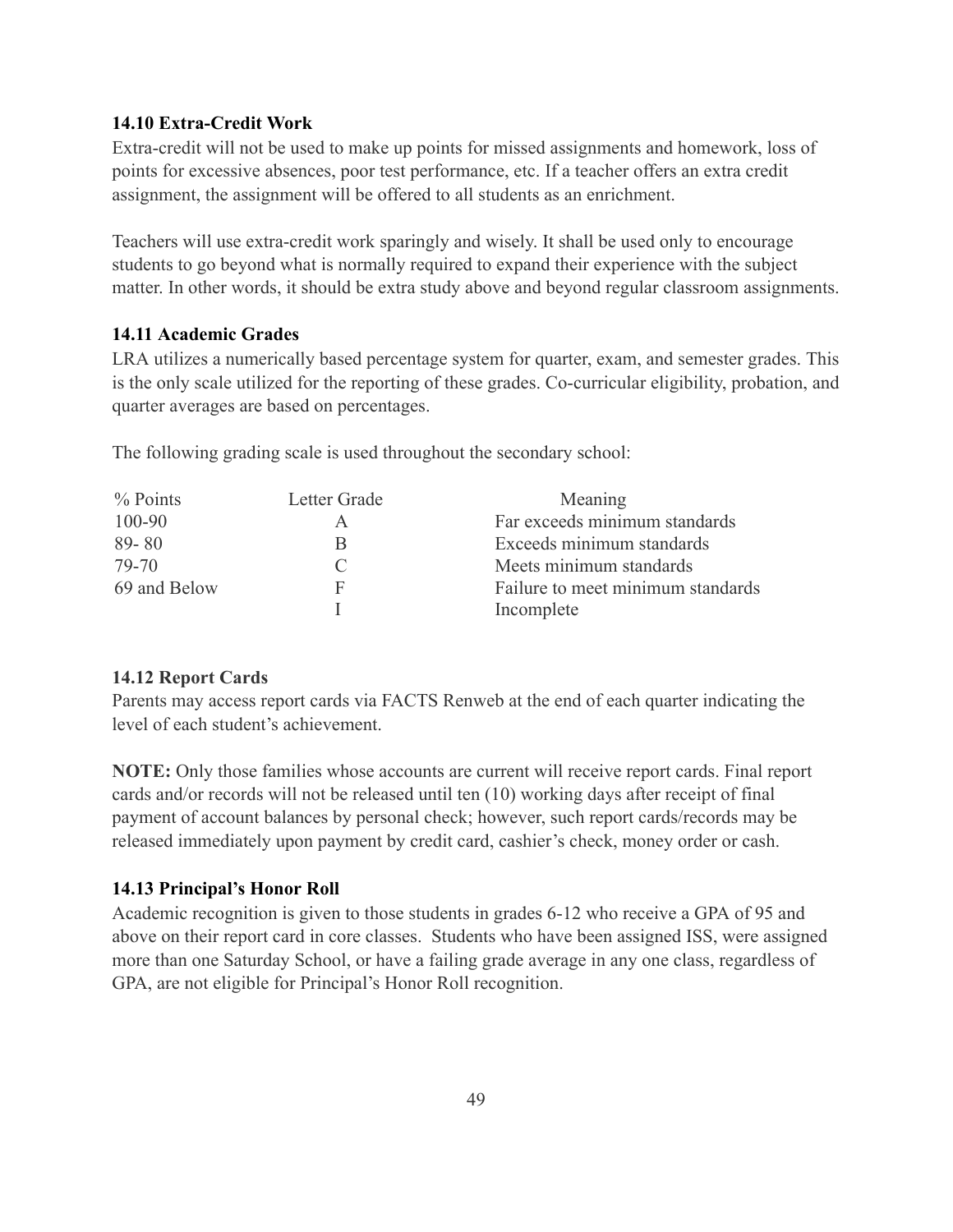#### 14.14 Honor Roll

Academic recognition is given to those students in grades 6-12 who receive a GPA of 90 and above on their report card in core classes. Students who have been assigned ISS, were assigned more than one Saturday School, or have a failing grade average in any one class, regardless of GPA, are not eligible for Honor Roll recognition.

#### **14.15 Incomplete Grades**

In some extreme cases, as designated by the teacher and approved by the administration, an Incomplete (I) will be given on a report card. At that time, a make-up work schedule or "Incomplete Contract" will be put into effect, giving the student set due dates to turn in all missing work. Failure to turn in the work by the due date will result in a grade of zero (0) for all assignments not received.

#### 14.16 Semester Exams

- Semester exams are mandatory and given in most high school classes. (This includes Algebra I taken in eighth grade.)
- Semester exam grades are given a value of  $20\%$  of the semester grade.
- No late assignments are accepted after the last regular class day before finals.
- Students transferring into LRA during the school year are responsible for all prior information taught at LRA for the semester in which they enrolled and will take the semester exam
- Family vacations taken during midterm and final reviews/exams are highly discouraged. In the end, the student suffers the most in having to study for the exam at the same time he/she does regular work. If a student knows he/she will miss a midterm or final exam due to family vacation, that student must request approval for absence a minimum of two weeks in advance. All exams need to be completed before the student leaves for vacation. This may result in a student missing crucial reviews and/or material not yet presented but on the final. It may also result in a much more difficult exam.
- To be eligible for any final exemption, a student must not have more than five  $(5)$ absences per semester and must have an average of 93 or above in the class. An accumulation of five absences in one semester in any one class, including Homeroom, Trip Class, Outreach, Electives and Enrichment, will result in a loss of one exemption. Exemptions are not allowed for college credit classes.
	- o Freshmen may be exempt from one second-semester final.
	- o Sophomores may be exempt from one final each semester. Students may not exempt the same subject's final twice in an academic year.
	- o Juniors may be exempt from two finals each semester. Students may not exempt the same subject's final twice in an academic year.
	- o Seniors may be exempt from three finals first semester and from all their finals in their last semester.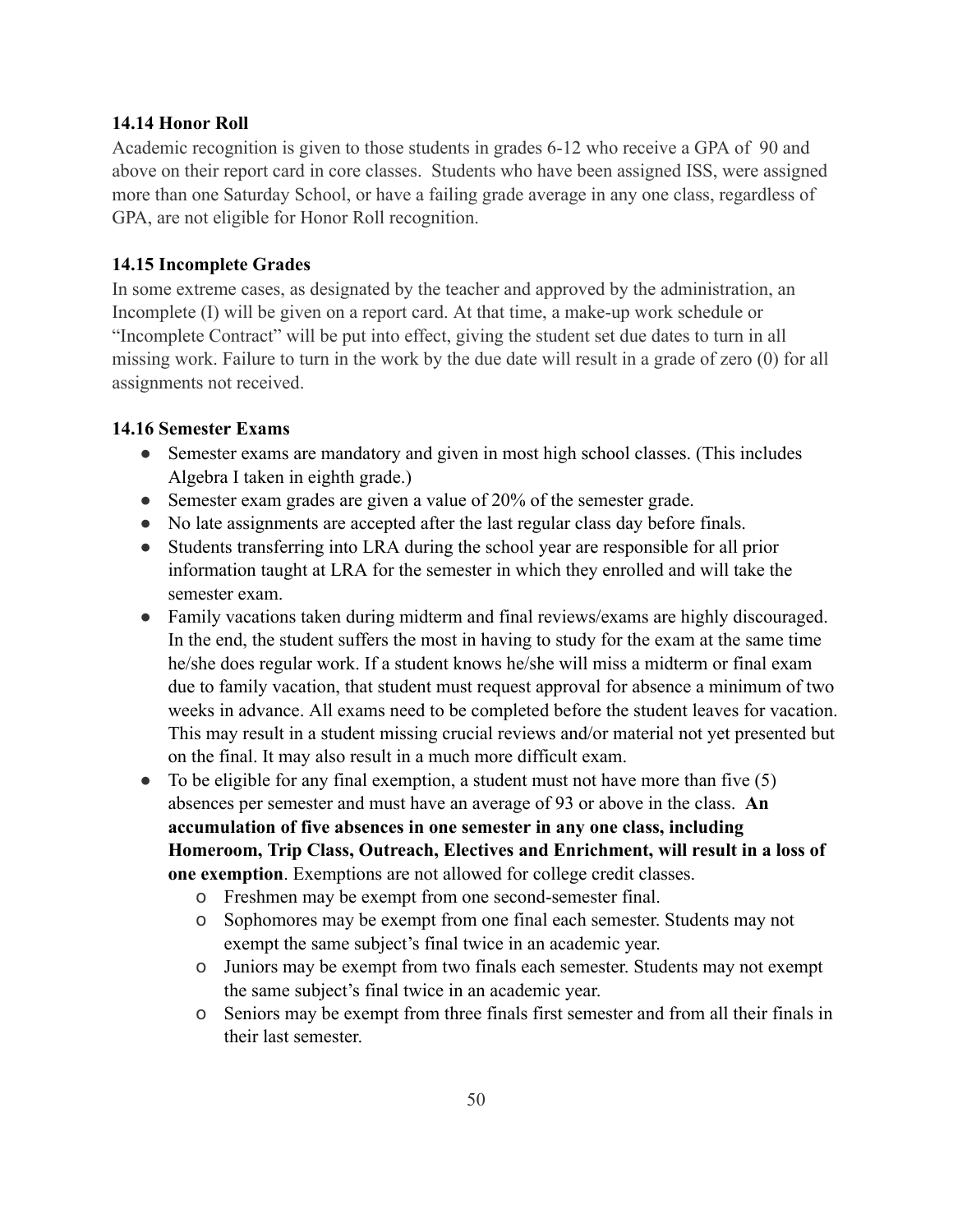## 14.17 Transcripts and Grade Point Calculation

The following policies govern computation of grade point averages (GPA) based upon a 100-point scale. Each student's cumulative numerical average is based on all semester grades earned in grades 9 through 12. Final semester grades earned (GPA) in credit courses are included in GPA calculation. Non-academic courses (tutorials) are omitted from GPA calculations. If a course is failed, both the failing grade and the credit recovery grade are recorded and included in cumulative GPA. GPA is unweighted; however, a scale reflecting additional points added for Honors and college credit courses will appear at bottom of transcripts.

- Six  $(6)$  points will be added to the semester average of any Honors or Advanced Placement (AP) courses with an 85% average or better.
- Ten  $(10)$  additional points will be added to the semester average for all passed college credit courses.
- Three  $(3)$  points will be added to the semester average of a pre-Calculus class for seniors
- Three  $(3)$  points will be added to the semester average of any elective class that is classified as an "Advanced Academic Elective"
- Computations are rounded off to the fourth decimal place.
- If a student repeats a semester course due to failure, both grades will be reflected on the transcript and calculated into the GPA. The student will receive credit for the make-up class when completed.
- Students in the 8th grade who qualify may choose to take Algebra I. Completion will be posted on the high school transcript and will be included in the student's cumulative high school GPA. The student will still need to take four math classes while in high school. The Algebra 1 taken in 8th grade will count as an elective for graduation.

Transcripts are available upon request. The first three (3) are free. The fee for additional transcripts is \$3.00 each. Transcript requests need to be made five (5) business days in advance of the date needed. Transcripts needed in fewer than five (5) business days will be \$5.00. A family's school account must be current and in good standing for transcripts to be released.

## 14.18 Valedictorian and Salutatorian

- The student with the highest cumulative weighted GPA over eight semesters of high school will receive the honor of valedictorian.
- The student with the second highest cumulative weighted GPA over eight semesters of high school will receive the honor of salutatorian.
- Any type of disciplinary probation during high school years may have bearing on valedictorian/salutatorian standings.
- A student may not have turned 19 years of age by September first of his/her senior year.
- Candidates must have attended LRA for six consecutive semesters to be eligible.
- Only the top two students will be ranked for valedictorian and salutatorian purposes.
- Only those students that exceed the minimum math requirement for graduation (pre-calculus or Calculus) are eligible for Val/Sal honors. (Exception: If a class does not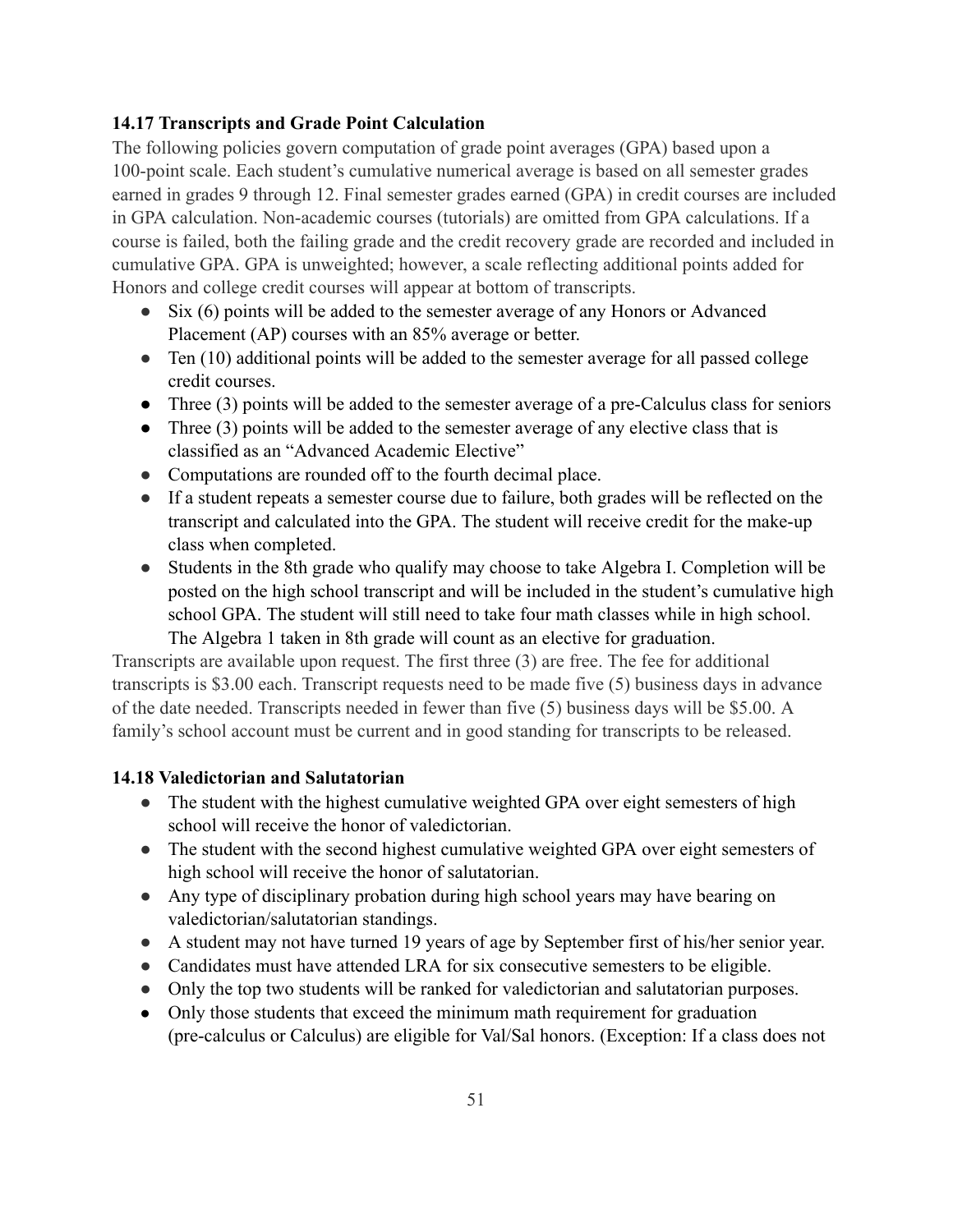have more than 1 student that fulfills the math requirement, then all students are eligible for Val/Sal honors) NOTE: Goes into effect for 2018-19 Freshman class

• Calculation of class rank for Val/Sal is done by school administration, with assistance as needed by school registrar or other required school personnel, and the actual grades or ranks of other students is not to be made public beyond these two honors.

## **14.19 NCAA Guidelines**

LRA is an NCAA approved school.

All high school athletes wishing to compete in college athletics must register with the Initial-Eligibility Clearinghouse. Information about the Clearinghouse can be found in the Guide for the College-Bound Student-Athlete at www.ncaa.org. Students who are interested in attending college on athletic scholarships should carefully select high school courses that qualify under the NCAA guidelines. Contact the school's Athletic Director or College Guidance Counselor for more information.

It is the responsibility of the student and student's family to ensure that all documentation that is required for participation in collegiate athletics be requested and delivered to the college in a timely manner.

## 14.20 Requirements for Acceptability of Transfer Credits

(Pertains to transfer students as well as home-schooled students)

- New secondary students may be tested to determine their math placement at LRA.
- LRA administration will review and approve coursework before it can be accepted as a credit for a LRA transcript and/or as one of the core requirements for graduation. This review may include, but is not limited to providing the adequate textbook as well as course description from the institution from which the student is transferring.
- Coursework successfully completed in grades 9 through 11 will be accepted for high school credit
- Algebra I taken before 9th grade will be added into the total number of credits taken in high school. Four additional high school math credits are still needed for graduation.
- Summer courses may only be taken for credit recovery. They may not be taken for original credit.

## **14.21 Academic Probation**

Academic Probation is invoked when a student has a serious academic problem. It is intended to give notice to the parent and the student, so that mutual effort on the part of both the school and the home may be made to correct the academic deficiency.

# **14.22 Progress Reports**

In order to keep parents informed on their student's academic progress, parents will receive a mid-quarter report for all classes with 75% or below. This is purely advisory and will not impact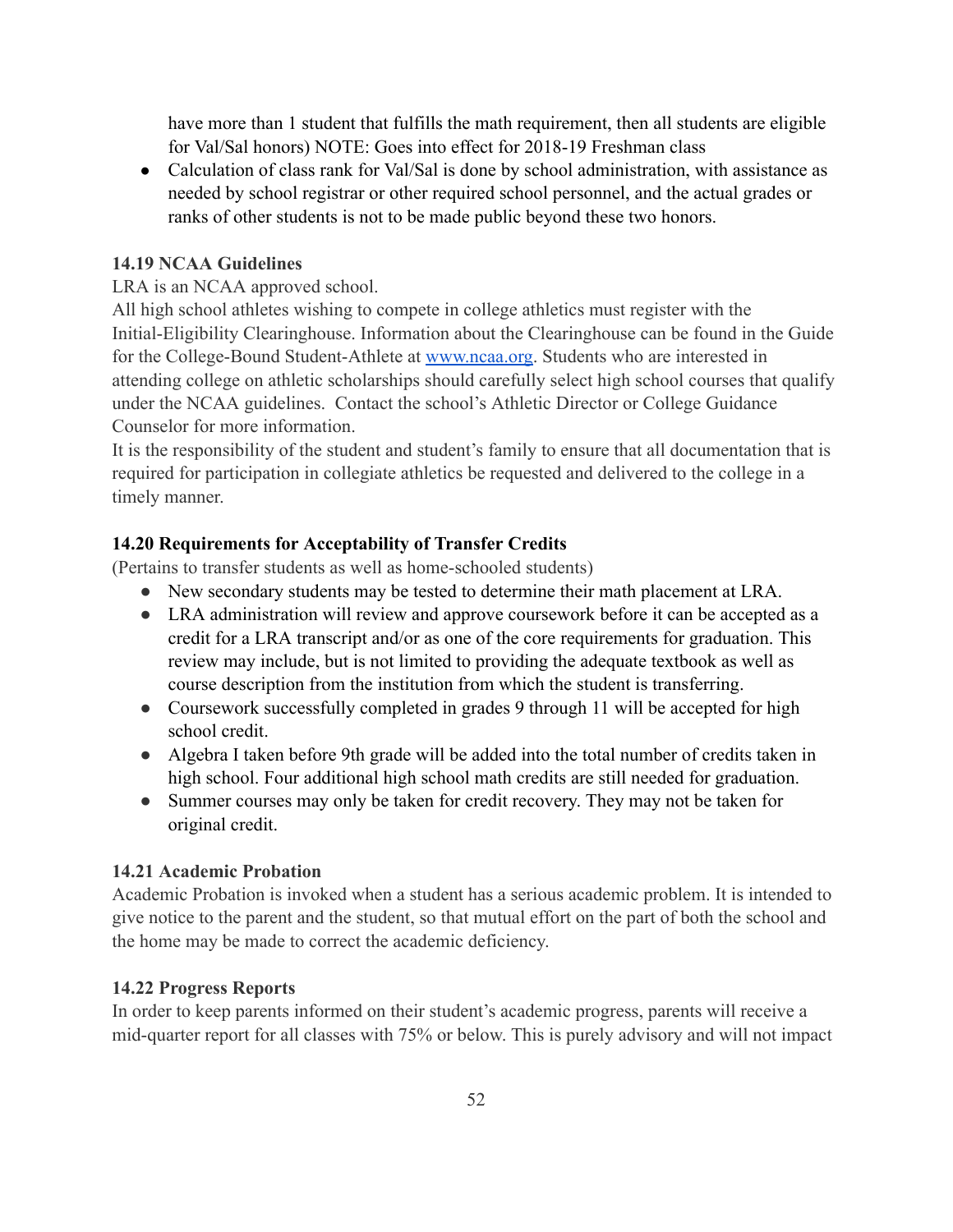a student's GPA or college eligibility. If a student's grade falls below 70% at the end of a quarter, co-curricular eligibility, as well as GPA, will be affected.

### 14.23 Co-curricular Eligibility

Participation in co-curricular activities is an important component of a student's educational experience. However, when that participation interferes with the student's academic performance, it is in the best interest of the student to step aside from co-curricular activities in order to focus efforts on the primary purpose of education. Therefore,

- If a student is failing any subject (below 70) at mid-quarter (the end of the fourth week), then that student may not participate in co-curricular competition/games for two weeks.
- If after that two week period the student is passing all of their classes then the Administration will notify the coach/sponsor that the student is eligible to participate.
- If the student is still not passing, then the student will continue to be ineligible for an additional week until the student has achieved a passing grade.
- The student will not be eligible to participate until the grade is a passing grade, based on the weekly checks made by the Athletic Director or applicable co-curricular faculty sponsor.
- If the student is failing a subject at the end of the quarter, he/she may continue to practice but becomes ineligible to compete in a game/meet for a period of two weeks, beginning on the first day of the new quarter.
- A student who receives an in-school suspension while a member of a team will be required to miss one game/meet, not including the games/meets missed while serving the suspension. This game/meet will be the next one on the schedule. Neither the student nor the coach may choose a different game/meet.
- A student who receives an out-of-school suspension may be immediately dismissed from the team; however, he/she may petition the Administration to return to the team. This will be taken into consideration in a case-by-case situation.

## 14.24 Secondary Standardized Testing (MAP)

Achievement tests are administered each fall and spring. The school participates in the MAP Testing recommended by SACS accreditation. Measures of Academic Progress® (MAP®) are K - 12 interim assessments that measure growth, project proficiency on high-stakes tests, and inform how educators differentiate instruction, evaluate programs, and structure curriculum. Computer adaptive MAP assessments reveal precisely which academic skills and concepts the student has acquired and what they're ready to learn. MAP assessments are grade independent and adapt to each student's instructional level. Every item on a MAP assessment is anchored to a vertically aligned equal interval scale, called the RIT scale for Rasch UnIT—a stable measurement, like inches on a ruler, that covers all grades. RIT scores serve as an essential data point in a student's learning plan; educators can see their precise learning level and respond accordingly.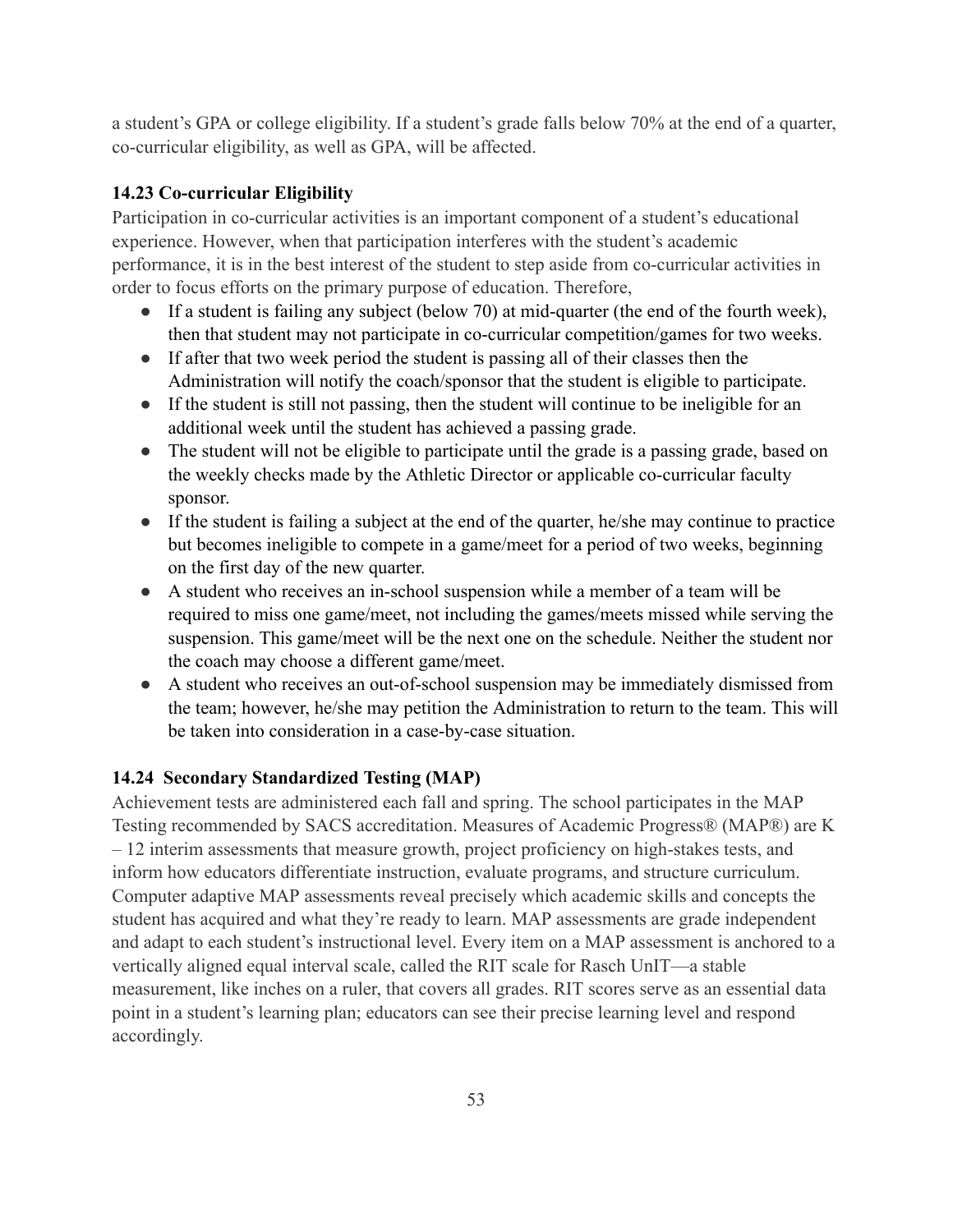LRA administers the following additional standardized tests in high school:  $-MAP$  9th -PSAT 9th, 10th -PSAT/NMSQT 11th -Pre ACT 10th -ASVAB 11th

### 14.25 Tutoring and Academic Support

All teachers will make every reasonable effort to assist students when they fall behind or encounter academic difficulties. When this happens, the student should approach the appropriate teacher and inform him/her of the difficulty so the teacher can arrange a time before, during, or after school to give occasional extra help. Parents should make every effort to have their student at school at the designated time. The school or teacher does not charge for this extra help, and it should not be confused with outside tutoring.

LRA offers Academic services in various ways to include but not limited to; one on one tutoring, college and career planning, study skills, mentor programs and academic advising.

LRA academic support staff work closely with classroom teachers to ensure maximum benefit to all students. All support must have teacher referral and Administration approval. The Academic Dean must be informed of any changes or accommodations made concerning any student who is currently being serviced under Academic support. Parents are notified and consent is sought if individual academic support is given.

Note: The teacher whose class a student is assigned may not tutor that student for money in that subject.

### 14.26 Supplemental Learning for Specialized Learning Needs

LRA is not designed to fulfill the requirements of a 504 plan generated by the public school, nor does it provide or adhere to a student(s) Individual Education Program or IEP. LRA does not modify curriculum. Based on student need and teacher referral, LRA provides academic support to all LRA students.

\*The administration may determine, after the "new student's conditional period," if a student's specialized learning needs are beyond the scope of our program, the student's enrollment at LRA will be re-evaluated.

#### 14.27 LRA Academic Support (ROCK program)

For a yearly fee, LRA offers Academic services in various ways to include but not limited to; one on one tutoring, college and career planning, study skills, mentor programs and academic advising.

LRA academic support staff work closely with classroom teachers to ensure maximum benefit to all students. Individualized academic support is developed with parent and ROCK committee approval and implemented through a Student Service Plan. Administration must be informed of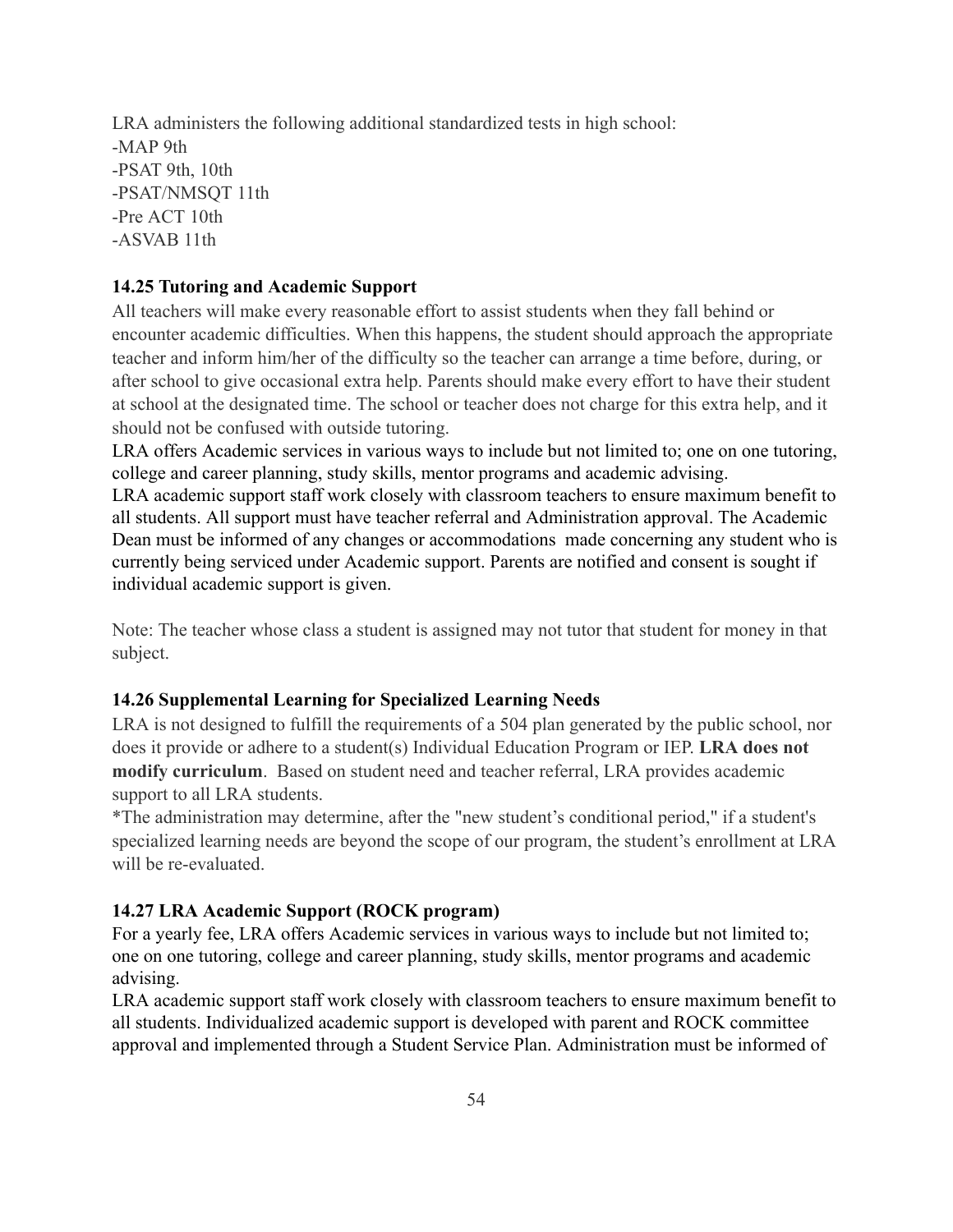any changes or accommodations made concerning any student who is currently being serviced under Academic support.

## 14.28 Cross-Curricular Academic Field Trips

LRA high school students will participate in monthly Cross-Curricular field trips. The purpose of the trips is to enrich the students' understanding of not only their core academic subjects, but also, how the subjects are interrelated. Additionally, students will gain in appreciation of cultures both past and present. These Cross-Curricular field trips will include assignments for each core class that will be a graded part of their classwork. Though parents may be needed to transport students, the Cross-Curricular trips are not to be viewed as family time. Only the LRA secondary students and parents helping in transporting/chaperoning may travel with the students.

### **Section 15 – Student Privileges / Responsibilities**

### **15.1 Student Drivers/Vehicles**

Student drivers must adhere to the following:

- Hold a valid Texas driver's license
- Provide written proof of proper auto liability insurance
- Register their vehicle through the school office by completing, along with their parents, the Student Vehicle Registration form (Beginning 2020 school year)
- Observe the appropriate speed limit and park only in their assigned student parking area. Students who fail to follow these rules may, at the discretion of the administration, lose the privilege of driving on campus for a temporary or permanent duration of time.
- Enter the building immediately upon arrival to the school in the morning
- May not go to their vehicles during the course of the school day
- Allow administration full and unfettered discretion to inspection of student vehicles parked on campus

If the student declines to unlock vehicle for inspection:

- His/her vehicle may be removed from campus, impounded, towed and/or law enforcement may be contacted at administration's discretion.
- The parent will be called and the student will be placed on In-School Suspension until the parent arrives.
- Upon parent's arrival, if the vehicle is still not unlocked and presented for inspection when the parent is present, the student will be placed on Out-of-School Suspension pending a decision on whether or not to dismiss the student from enrollment.
- If any banned items or substances are found during the inspection, such prohibited items will be confiscated, and appropriate disciplinary actions will be taken.

Student drivers may not provide official transportation for school events such as field trips, athletic teams, etc other than their own siblings.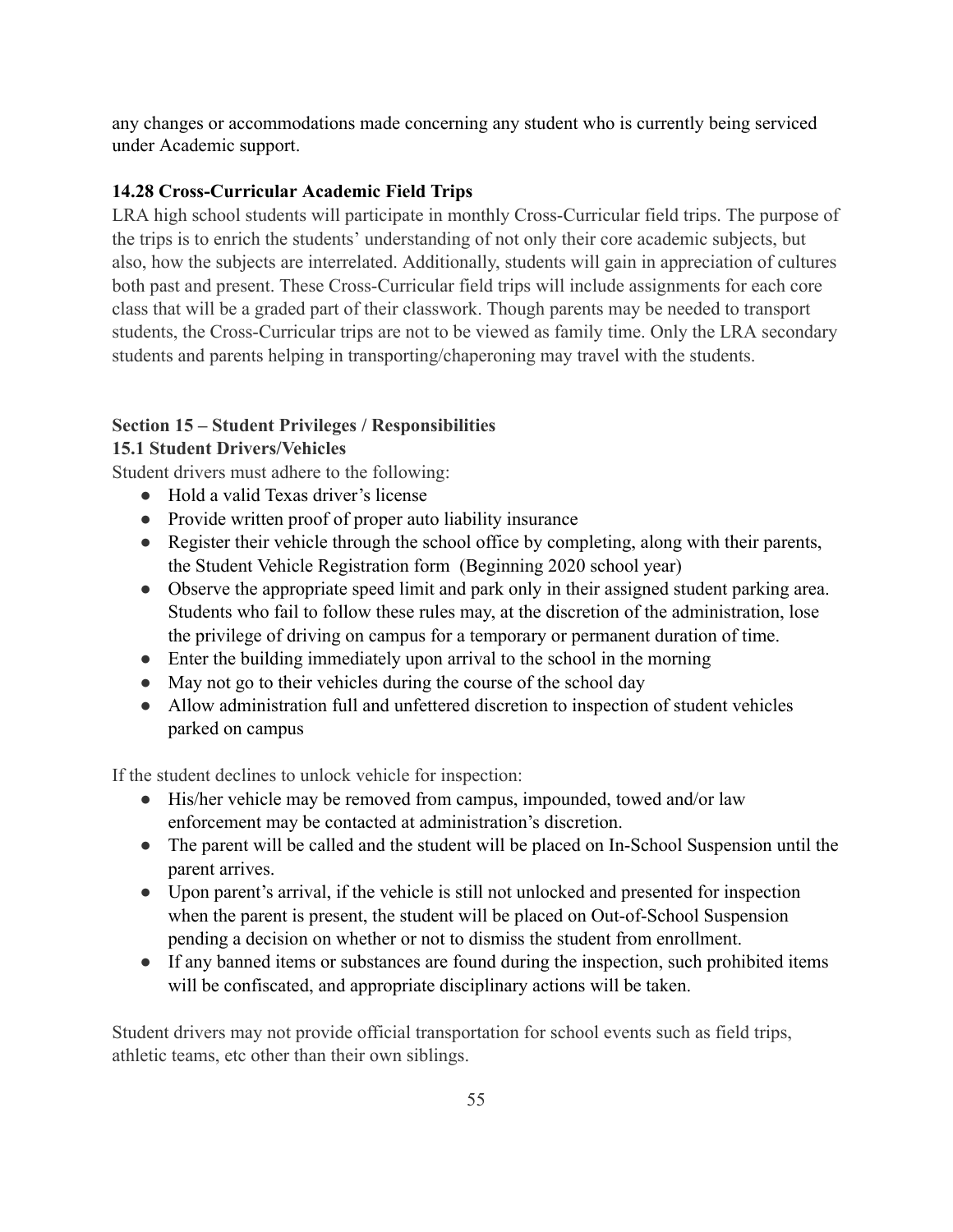#### 15.2 Junior / Senior Off-Campus Lunch

Seniors may go off campus for lunch on Monday-Thursday. Parents must give written permission to the office at the beginning of the year. Students who are tardy to class after lunch will have this privilege revoked.

Juniors will have one off-campus lunch every quarter. Parents must give written permission to the office at the beginning of the year. Students who are tardy to class after lunch will have this privilege revoked.

#### **15.3 Cell Phones**

While students are permitted to bring cell phones to school, they have to be turned off and kept in their assigned phone compartment (cubby) during the day.

Cell phones must remain there until the end of the school day. Students may not have a phone on their person. Any urgent message that a parent needs to get to a student during the school day is to be called into the office.

If a student violates this policy, the cell phone will be confiscated and turned into the administrative office. The school administration reserves the right to inspect any such devices that are suspected of being used for misconduct, including the inspection of phone numbers called or received, pictures stored, and email/data/text messages sent and received. The finding of inappropriate materials may result in further disciplinary action. At a minimum, a discipline notice will be posted to the student's record.

If a student has a cell phone on their person during any class assessment (quiz, exam, etc.), it is considered cheating and will require the appropriate disciplinary action.

Students are not permitted to go to their vehicles during the course of the school day in order to use their cell phones. First offense for cell phone usage is one demerit. Second or more offenses will result in two demerits for each infraction

Electronic devices meant for class usage is not to have cellular capabilities. No social media or games are allowed on iPads. \*Exception to the rule: When a student has been given a teacher-directed activity.

## Section 16 – Secondary Student Conduct (See General Conduct Guideline in Section 6) **16.1 Conduct Report**

At the secondary level, a Conduct Report offers students merits as well as demerits. Merits may be given by a faculty/staff member to encourage exemplary behavior for the following: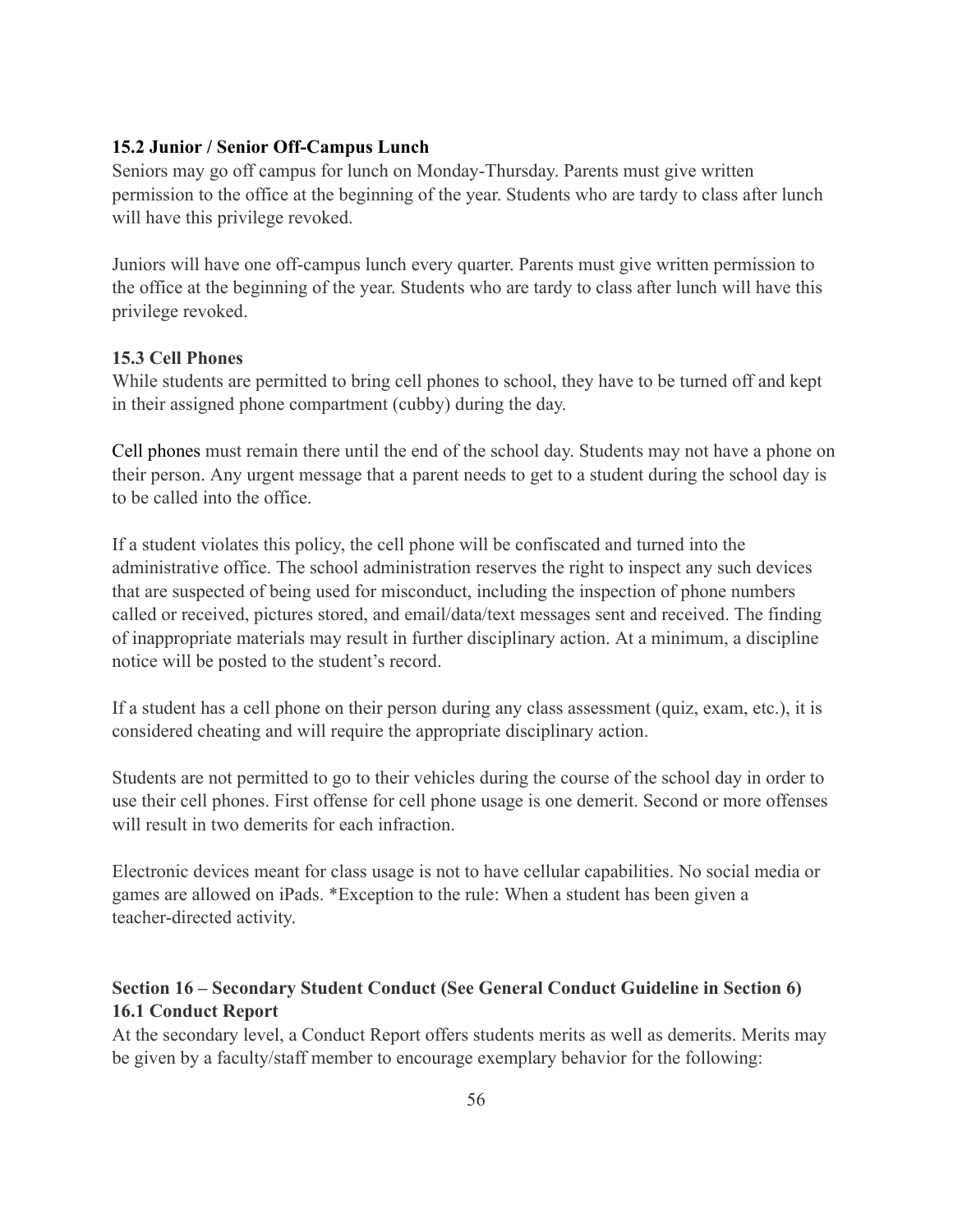- Toward Fellow Students
- Toward Teacher/Staff Member
- Toward School/Campus

Students may receive demerits for the following:

- Tardy/Uniform
- Disrespectful Conduct
- Inappropriate Use of Technology

## **16.2 Saturday School/Detention**

For every three demerits in a quarter a student will be assigned mandatory attendance in Saturday Detention. Students may be assigned to a four-hour (8:00 a.m. to 12:00 p.m.) session of Saturday Detention. The first assignment of such will cost \$25; a second, \$50; and a third will result in Out-of-School Suspension (OSS). Students assigned to Saturday Detention will participate in campus beautification.

- Saturday Detention may be considered for rescheduling only upon receipt of a written request by the parent. However, if scheduling conflicts with Saturday Detention cannot be resolved, the student may be assigned to OSS and be subject to academic penalties that go with OSS.
- Re-entry to school may require a parent conference with the administration.
- Failure to attend detention will result in disciplinary probation for the remainder of the school year with re-enrollment withheld for the coming school year. Parents will still be billed for the missed Saturday Detention. The student will have to attend the next scheduled Saturday Detention and the appropriate fee will be billed to the parents.

## 16.3 In-School Suspension (ISS)

In-school suspension may be assigned only by the Administration. The parent will be notified by the Head of School as to the following provisions:

- All daily work missed may be made up for a maximum allowable grade of 70%.
- Any major test or project due during the period of ISS will be administered/handed in during ISS with a maximum allowable grade of 100%.
- Students receiving ISS may practice but will not be permitted to participate in co-curricular competitions or performances on the day of the suspension.
- Suspension eliminates eligibility for exemption of finals
- Disciplinary probation may be initiated.
- If a student who receives an in-school suspension is a member of a team, he/she will be required to miss one game/meet, not including the games/meets missed while serving the suspension. This game/meet will be the next one on the schedule. Neither the student nor the coach may choose a different game/meet.
- A fee of \$50 per In-School suspension day will be charged to the student's account.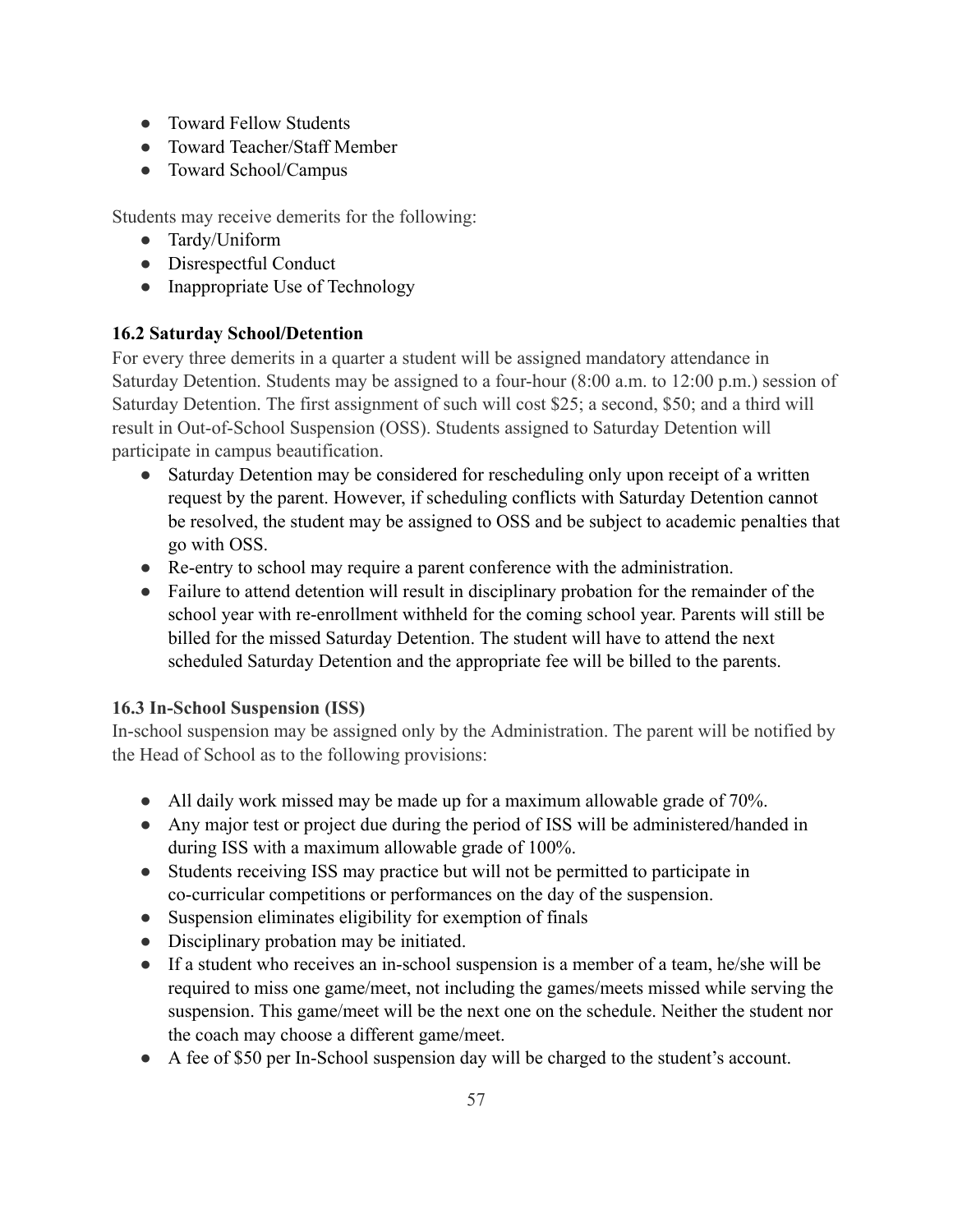## 16.4 Out-of-School Suspension (OSS)

Out-of-school suspension may be assigned by the Head of School and the following specific provisions shall apply:

- The parents will be notified to take the student home the day of the occurrence. If the parents cannot be notified immediately, the student will be kept in a designated area until the close of the school day.
- A parent of the suspended student must meet with school personnel after a suspension period.
- Any student assigned to out-of-school suspension will be removed from any office or leadership position for the remainder of the school year as determined by the administration.
- A maximum allowable grade of 50% on daily work, quizzes, and tests and a maximum allowable grade of 70% on long-term projects.
- OSS eliminates eligibility for exemption of finals.
- OSS will initiate disciplinary probation and co-curricular ineligibility.
- A student who receives an out-of-school suspension will be immediately dismissed from the team, but can petition the Head of School to return to the team. The student will miss a minimum of two games if reinstated.

### **16.5 Disciplinary Probation**

A student placed on disciplinary probation is jeopardizing the privilege of remaining at LRA. Moreover, a student's behavior which is so unsatisfactory as to merit probation will forfeit any class office or official position held in any school-related organization. A student placed on probation may neither represent the school in any contest or public program nor be eligible to receive any honors and may lose exemption eligibility. When a student is placed on probation, the Head of School or other member of the administration will notify the parents immediately.

The probationary status of a student will be reviewed by the administration on a regular basis. If sufficient correction of behavior is evident at that time, the student may be removed from probationary status. If not, the administration will determine whether or not the student will continue to attend LRA.

Further disciplinary actions placing a student on probation for the second time within the course of a school year, may eliminate an offer of re-enrollment for the next school year or continued enrollment for the following semester.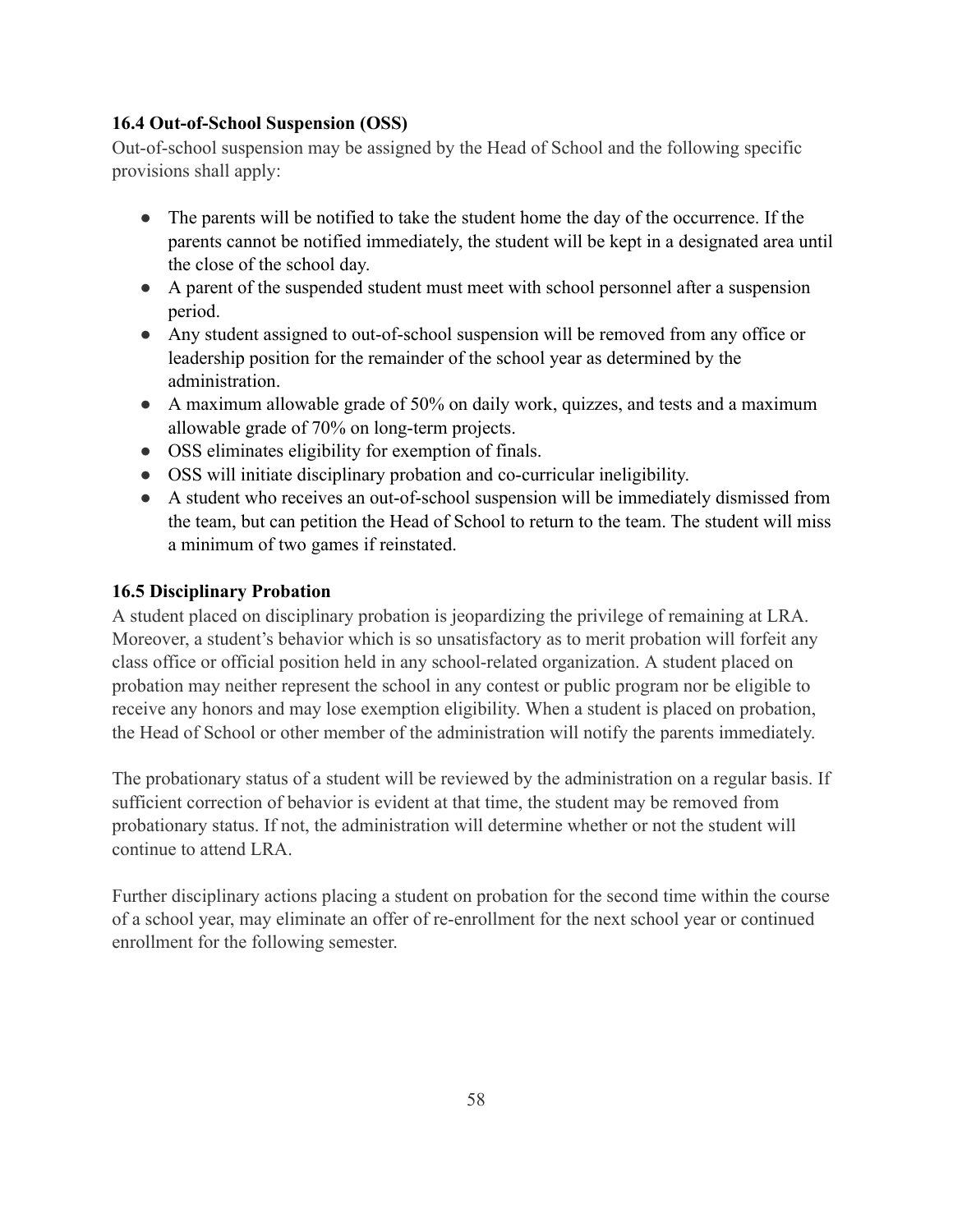# **Section 17 – Student Dress Code 17.1 Uniform Dress Code**

Through the Dress Code, LRA wants to convey the dignity of your student's education. It is not the intention of LRA to diminish or suppress a student's personality. It is important that the learning environment is not distracting to students. Additionally, a dress code and appropriate grooming is reinforced as a "life skill," LRA has deliberately and thoughtfully created a uniform code that is simple, affordable, easy to follow and enforce. Put simply, students will need to dress appropriately for their future jobs, and learning to dress with guidelines helps students to prepare for their future. Contrary to what most students think, uniforms actually help to develop individuality and personality. Freed from the shallow means of conforming to whatever is "in," students can instead proclaim his/her presence through the more meaningful methods of character, actions, reputation and speech.

The LRA uniform policy involves both the school and the home. It is the responsibility of the student to make proper choices, which glorify Jesus Christ. It is the responsibility of the parents to help students make the right clothing decision. The teachers will enforce the dress code at LRA in a discreet and respectful manner. (Romans 12:2)

If a variation to the LRA Dress Code causes a distraction or is disruptive to the educational environment of the school, the individual school principal will make the final determination. Please contact the school office if you have any questions.

- Monogrammed polo in Orange Spice, black, gray or white\*
- Denim blue jeans, gray, black or khaki pants or capris (Must be modest fit, no holes, frays or ultra-low rise. No undergarments may be visible.)
- Denim blue, gray, black, or khaki cargo, walking, or Bermuda-length shorts. No athletic or basketball-type shorts. Must be modest fit, no holes, frays, or ultra-low rise, with 7" inseam or longer. No undergarments may be visible.
- LRA monogrammed outerwear in black or gray\* (LRA Team Store or other LRA issued outerwear is acceptable as well pending administrative approval)
- Shoes must be closed toe/closed back. No crocheted shoes, flip-flops, Croc-type, plastic, sandals or light up shoes. Boots may be worn only with ankle-length pants.
- Socks are required. No-show, ankle or crew socks only. Any solid school colors: black, gray, tan, white, orange. No neon colors. No socks with graphic designs, illustrations or wording allowed.
- No hats/baseball caps are allowed in the building during school hours.

PE Uniform (Middle School only)

- Athletic shoes are required.
- Black athletic shorts purchased through Lands End.\*
- $\bullet$  LRA T-shirt  $**$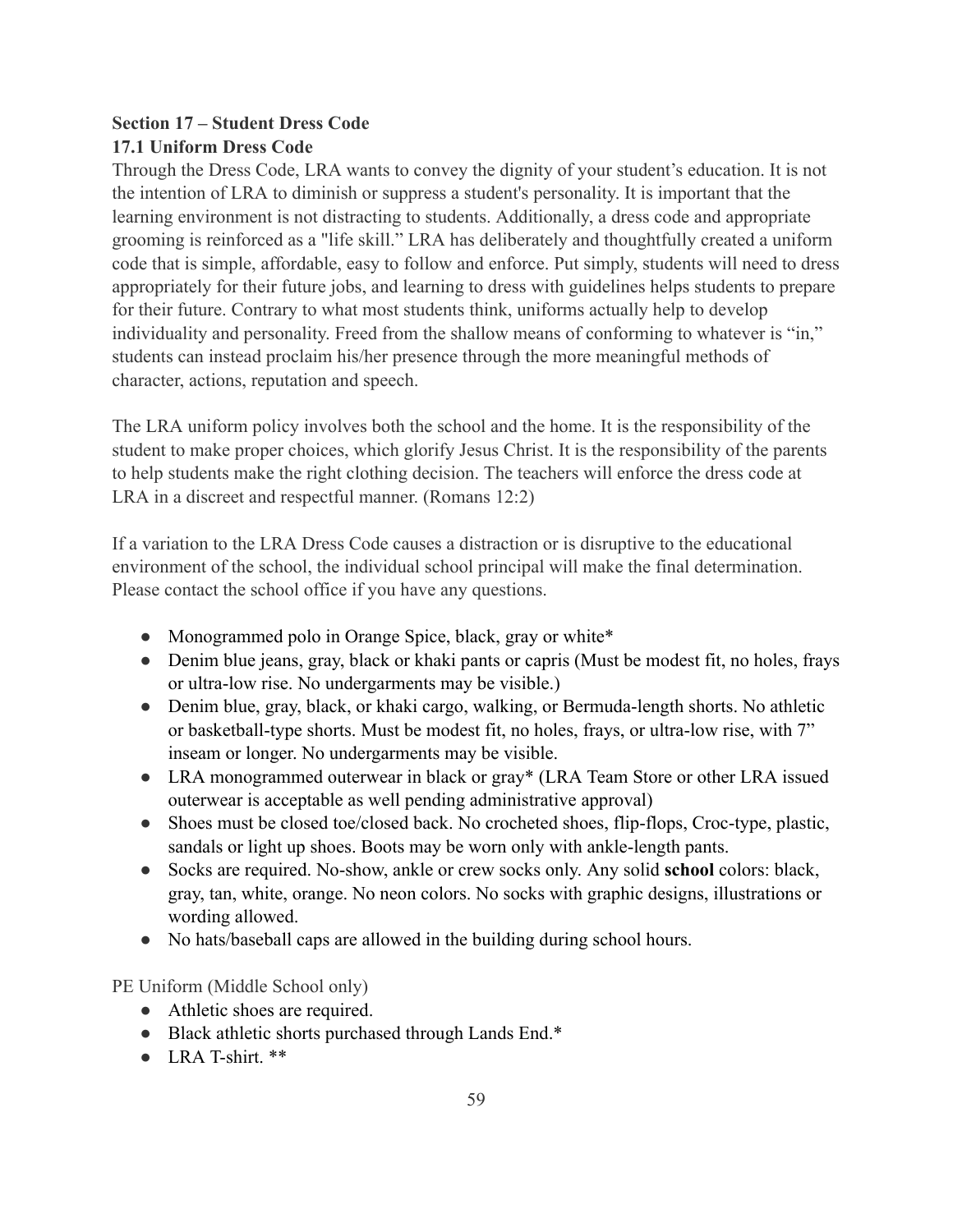• All jewelry must be removed.

\* Required for all students and must be purchased through Lands End, LRA's official uniform provider.

\*\* Purchased through LRA

Camp Dress

- Boys must wear regular swim trunks. Boys must wear a t-shirt at all times except when swimming.
- T-shirts must not have inappropriate messages or signs.
- Shorts (must be fingertip length or longer) No tank tops, spaghetti straps, or strapless shirts.
- Girls must wear one-piece swimsuits or have a modest, dark t-shirt covering or Rash Guard
- Shoes must be worn at all times.

Service Days/Field Trips/Friday Dress

- Closed toed shoes or boots
- Pants/shorts, socks per regular school policy
- Required: LRA t-shirt

Jewelry

- Girls: No spikes, bars, chains, spacers or gauges. Only ear piercings are permitted. Other piercings need to be left at home and are not acceptable at any school function. All jewelry must be removed for athletic events.
- Boys: May not wear any piercings to school or to any other school function.

Grooming

- Boys Must be clean-shaven, sideburns may not extend below the earlobe, hair may not touch the collar and hair in front must be above the eyes.
- Items such as whistles, jingle bells, or multiple bracelets on one arm that cause excessive noise (clattering, clanking, hitting on the desk or table) will be considered a disruption in the classroom and not allowed.
- In accordance with Texas state law, tattoos are not permitted on students under the age of eighteen. In accordance with TAPPS rules, any visible tattoo needs to be covered at all times.
- Any hair coloring, including highlights, needs to be a natural color.

# **Extracurricular Activities**

Dress requirements for extracurricular activities will be addressed by the administration at the time of the event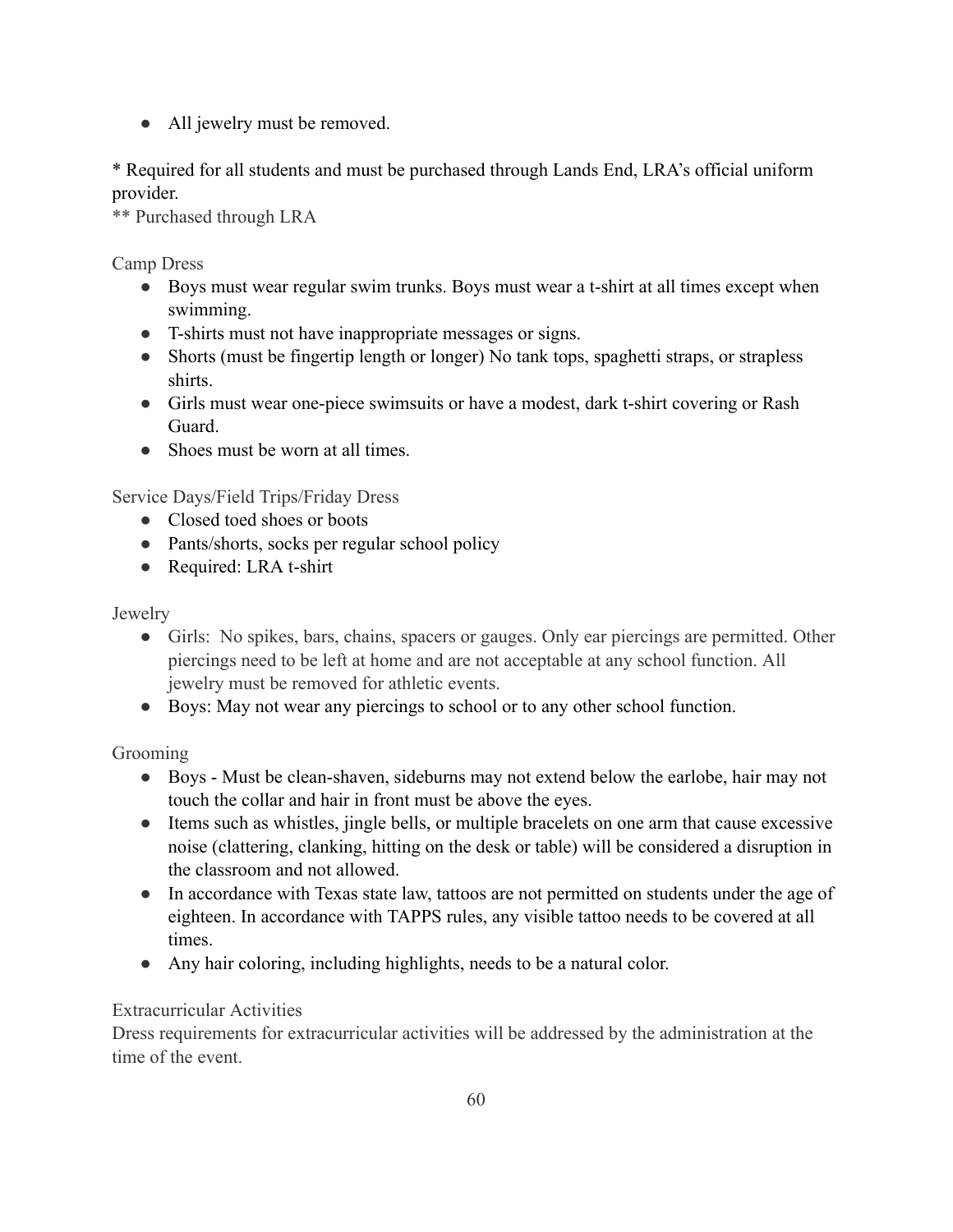Land's End is the official uniform provider of Living Rock Academy. When ordering uniforms by phone, catalog or website, please refer to:

#### Preferred School number: 900168626

By using this number, you will see what clothing styles and colors are available for our school families. LRA receives a contribution of up to 5% of all sales from the uniform line of Land's End products.

All uniform items marked \* must be ordered from Land's End. While there are options for other uniform items listed on the Land's End website, it is not required that you purchase these options from Land's End. Items not marked \* may be purchased anywhere, as long as they meet uniform guidelines.

### Section 18 - Student Life **18.1 Cross-Curricular Field Trips**

Middle school and high school students are taken on educational cross-curricular field trips in connection with regular class work or school activities as stipulated in the enrollment/re-enrollment notices, forms and authorizations. Each family's account will be charged in accordance to the school's stated financial policy. Participation in school field trips is restricted to students currently enrolled at LRA and to those students who are in the designated grade level. Parents, siblings, and other family members are not permitted to participate.

### 18.2 Athletic and Academic Activities

The LRA co-curricular program emphasizes strong competition and development of Christ-like character in its athletic programs and academic competition programs. The following primary concepts govern the design and operation of the athletic program at LRA.

- Prepare students for service to their Lord.
- Focus on building Christian character in a non-classroom setting.
- Pursue excellence in athletics with a Christ-like attitude.
- Prepare students to fill leadership positions in society.
- Have a positive influence in the life of each student, family, employee, and the school as a whole
- Prepare for and participate in all contests with winning in mind, but it will never be the most important objective.
- Remember that athletics can be a very visible testimony to the community.
- Approach all activities as opportunities to provide a witness worthy of our Lord.
- Emphasize concepts of commitment, sacrifice, humility, and teamwork.
- Recognize individual achievement but maintain it as secondary to team achievement.